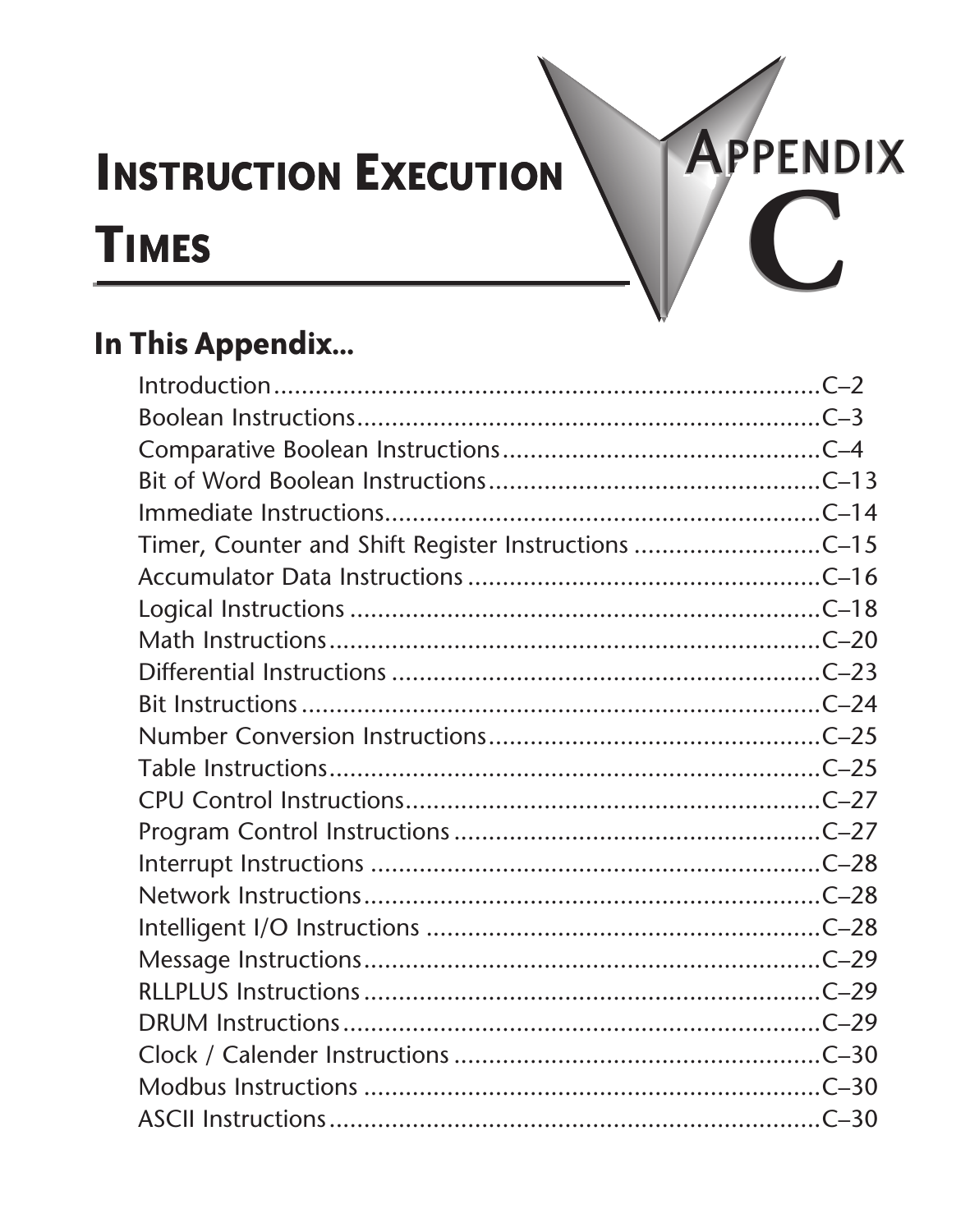#### **Introduction**

This appendix contains several tables that provide the instruction execution times for the DL205 CPUs. One thing you will notice is that many of the execution times depend on the type of data being used with the instruction. For example, you'll notice that some of the instructions that use V-memory locations are further defined by the following items:

- Data Registers
- Bit Registers

#### **V-Memory Data Registers**

Some V-memory locations are considered data registers. For example, the V-memory locations that store the timer or counter current values, or just regular user V-memory, would be considered as a V-memory data register. Don't think that you cannot load a bit pattern into these types of registers, you can. It's just that their primary use is as a data register. The following locations are considered as data registers.

| Data Registers                | <b>DL230</b>                          | <b>DL240</b>                          | <b>DL250-1</b>                                           | <b>DL260</b>                                    |
|-------------------------------|---------------------------------------|---------------------------------------|----------------------------------------------------------|-------------------------------------------------|
| <b>Timer Current Values</b>   | V <sub>0</sub> - V <sub>77</sub>      | IVO - V177                            | IVO - V377                                               | V0 - V377                                       |
| <b>Counter Current Values</b> | V <sub>1000</sub> - V <sub>1077</sub> | V <sub>1000</sub> - V <sub>1177</sub> | V <sub>1000</sub> - V <sub>1177</sub>                    | V <sub>1000</sub> - V <sub>1377</sub>           |
| User Data Words               | V2000 - V2377<br>V4000 - V4177        | V2000 - V3777<br>V4000 - V4377        | V <sub>1400</sub> - V <sub>7377</sub><br>V10000 - V17777 | V400 - V777<br>V1400 - V7377<br>V10000 - V35777 |

#### **V-Memory Bit Registers**

You may recall that some of the discrete points such as X, Y, C, etc., are mapped automatically into V-memory. The following locations that contain this data are considered bit registers.

| <b>Bit Registers</b>        | <b>DL230</b>    | <b>DL240</b>     | <b>DL250-1</b>   | <b>DL260</b>     |
|-----------------------------|-----------------|------------------|------------------|------------------|
| (X) Input Points (X)        | V40400 - V40407 | IV40400 - V40423 | V40400 - V40437  | V40400 - V40477  |
| <b>Output Points (Y)</b>    | V40500 - V40507 | V40500 - V40523  | V40500 - V40537  | V40500 - V40577  |
| Control Relays (C)          | V40600 - V40617 | V40600 - V40617  | IV40600 - V40677 | V40600 - V40777  |
| <b>ITimer Status Bits</b>   | V41100 - V41103 | V41100 - V41107  | V41100 - V41117  | IV41100 - V41177 |
| <b>ICounter Status Bits</b> | V41040 - V41143 | V41040 - V41147  | V41040 - V41147  | V41140 - V41157  |
| Stages                      | V41000 - V41017 | V41000 - V41037  | IV41000 - V41077 | V41000 - V41077  |

#### **How to Read the Tables**

Some of the instructions can have more than one parameter. For example, the SET instruction shown in the ladder program to the right can set a single point or a range of points.



In these cases, execution times depend on the number and type of parameters. The execution time tables list execution times for both situations, as shown below:

| SET | 1st #: X, Y, C,<br>$ 2nd \#: X, Y, C, S \quad (N pt)$ | $9.2$ us<br>$9.6 \mu s + 0.9 \mu s \times N$                          |  |
|-----|-------------------------------------------------------|-----------------------------------------------------------------------|--|
| RST | $ 1st \#: X, Y, C$                                    | 9.2 us<br> 2nd #: X, Y, C, S (N pt) $ 9.6 \mu s + 0.9 \mu s \times N$ |  |

Execution depends on numbers of locations and types of data used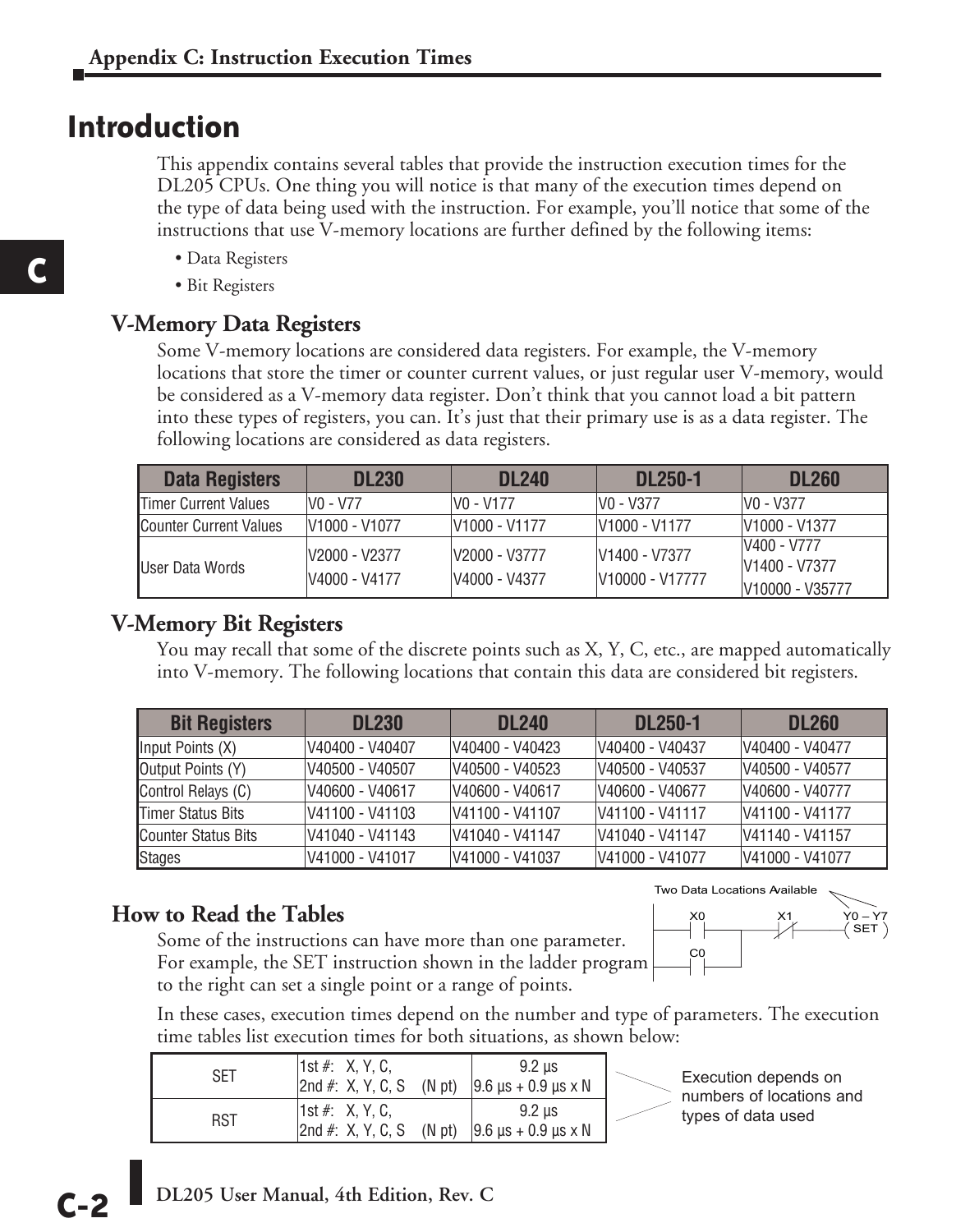|                 | <b>Boolean Instructions</b>                      | <b>DL230</b>                                                               |                                                      | <b>DL240</b>                                                 |                                                      | <b>DL250-1</b>                                                       |                              | <b>DL260</b>                                                 |                                |
|-----------------|--------------------------------------------------|----------------------------------------------------------------------------|------------------------------------------------------|--------------------------------------------------------------|------------------------------------------------------|----------------------------------------------------------------------|------------------------------|--------------------------------------------------------------|--------------------------------|
| Instruction     | <b>Legal Data Types</b>                          | <b>Execute</b>                                                             | <b>Not</b><br><b>Execute</b>                         | <b>Execute</b>                                               | <b>Not</b><br><b>Execute</b>                         | <b>Execute</b>                                                       | <b>Not</b><br><b>Execute</b> | <b>Execute</b>                                               | <b>Not</b><br><b>Execute</b>   |
| <b>STR</b>      | X, Y, C, T, CT, S, SP                            | $3.3 \mu s$                                                                | $3.3 \mu s$                                          | $1.4 \mu s$                                                  | 1.4 $\mu$ s                                          | $.67 \mu s$                                                          | 0 µs                         | $.67 \mu s$                                                  | $0 \mu s$                      |
| <b>STRN</b>     | X, Y, C, T, CT, S, SP                            | $3.9 \,\mu s$                                                              | $3.9 \,\mu s$                                        | $1.6 \mu s$                                                  | $1.6 \,\mu s$                                        | $.67 \,\mu s$                                                        | $0 \mu s$                    | $.67 \mu s$                                                  | 0 µs                           |
| OR <sub>1</sub> | X, Y, C, T, CT, S, SP                            | $2.7 \mu s$                                                                | $2.7 \mu s$                                          | $1.0 \,\mu s$                                                | $1.0 \mu s$                                          | $.51 \mu s$                                                          | $.51 \mu s$                  | $.51 \mu s$                                                  | $.51 \mu s$                    |
| ORN             | X, Y, C, T, CT, S, SP                            | $3.3 \mu s$                                                                | $3.3 \ \mu s$                                        | $1.4 \mu s$                                                  | $1.4 \mu s$                                          | $.55 \mu s$                                                          | $.55 \ \mu s$                | $.55 \ \mu s$                                                | $.55 \mu s$                    |
| AND             | X, Y, C, T, CT, S, SP                            | $2.1 \,\mu s$                                                              | $2.1 \,\mu s$                                        | $0.8 \ \mu s$                                                | $0.8 \ \mu s$                                        | $.42 \mu s$                                                          | $.42 \mu s$                  | .42 $\mu$ s                                                  | .42 $\mu$ s                    |
| <b>ANDN</b>     | X, Y, C, T, CT, S, SP                            | $2.7 \,\mu s$                                                              | $2.7 \,\mu s$                                        | $1.2 \mu s$                                                  | $1.2 \mu s$                                          | $.51 \mu s$                                                          | $.51 \mu s$                  | $.51 \mu s$                                                  | $.51 \mu s$                    |
| <b>ANDSTR</b>   | None                                             | $1.2 \mu s$                                                                | $1.2 \mu s$                                          | $0.7 \mu s$                                                  | $0.7 \ \mu s$                                        | $.37 \mu s$                                                          | $.37 \mu s$                  | $.37 \mu s$                                                  | $.37 \mu s$                    |
| <b>ORSTR</b>    | None                                             | $1.2 \mu s$                                                                | $1.2 \mu s$                                          | $0.7 \,\mu s$                                                | $0.7 \ \mu s$                                        | $.37 \mu s$                                                          | $.37 \mu s$                  | $.37 \ \mu s$                                                | $.37 \mu s$                    |
| OUT             | X, Y, C                                          | $3.4 \mu s$                                                                | $3.4 \,\mu s$                                        | $7.95 \,\mu s$                                               | $7.65 \,\mu s$                                       | $1.82 \,\mu s$                                                       | $1.82 \mu s$                 | $1.82 \,\mu s$                                               | $1.82 \,\mu s$                 |
| OROUT           | X, Y, C                                          | $8.6 \,\mu s$                                                              | $8.6 \,\mu s$                                        | $8.25 \,\mu s$                                               | $8.4 \mu s$                                          | $2.09$ $\mu s$                                                       | $2.09$ $\mu$ s               | $2.09$ $\mu$ s                                               | $2.09$ $\mu s$                 |
| NOT             |                                                  |                                                                            |                                                      |                                                              |                                                      | $1.04 \mu s$                                                         | $1.04 \,\mu s$               | $1.04 \,\mu s$                                               | $1.04 \,\mu s$                 |
| <b>SET</b>      | 1st #: X, Y, C, S,<br>2nd $#: X, Y, C, S (N pt)$ | $17.4 \mu s$<br>$12.0 \text{ }\mu\text{s} +$<br>$5.4 \,\mu s \times N$     | $6.8 \text{ }\mu\text{s}$<br>$6.8 \,\mu s$           | 11.4 $\mu$ s<br>$11.0 \,\mu s +$<br>$7.0 \,\mu s \times N$   | $8.4 \,\mu s$<br>$8.4 \ \mu s$                       | $9.2 \mu s$<br>$9.6 \text{ }\mu\text{s}$ +<br>$0.9 \,\mu s \times N$ | $1.0 \mu s$<br>$1.1 \mu s$   | $9.2 \mu s$<br>$9.6 \,\mu s +$<br>$0.9 \,\mu s \times N$     | $1.0 \mu s$<br>$1.1 \,\mu s$   |
| <b>RST</b>      | 1st #: X, Y, C, S<br>2nd #: X, Y, C, S (N pt)    | 17.7 $\mu$ s<br>$10.5 \,\text{µs} +$<br>$5.2 \mu s \times N$               | $6.8$ $\mu s$<br>$6.8 \,\mu s$                       | 11.4 $\mu$ s<br>$11.0 \,\mu s +$<br>$7.0 \,\mu s \times N$   | $8.4 \,\mu s$<br>$8.4 \ \mu s$                       | $9.2 \mu s$<br>$9.6 \,\mu s +$<br>$0.9 \,\mu s \times N$             | $1.0 \mu s$<br>$1.1 \mu s$   | $9.2 \mu s$<br>$9.6 \,\mu s +$<br>$0.9 \mu s \times N$       | $1.0 \mu s$<br>1.1 $\mu$ s     |
|                 | 1st #: T, CT<br>2nd $#: T, CT (N pt)$            | $31.6 \,\mu s$<br>$17 \mu s +$<br>14.6 $\mu$ s x N                         | $6.8 \text{ }\mu\text{s}$<br>$6.8 \,\mu s$           | $29.0 \ \mu s$<br>$24.3 \,\mu s +$<br>$4.7 \,\mu s \times N$ | $8.4 \,\mu s$<br>$8.4 \,\mu s$                       | $25.7 \ \mu s$<br>$16.8 \,\mu s +$<br>$2.7 \mu s \times N$           | $1.1 \mu s$<br>$1.4 \mu s$   | $25.7 \,\mu s$<br>$16.8 \,\mu s +$<br>$2.7 \,\mu s \times N$ | $1.1 \,\mu s$<br>$1.4 \mu s$   |
| <b>PAUSE</b>    | 1wd: Y<br>2wd: Y (N points)                      | $\overline{19.0}$ µs<br>15 $\mu$ s +<br>$\overline{4}$<br>$\mu s \times N$ | $19.0 \,\mu s$<br>$15 \mu s +$<br>$4 \mu s \times N$ | $\overline{13.0}$ µs<br>11 $\mu$ s +<br>$3 \mu s \times N$   | $13.0 \,\mu s$<br>11 $\mu$ s +<br>$3 \mu s \times N$ | $5.6 \,\mu s$<br>$9.2 \mu s +$<br>$0.3 \mu s \times N$               | $5.4 \mu s$<br>$4.8 \,\mu s$ | $5.6 \,\mu s$<br>$9.2 \,\mu s +$<br>$0.3 \mu s \times N$     | $5.4 \ \mu s$<br>$4.8 \,\mu s$ |

## **Boolean Instructions**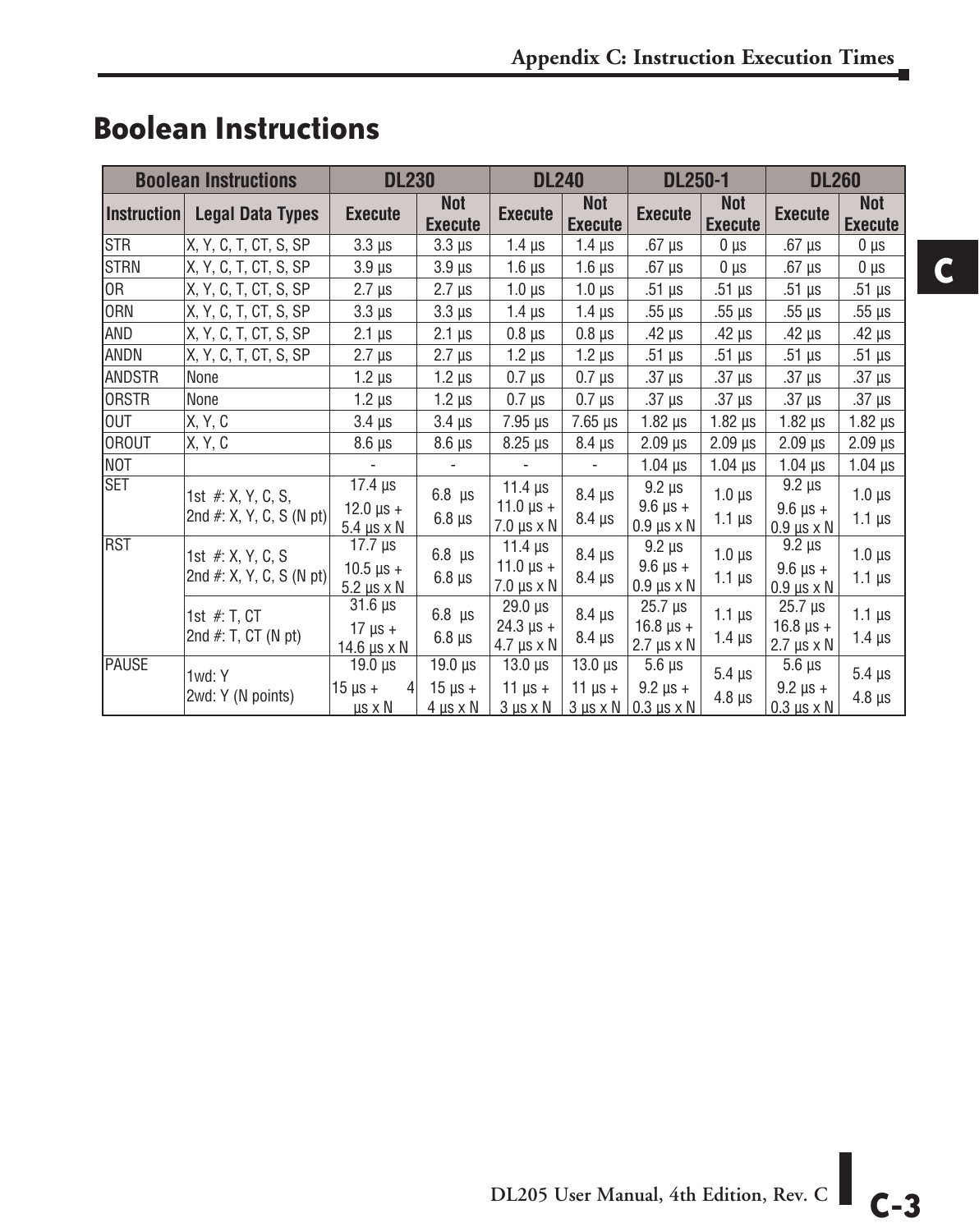## **Comparative Boolean Instructions**

|                    | <b>Comparative Boolean Instructions</b> |                         |                          | <b>DL230</b>                 |                           | <b>DL240</b>                 | <b>DL250-1</b>             |                              | <b>DL260</b>               |                              |
|--------------------|-----------------------------------------|-------------------------|--------------------------|------------------------------|---------------------------|------------------------------|----------------------------|------------------------------|----------------------------|------------------------------|
| <b>Instruction</b> |                                         | <b>Legal Data Types</b> | <b>Execute</b>           | <b>Not</b><br><b>Execute</b> | <b>Execute</b>            | <b>Not</b><br><b>Execute</b> | <b>Execute</b>             | <b>Not</b><br><b>Execute</b> | <b>Execute</b>             | <b>Not</b><br><b>Execute</b> |
| <b>STRE</b>        | 1st                                     | 2nd                     |                          |                              |                           |                              |                            |                              |                            |                              |
|                    |                                         | V: Data Reg.            | $\overline{77}$ µs       | $13.8 \,\mu s$               | $46 \mu s$                | $16.2 \,\mu s$               | $7.6 \mu s$                | $7.6 \,\mu s$                | $7.6 \mu s$                | $7.6 \,\mu s$                |
|                    |                                         | V: Bit Reg.             | $158 \,\mu s$            | $13.8 \,\mu s$               | $135 \mu s$               | $16.2 \,\mu s$               | $7.6 \mu s$                | $7.6 \mu s$                  | $7.6 \mu s$                | $7.6 \,\mu s$                |
|                    | V: Data Reg.                            | K: Constant             | $57 \mu s$               | $13.8 \,\mu s$               | 46 µs                     | $16.2 \,\mu s$               | $4.8 \,\mu s$              | $4.8 \,\mu s$                | $4.8 \,\mu s$              | $4.8 \,\mu s$                |
|                    |                                         | P: Indir. (Data)        |                          |                              | $141 \mu s$               | 111.0 $\mu$ s                | $30.2 \,\mu s$             | $30.2 \,\mu s$               | $30.2 \,\mu s$             | $30.2 \,\mu s$               |
|                    |                                         | P: Indir. (Bit)         | $\blacksquare$           | $\overline{\phantom{a}}$     | $235 \text{ }\mu\text{s}$ | 115.0 $\mu$ s                | $30.2 \,\mu s$             | $30.2 \,\mu s$               | $30.2 \,\mu s$             | $30.2 \,\mu s$               |
|                    |                                         | V: Data Reg.            | $158$ $\mu$ s            | $13.8 \,\mu s$               | $135 \mu s$               | $16.2 \,\mu s$               | $7.6 \mu s$                | $7.6 \,\mu s$                | $7.6 \,\mu s$              | $7.6 \,\mu s$                |
|                    |                                         | V: Bit Reg.             | $240 \mu s$              | $13.8 \,\mu s$               | $225 \mu s$               | $16.2 \,\mu s$               | $7.6 \,\mu s$              | $7.6 \,\mu s$                | $7.6 \,\mu s$              | $7.6 \,\mu s$                |
|                    | V: Bit Reg.                             | K: Constant             | $139 \mu s$              | $13.8 \,\mu s$               | $135 \mu s$               | $16.2 \,\mu s$               | $4.8 \,\mu s$              | $4.8 \,\mu s$                | $4.8 \,\mu s$              | $4.8 \,\mu s$                |
|                    |                                         | P: Indir. (Data)        | $\overline{\phantom{a}}$ | $\blacksquare$               | $231 \,\mu s$             | 111.0 $\mu$ s                | $30.2 \,\mu s$             | $30.2 \,\mu s$               | $30.2 \,\mu s$             | $30.2 \,\mu s$               |
|                    |                                         | P: Indir. (Bit)         | $\overline{\phantom{a}}$ | $\overline{\phantom{a}}$     | 324 µs                    | $115.0 \,\mu s$              | $30.2 \,\mu s$             | $30.2 \,\mu s$               | $30.2 \,\mu s$             | $30.2 \,\mu s$               |
|                    |                                         | V: Data Reg.            | $\blacksquare$           | $\blacksquare$               | $\qquad \qquad -$         | ÷,                           | 29.9 µs                    | 29.9 µs                      | 29.9 µs                    | $29.9$ $\mu s$               |
|                    |                                         | V: Bit Reg.             | $\overline{\phantom{a}}$ | $\overline{\phantom{a}}$     | $\overline{\phantom{a}}$  | ÷,                           | $29.9 \,\mu s$             | 29.9 µs                      | 29.9 µs                    | 29.9 µs                      |
|                    | P: Indir. (Data) K: Constant            |                         | ÷,                       | $\overline{a}$               | $\blacksquare$            | L.                           | $27.7 \,\mu s$             | $27.7 \,\mu s$               | $27.7 \,\mu s$             | 27.7 µs                      |
|                    |                                         | P: Indir. (Data)        | $\blacksquare$           | $\blacksquare$               | $\blacksquare$            | ÷,                           | $51.0 \,\mu s$             | $51.0 \,\mu s$               | $51.0 \,\mu s$             | $51.0 \,\mu s$               |
|                    |                                         | P: Indir. (Bit)         | $\overline{\phantom{a}}$ | $\overline{\phantom{a}}$     | $\overline{\phantom{a}}$  | ÷,                           | $51.0 \,\mu s$             | $51.0 \,\mu s$               | $51.0 \,\mu s$             | $51.0 \,\mu s$               |
|                    |                                         | V: Data Reg.            | ÷,                       | $\overline{\phantom{a}}$     | $\overline{\phantom{a}}$  | ÷,                           | $29.9 \,\mu s$             | $29.9 \,\mu s$               | 29.9 µs                    | 29.9 µs                      |
|                    |                                         | V: Bit Reg.             | $\overline{\phantom{a}}$ | $\overline{\phantom{a}}$     | $\overline{\phantom{a}}$  | $\overline{\phantom{0}}$     | $29.9 \,\mu s$             | $29.9 \,\mu s$               | $29.9 \,\mu s$             | 29.9 µs                      |
|                    | P: Indir. (Bit)                         | K: Constant             | $\overline{\phantom{a}}$ | $\overline{\phantom{a}}$     | $\overline{\phantom{a}}$  | $\frac{1}{2}$                | $27.7 \,\mu s$             | $27.7 \,\mu s$               | $27.7 \,\mu s$             | 27.7 µs                      |
|                    |                                         | P: Indir. (Data)        | $\overline{\phantom{a}}$ | $\frac{1}{2}$                | $\overline{\phantom{a}}$  | ÷,                           | $51.0 \,\mu s$             | $51.0 \,\mu s$               | $51.0 \,\mu s$             | $51.0 \,\mu s$               |
|                    |                                         | P: Indir. (Bit)         | $\overline{\phantom{a}}$ | $\overline{\phantom{a}}$     | $\blacksquare$            | ÷,                           | $51.0 \,\mu s$             | $51.0 \,\mu s$               | $51.0 \,\mu s$             | $51.0 \,\mu s$               |
| <b>STRNE</b>       | 1st                                     | 2nd                     |                          |                              |                           |                              |                            |                              |                            |                              |
|                    |                                         | V: Data Reg.            | $77 \mu s$               | $13.8 \,\mu s$               | $46 \mu s$                | $16.2 \,\mu s$               | $\overline{7.6}$ µs        | $7.6 \,\mu s$                | $\overline{7.6}$ µs        | $\overline{7.6} \mu s$       |
|                    |                                         | V: Bit Reg.             | $158 \,\mu s$            | $13.8 \,\mu s$               | $136 \mu s$               | $16.2 \,\mu s$               | $7.6 \mu s$                | $7.6 \,\mu s$                | $7.6 \,\mu s$              | $7.6 \,\mu s$                |
|                    | V: Data Reg.                            | K: Constant             | $57 \mu s$               | $13.8 \,\mu s$               | $46 \mu s$                | $16.2 \,\mu s$               | $4.8 \,\mu s$              | $4.8 \,\mu s$                | $4.8 \,\mu s$              | $4.8 \,\mu s$                |
|                    |                                         | P: Indir. (Data)        | ä,                       | $\Box$                       | $141 \mu s$               | 111.0 $\mu$ s                | $30.2 \,\mu s$             | $30.2 \,\mu s$               | $30.2 \,\mu s$             | $30.2 \,\mu s$               |
|                    |                                         | P: Indir. (Bit)         | -                        | $\overline{\phantom{a}}$     | $235 \text{ }\mu\text{s}$ | $115.0 \,\mu s$              | $30.2 \,\mu s$             | $30.2 \,\mu s$               | $30.2 \,\mu s$             | $30.2 \,\mu s$               |
|                    |                                         | V: Data Reg.            | $158 \,\mu s$            | $13.8 \,\mu s$               | $135 \mu s$               | $16.2 \,\mu s$               | $7.6 \mu s$                | $7.6 \,\mu s$                | $7.6 \,\mu s$              | $7.6 \,\mu s$                |
|                    |                                         | V: Bit Reg.             | $240 \mu s$              | $13.8 \,\mu s$               | $225 \text{ }\mu\text{s}$ | $16.2 \,\mu s$               | $7.6 \mu s$                | $7.6 \,\mu s$                | $7.6 \,\mu s$              | $7.6 \mu s$                  |
|                    | V: Bit Reg.                             | K: Constant             | $139 \,\mu s$            | $13.8 \,\mu s$               | $135 \mu s$               | $16.2 \,\mu s$               | $4.8 \,\mu s$              | $4.8 \mu s$                  | $4.8 \,\mu s$              | $4.8 \,\mu s$                |
|                    |                                         | P: Indir. (Data)        | $\overline{\phantom{a}}$ | $\overline{\phantom{a}}$     | $231 \,\mu s$             | 111.0 $\mu$ s                | $30.2 \,\mu s$             | $30.2 \,\mu s$               | $30.2 \,\mu s$             | $30.2 \,\mu s$               |
|                    |                                         | P: Indir. (Bit)         | ÷,                       | $\overline{\phantom{a}}$     | 324 µs                    | $115.0 \text{ }\mu\text{s}$  | $30.2 \,\mu s$             | $30.2 \,\mu s$               | $30.2 \,\mu s$             | $30.2 \,\mu s$               |
|                    |                                         | V: Data Reg.            | $\blacksquare$           | $\overline{\phantom{a}}$     | $\overline{\phantom{a}}$  |                              | $30.3 \text{ }\mu\text{s}$ | $30.3 \,\mu s$               | $30.3 \text{ }\mu\text{s}$ | $30.3 \,\mu s$               |
|                    |                                         | V: Bit Reg.             | $\blacksquare$           | $\overline{\phantom{a}}$     | $\overline{\phantom{a}}$  | ÷,                           | $30.3 \,\mu s$             | $30.3 \,\mu s$               | $30.3 \,\mu s$             | $30.3 \,\mu s$               |
|                    | P: Indir. (Data) K: Constant            |                         | $\overline{\phantom{a}}$ | $\blacksquare$               | $\Box$                    | ÷,                           | $27.4 \,\mu s$             | $27.4 \,\mu s$               | $27.4 \,\mu s$             | $27.4 \,\mu s$               |
|                    |                                         | P: Indir. (Data)        | $\blacksquare$           | $\overline{\phantom{a}}$     | $\overline{\phantom{a}}$  | ÷,                           | $51.0 \,\mu s$             | $51.0 \,\mu s$               | $51.0 \,\mu s$             | $51.0 \,\mu s$               |
|                    |                                         | P: Indir. (Bit)         | ÷,                       | $\overline{\phantom{0}}$     | ÷,                        |                              | $51.0 \,\mu s$             | $51.0 \,\mu s$               | $51.0 \,\mu s$             | $51.0 \,\mu s$               |
|                    |                                         | V: Data Reg.            | $\blacksquare$           | $\overline{\phantom{a}}$     | $\blacksquare$            | ÷,                           | $30.3 \,\mu s$             | $30.3 \,\mu s$               | $30.3 \,\mu s$             | $30.3 \,\mu s$               |
|                    |                                         | V: Bit Reg.             | $\blacksquare$           | $\overline{\phantom{a}}$     | $\blacksquare$            | ÷,                           | $30.3 \mu s$               | $30.3 \,\mu s$               | $30.3 \,\mu s$             | $30.3 \,\mu s$               |
|                    | P: Indir. (Bit)                         | K: Constant             | ÷,                       | $\overline{\phantom{a}}$     | $\blacksquare$            | -                            | $27.4 \,\mu s$             | $27.4 \,\mu s$               | $27.4 \,\mu s$             | $27.4 \,\mu s$               |
|                    |                                         | P: Indir. (Data)        | $\blacksquare$           | $\overline{\phantom{a}}$     | $\blacksquare$            | $\frac{1}{2}$                | $51.0 \,\mu s$             | $51.0 \,\mu s$               | $51.0 \,\mu s$             | $51.0 \,\mu s$               |
|                    |                                         | P: Indir. (Bit)         | ÷,                       | $\overline{\phantom{a}}$     | $\blacksquare$            | ÷,                           |                            | $51.0 \,\mu s$               | $51.0 \,\mu s$             | $51.0 \,\mu s$               |
|                    |                                         |                         |                          |                              |                           |                              | $51.0 \,\mu s$             |                              |                            |                              |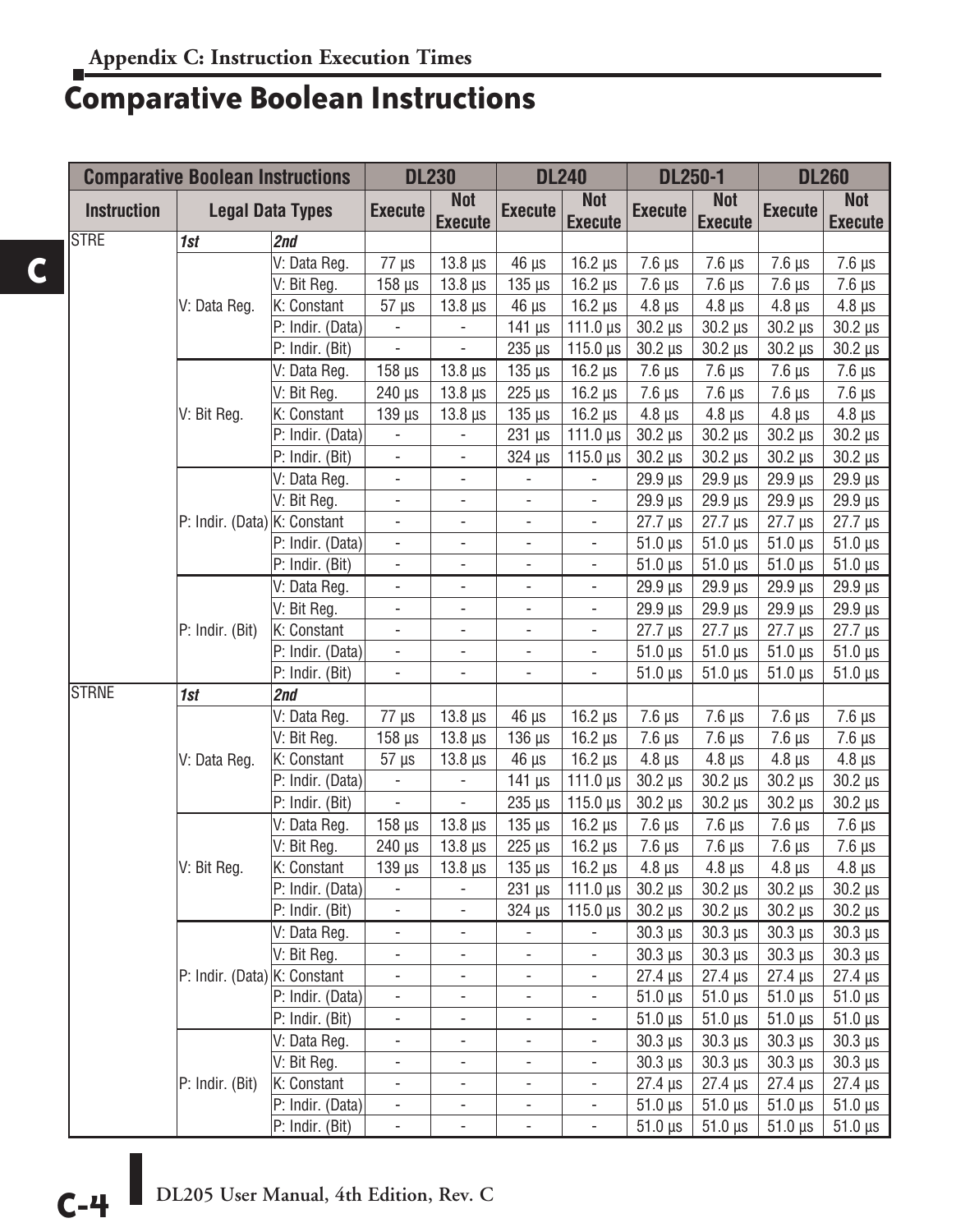|                    | <b>Comparative Boolean Instructions</b> |                         |                              | <b>DL230</b>                 | <b>DL240</b>              |                              | <b>DL250-1</b>             |                              | <b>DL260</b>               |                              |
|--------------------|-----------------------------------------|-------------------------|------------------------------|------------------------------|---------------------------|------------------------------|----------------------------|------------------------------|----------------------------|------------------------------|
| <b>Instruction</b> |                                         | <b>Legal Data Types</b> | <b>Execute</b>               | <b>Not</b><br><b>Execute</b> | <b>Execute</b>            | <b>Not</b><br><b>Execute</b> | <b>Execute</b>             | <b>Not</b><br><b>Execute</b> | <b>Execute</b>             | <b>Not</b><br><b>Execute</b> |
| <b>ORE</b>         | 1st                                     | 2nd                     |                              |                              |                           |                              |                            |                              |                            |                              |
|                    |                                         | V: Data Reg.            | $75 \mu s$                   | $12.0 \,\mu s$               | 44 µs                     | $13.9 \,\mu s$               | $\overline{7.6}$ $\mu s$   | $7.6 \,\mu s$                | $7.6 \,\mu s$              | $7.6 \,\mu s$                |
|                    |                                         | V: Bit Reg.             | $158 \,\mu s$                | $12.0 \,\mu s$               | $134$ $\mu$ s             | $13.9 \,\mu s$               | $7.6 \mu s$                | $7.6 \,\mu s$                | $7.6 \,\mu s$              | $7.6 \,\mu s$                |
|                    | V: Data Reg.                            | K: Constant             | $55 \mu s$                   | $12.0 \,\mu s$               | $44 \mu s$                | $13.9 \,\mu s$               | $4.8 \,\mu s$              | $4.8 \,\mu s$                | $4.8 \,\mu s$              | $4.8 \,\mu s$                |
|                    |                                         | P: Indir. (Data)        | $\overline{\phantom{a}}$     | $\Box$                       | $140 \,\mu s$             | 110.0 µs                     | $30.2 \,\mu s$             | $30.2 \,\mu s$               | $30.2 \,\mu s$             | $30.2 \,\mu s$               |
|                    |                                         | P: Indir. (Bit)         | ÷,                           | $\overline{\phantom{a}}$     | 234 µs                    | 114.0 µs                     | $30.2 \,\mu s$             | $30.2 \,\mu s$               | $30.2 \,\mu s$             | $30.2 \,\mu s$               |
|                    |                                         | V: Data Reg.            | $158 \,\mu s$                | $12.0 \,\mu s$               | $134 \mu s$               | $13.9 \,\mu s$               | $7.6 \mu s$                | $7.6 \,\mu s$                | $7.6 \,\mu s$              | $7.6 \,\mu s$                |
|                    | V: Bit Reg.                             | V: Bit Reg.             | 239 µs                       | $12.0 \,\mu s$               | $223 \mu s$               | $13.9 \,\mu s$               | $7.6 \mu s$                | $7.6 \,\mu s$                | $7.6 \,\mu s$              | $7.6 \,\mu s$                |
|                    |                                         | K: Constant             | $137 \mu s$                  | $12.0 \,\mu s$               | $133 \mu s$               | $13.9 \,\mu s$               | $4.8 \mu s$                | $4.8 \,\mu s$                | $4.8 \,\mu s$              | $4.8 \,\mu s$                |
|                    |                                         | P: Indir. (Data)        | $\qquad \qquad \blacksquare$ | $\qquad \qquad \blacksquare$ | $230 \,\mu s$             | 110.0 µs                     | $30.2 \,\mu s$             | $30.2 \,\mu s$               | $30.2 \,\mu s$             | $30.2 \,\mu s$               |
|                    |                                         | P: Indir. (Bit)         | L,                           | $\overline{a}$               | 324 µs                    | 114.0 µs                     | $30.2 \,\mu s$             | $30.2 \,\mu s$               | $30.2 \,\mu s$             | $30.2 \,\mu s$               |
|                    |                                         | V: Data Reg.            | $\overline{a}$               | $\blacksquare$               | $\overline{\phantom{a}}$  | $\frac{1}{2}$                | $30.3 \,\mu s$             | $30.3 \,\mu s$               | $30.3 \mu s$               | $30.3 \,\mu s$               |
|                    |                                         | V: Bit Reg.             | $\overline{\phantom{a}}$     | $\overline{\phantom{a}}$     | $\overline{\phantom{a}}$  | $\overline{\phantom{a}}$     | $30.3 \,\mu s$             | $30.3 \,\mu s$               | $30.3 \mu s$               | $30.3 \,\mu s$               |
|                    | P: Indir. (Data) K: Constant            |                         | $\overline{\phantom{a}}$     | $\blacksquare$               | $\blacksquare$            | $\blacksquare$               | $27.4 \,\mu s$             | $27.4 \,\mu s$               | $27.4 \,\mu s$             | 27.4 µs                      |
|                    |                                         | P: Indir. (Data)        | $\overline{\phantom{a}}$     | $\qquad \qquad \blacksquare$ | $\overline{\phantom{0}}$  | ÷,                           | $50.4 \,\mathrm{\upmu s}$  | $50.4 \,\mu s$               | $50.4 \,\mu s$             | $50.4 \,\mu s$               |
|                    |                                         | P: Indir. (Bit)         | $\overline{\phantom{a}}$     | $\overline{\phantom{a}}$     | $\overline{\phantom{a}}$  | $\overline{\phantom{a}}$     | $50.4 \,\mu s$             | $50.4 \,\mu s$               | $50.4 \,\mu s$             | $50.4 \,\mu s$               |
|                    | P: Indir. (Bit)                         | V: Data Reg.            | $\overline{\phantom{a}}$     | $\overline{\phantom{a}}$     | $\overline{\phantom{a}}$  | $\overline{\phantom{a}}$     | $30.3 \,\mu s$             | $30.3 \text{ }\mu\text{s}$   | $30.3 \text{ }\mu\text{s}$ | $30.3 \,\mu s$               |
|                    |                                         | V: Bit Reg.             | $\overline{\phantom{a}}$     | ÷,                           | $\overline{\phantom{a}}$  | $\overline{\phantom{a}}$     | $30.3 \,\mu s$             | $30.3 \,\mu s$               | $30.3 \,\mu s$             | $30.3 \,\mu s$               |
|                    |                                         | K: Constant             | $\overline{a}$               | $\overline{\phantom{a}}$     | ä,                        | $\overline{\phantom{a}}$     | $27.4 \,\mu s$             | $27.4 \,\mu s$               | $27.4 \,\mu s$             | $27.4 \,\mu s$               |
|                    |                                         | P: Indir. (Data)        | $\overline{\phantom{a}}$     | $\overline{\phantom{a}}$     | $\overline{\phantom{a}}$  | $\overline{\phantom{a}}$     | $50.4 \,\mu s$             | $50.4 \,\mu s$               | $50.4 \,\mu s$             | $50.4 \,\mu s$               |
|                    |                                         | P: Indir. (Bit)         | $\overline{\phantom{a}}$     | $\overline{\phantom{a}}$     | $\overline{\phantom{a}}$  | ÷,                           | $50.4 \,\mu s$             | $50.4 \,\mu s$               | $50.4 \,\mu s$             | $50.4 \,\mu s$               |
| <b>ORNE</b>        | 1st                                     | 2nd                     |                              |                              |                           |                              |                            |                              |                            |                              |
|                    |                                         | V: Data Reg.            | $75 \mu s$                   | $12.0 \,\mu s$               | 44 µs                     | $13.9 \,\mu s$               | $7.6 \mu s$                | $7.6 \,\mu s$                | $7.6 \,\mu s$              | $7.6 \,\mu s$                |
|                    |                                         | V: Bit Reg.             | $158 \,\mu s$                | $12.0 \,\mu s$               | $134 \mu s$               | $13.9 \,\mu s$               | $7.6 \mu s$                | $7.6 \,\mu s$                | $7.6 \,\mu s$              | $7.6 \,\mu s$                |
|                    | V: Data Reg.                            | K: Constant             | $55 \mu s$                   | $12.0 \,\mu s$               | $44 \mu s$                | $13.9 \,\mu s$               | $4.8 \,\mu s$              | $4.8 \,\mu s$                | $4.8 \,\mu s$              | $4.8 \,\mu s$                |
|                    |                                         | P: Indir. (Data)        | $\overline{\phantom{a}}$     | $\Box$                       | $141 \mu s$               | 110.0 $\mu$ s                | $30.2 \,\mu s$             | $30.2 \,\mu s$               | $30.2 \,\mu s$             | $30.2 \,\mu s$               |
|                    |                                         | P: Indir. (Bit)         | $\overline{\phantom{a}}$     | ÷                            | $234 \mu s$               | 114.0 $\mu$ s                | $30.2 \mu s$               | $30.2 \mu s$                 | $30.2 \mu s$               | $30.2 \,\mu s$               |
|                    |                                         | V: Data Reg.            | $158$ $\mu$ s                | $12.0 \,\mu s$               | $134 \mu s$               | $13.9 \,\mu s$               | $7.6 \mu s$                | $7.6 \,\mu s$                | $7.6 \,\mu s$              | $7.6 \,\mu s$                |
|                    |                                         | V: Bit Reg.             | 239 µs                       | $12.0 \,\mu s$               | $223 \text{ }\mu\text{s}$ | $13.9 \,\mu s$               | $7.6 \mu s$                | $7.6 \,\mu s$                | $7.6 \,\mu s$              | $7.6 \,\mu s$                |
|                    | V: Bit Reg.                             | K: Constant             | $137 \mu s$                  | $12.0 \,\mu s$               | $133 \mu s$               | $13.9 \,\mu s$               | $4.8 \,\mu s$              | $4.8 \,\mu s$                | $4.8 \,\mu s$              | $4.8 \,\mu s$                |
|                    |                                         | P: Indir. (Data)        | $\overline{\phantom{0}}$     | $\overline{\phantom{m}}$     | $230 \,\mu s$             | 110.0 $\mu$ s                | $30.2 \,\mu s$             | $30.2 \,\mu s$               | $30.2 \,\mu s$             | $30.2 \,\mu s$               |
|                    |                                         | P: Indir. (Bit)         | $\Box$                       | $\Box$                       | $323 \mu s$               | 114.0 $\mu$ s                | $30.2 \,\mu s$             | $30.2 \,\mu s$               | $30.2 \,\mu s$             | $30.2 \,\mu s$               |
|                    |                                         | V: Data Reg.            | $\overline{a}$               | ÷                            | $\blacksquare$            | i,                           | 29.9 µs                    | $29.9 \,\mu s$               | $29.9$ $\mu s$             | 29.9 µs                      |
|                    |                                         | V: Bit Reg.             | $\overline{a}$               | $\overline{\phantom{a}}$     | $\blacksquare$            | $\blacksquare$               | 29.9 µs                    | $29.9 \,\mu s$               | $29.9 \,\mu s$             | 29.9 µs                      |
|                    | P: Indir. (Data) K: Constant            |                         | $\overline{\phantom{a}}$     | $\overline{\phantom{a}}$     | $\overline{\phantom{a}}$  | $\overline{\phantom{a}}$     | $27.4 \,\mu s$             | $27.4 \,\mu s$               | $27.4 \,\mu s$             | 27.4 µs                      |
|                    |                                         | P: Indir. (Data)        | $\blacksquare$               | $\blacksquare$               | $\blacksquare$            | $\overline{a}$               | $51.0 \,\mu s$             | $51.0 \,\mu s$               | $51.0 \,\mu s$             | $51.0 \,\mu s$               |
|                    |                                         | P: Indir. (Bit)         | $\overline{\phantom{a}}$     | ÷,                           | ÷,                        | $\overline{\phantom{a}}$     | $51.0 \,\mu s$             | $51.0 \,\mu s$               | $51.0 \,\mu s$             | $51.0 \,\mu s$               |
|                    |                                         | V: Data Reg.            | $\overline{\phantom{a}}$     | $\overline{\phantom{a}}$     | $\frac{1}{2}$             | $\overline{\phantom{a}}$     | 29.9 µs                    | $29.9 \,\mu s$               | $29.9 \,\mu s$             | 29.9 µs                      |
|                    |                                         | V: Bit Reg.             | $\overline{\phantom{a}}$     | $\overline{\phantom{a}}$     | $\overline{\phantom{a}}$  | $\overline{\phantom{a}}$     | $29.9 \text{ }\mu\text{s}$ | $29.9$ $\mu s$               | $29.9$ $\mu s$             | $29.9$ $\mu s$               |
|                    | P: Indir. (Bit)                         | K: Constant             | $\overline{a}$               | ÷,                           | $\frac{1}{2}$             | $\overline{\phantom{a}}$     | $27.4 \,\mu s$             | $27.4 \,\mu s$               | $27.4 \,\mu s$             | $27.4 \,\mu s$               |
|                    |                                         | P: Indir. (Data)        | $\overline{\phantom{a}}$     | $\overline{\phantom{a}}$     | $\blacksquare$            | $\blacksquare$               | $51.0 \,\mu s$             | $51.0 \,\mu s$               | $51.0 \,\mu s$             | $51.0 \,\mu s$               |
|                    |                                         | P: Indir. (Bit)         | $\overline{\phantom{a}}$     | $\overline{\phantom{a}}$     | $\frac{1}{2}$             | $\overline{\phantom{a}}$     | $51.0 \,\mu s$             | $51.0 \,\mu s$               | $51.0 \,\mu s$             | $51.0 \,\mu s$               |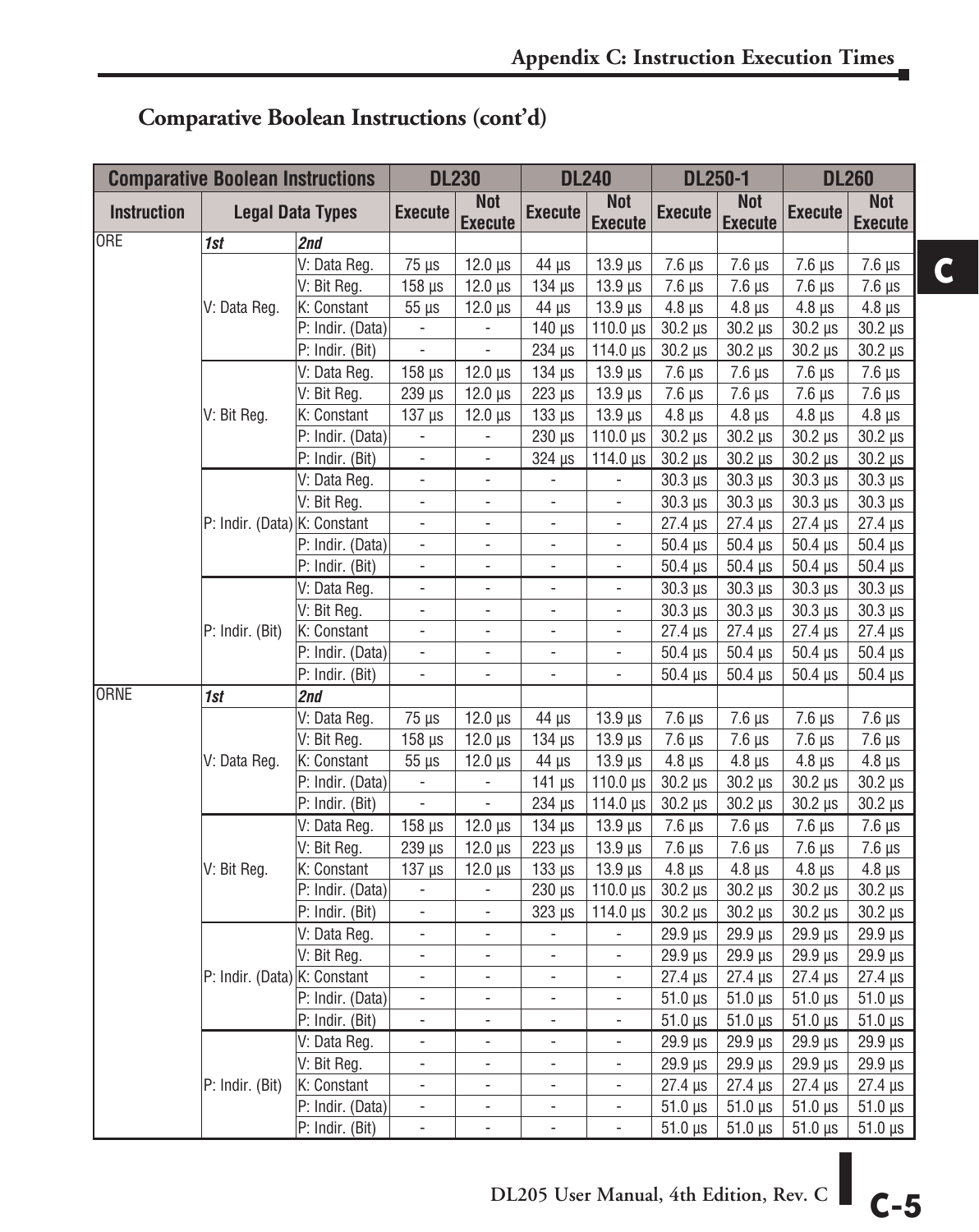**C**

|                    | <b>Comparative Boolean Instructions</b> |                         | <b>DL230</b>                 |                              |                           | <b>DL240</b>                 |                            | <b>DL250-1</b>               | <b>DL260</b>               |                              |
|--------------------|-----------------------------------------|-------------------------|------------------------------|------------------------------|---------------------------|------------------------------|----------------------------|------------------------------|----------------------------|------------------------------|
| <b>Instruction</b> |                                         | <b>Legal Data Types</b> | <b>Execute</b>               | <b>Not</b><br><b>Execute</b> | <b>Execute</b>            | <b>Not</b><br><b>Execute</b> | <b>Execute</b>             | <b>Not</b><br><b>Execute</b> | <b>Execute</b>             | <b>Not</b><br><b>Execute</b> |
| <b>ANDE</b>        | 1st                                     | 2nd                     |                              |                              |                           |                              |                            |                              |                            |                              |
|                    |                                         | V: Data Reg.            | $75 \mu s$                   | $12.0 \,\mu s$               | $44 \mu s$                | $13.9 \,\mu s$               | $7.6 \mu s$                | $7.6 \mu s$                  | $7.6 \mu s$                | $7.6 \,\mu s$                |
|                    |                                         | V: Bit Reg.             | $158$ $\mu$ s                | $12.0 \,\mu s$               | $134 \mu s$               | $13.9 \,\mu s$               | $7.6 \mu s$                | $7.6 \mu s$                  | $7.6 \mu s$                | $7.6 \,\mu s$                |
|                    | V: Data Reg.                            | K: Constant             | $55 \mu s$                   | $12.0 \,\mu s$               | 44 µs                     | $13.9 \,\mu s$               | $4.8 \mu s$                | $4.8 \,\mu s$                | $4.8 \,\mu s$              | $4.8 \,\mu s$                |
|                    |                                         | P: Indir. (Data)        | $\blacksquare$               | ÷,                           | $139 \mu s$               | 109.0 µs                     | $30.2 \,\mu s$             | $30.2 \,\mu s$               | $30.2 \,\mu s$             | $30.2 \,\mu s$               |
|                    |                                         | P: Indir. (Bit)         | $\blacksquare$               | $\blacksquare$               | $233 \mu s$               | 113.0 µs                     | $30.2 \,\mu s$             | $30.2 \,\mu s$               | $30.2 \,\mu s$             | $30.2 \,\mu s$               |
|                    |                                         | V: Data Reg.            | $158$ $\mu$ s                | $12.0 \,\mu s$               | $134 \mu s$               | $13.9 \,\mu s$               | $7.6 \mu s$                | $7.6 \,\mu s$                | $7.6 \,\mu s$              | $7.6 \,\mu s$                |
|                    |                                         | V: Bit Reg.             | $239$ $\mu$ s                | $12.0 \,\mu s$               | $223 \text{ }\mu\text{s}$ | $13.9 \,\mu s$               | $7.6 \mu s$                | $7.6 \,\mu s$                | $7.6 \,\mu s$              | $7.6 \,\mu s$                |
|                    | V: Bit Reg.                             | K: Constant             | $137 \mu s$                  | $12.0 \,\mu s$               | $133 \mu s$               | $13.9 \,\mu s$               | $4.8 \,\mu s$              | $4.8 \,\mu s$                | $4.8 \mu s$                | $4.8 \,\mu s$                |
|                    |                                         | P: Indir. (Data)        | $\overline{\phantom{a}}$     | ÷,                           | 229 µs                    | $109.0 \,\mu s$              | $30.2 \,\mu s$             | $30.2 \,\mu s$               | $30.2 \,\mu s$             | $30.2 \,\mu s$               |
|                    |                                         | P: Indir. (Bit)         | $\overline{\phantom{a}}$     | ÷,                           | 322 µs                    | $113.0 \,\mu s$              | $30.2 \,\mu s$             | $30.2 \,\mu s$               | $30.2 \,\mu s$             | $30.2 \,\mu s$               |
|                    |                                         | V: Data Reg.            | $\Box$                       | ÷,                           | $\blacksquare$            | $\blacksquare$               | 29.9 µs                    | 29.9 µs                      | 29.9 µs                    | 29.9 µs                      |
|                    |                                         | V: Bit Reg.             | $\frac{1}{2}$                | ÷,                           | $\overline{a}$            | $\overline{\phantom{a}}$     | $29.9 \,\mu s$             | 29.9 µs                      | 29.9 µs                    | 29.9 µs                      |
|                    | P: Indir. (Data) K: Constant            |                         | $\overline{a}$               | ä,                           | $\overline{\phantom{0}}$  | ÷,                           | $27.4 \,\mu s$             | $27.4 \,\mu s$               | $27.4 \,\mu s$             | $27.4 \,\mu s$               |
|                    |                                         | P: Indir. (Data)        | $\overline{\phantom{a}}$     | $\overline{\phantom{0}}$     | $\overline{\phantom{a}}$  | $\qquad \qquad -$            | $51.0 \,\mu s$             | $51.0 \,\mu s$               | $51.0 \,\mu s$             | $51.0 \,\mu s$               |
|                    |                                         | P: Indir. (Bit)         | $\overline{\phantom{a}}$     | ÷,                           | $\overline{\phantom{a}}$  | $\overline{\phantom{a}}$     | $51.0 \,\mu s$             | $51.0 \,\mu s$               | $51.0 \,\mu s$             | $51.0 \,\mu s$               |
|                    |                                         | V: Data Reg.            | $\blacksquare$               | $\frac{1}{2}$                | $\overline{\phantom{0}}$  | $\overline{\phantom{0}}$     | 29.9 µs                    | 29.9 µs                      | 29.9 µs                    | $29.9$ $\mu s$               |
|                    |                                         | V: Bit Reg.             | $\blacksquare$               | $\frac{1}{2}$                | $\blacksquare$            | $\blacksquare$               | 29.9 µs                    | 29.9 µs                      | $29.9 \text{ }\mu\text{s}$ | $29.9 \,\mu s$               |
|                    | P: Indir. (Bit)                         | K: Constant             | $\blacksquare$               | ÷,                           | $\blacksquare$            | $\blacksquare$               | $27.4 \,\mu s$             | $27.4 \,\mu s$               | $27.4 \,\mu s$             | $27.4 \,\mu s$               |
|                    |                                         | P: Indir. (Data)        | $\blacksquare$               | ÷,                           | $\blacksquare$            | $\Box$                       | $51.0 \,\mu s$             | $51.0 \,\mu s$               | $51.0 \,\mu s$             | $51.0 \,\mu s$               |
|                    |                                         | P: Indir. (Bit)         | $\overline{\phantom{a}}$     | $\overline{\phantom{0}}$     | $\overline{\phantom{a}}$  | $\overline{\phantom{a}}$     | $51.0 \,\mu s$             | $51.0 \,\mu s$               | $51.0 \,\mu s$             | $51.0 \,\mu s$               |
| <b>ANDNE</b>       | 1st                                     | 2nd                     |                              |                              |                           |                              |                            |                              |                            |                              |
|                    |                                         | V: Data Reg.            | $75 \mu s$                   | $12.0 \,\mu s$               | $44 \mu s$                | $13.9 \,\mu s$               | $7.6 \mu s$                | $7.6 \,\mu s$                | $7.6 \,\mu s$              | $\overline{7.6}$ µs          |
|                    |                                         | V: Bit Reg.             | $158 \,\mathrm{\mu s}$       | $12.0 \,\mu s$               | $133 \mu s$               | $13.9 \,\mu s$               | $7.6 \mu s$                | $7.6 \,\mu s$                | $7.6 \,\mu s$              | $7.6 \,\mu s$                |
|                    | V: Data Reg.                            | K: Constant             | $55 \mu s$                   | $12.0 \,\mu s$               | $44 \mu s$                | $13.9 \,\mu s$               | $4.8 \,\mu s$              | $4.8 \,\mu s$                | $4.8 \,\mu s$              | $4.8 \,\mu s$                |
|                    |                                         | P: Indir. (Data)        | L.                           | $\overline{a}$               | $139 \,\mu s$             | 109.0 µs                     | $30.2 \,\mu s$             | $30.2 \,\mu s$               | $30.2 \,\mu s$             | $30.2 \,\mu s$               |
|                    |                                         | P: Indir. (Bit)         | $\overline{\phantom{a}}$     | -                            | $233 \mu s$               | $113.0 \,\mu s$              | $30.2 \,\mu s$             | $30.2 \,\mu s$               | $30.2 \,\mu s$             | $30.2 \,\mu s$               |
|                    |                                         | V: Data Reg.            | $158$ $\mu$ s                | $12.0 \,\mu s$               | $134 \mu s$               | $13.9 \,\mu s$               | $7.6 \mu s$                | $7.6 \,\mu s$                | $7.6 \,\mu s$              | $7.6 \,\mu s$                |
|                    |                                         | V: Bit Reg.             | 239 µs                       | $12.0 \,\mu s$               | $223 \mu s$               | $13.9 \,\mu s$               | $7.6 \mu s$                | $7.6 \,\mu s$                | $7.6 \,\mu s$              | $\overline{7.6}$ $\mu s$     |
|                    | V: Bit Reg.                             | K: Constant             | $137 \mu s$                  | $12.0 \,\mu s$               | $133 \mu s$               | $13.9 \,\mu s$               | $4.8 \,\mu s$              | $4.8 \,\mu s$                | $4.8 \,\mu s$              | $4.8 \,\mu s$                |
|                    |                                         | P: Indir. (Data)        | $\blacksquare$               | $\overline{\phantom{0}}$     | $229$ $\mu s$             | $109.0 \,\mu s$              | $30.2 \,\mu s$             | $30.2 \,\mu s$               | $30.2 \,\mu s$             | $30.2 \,\mu s$               |
|                    |                                         | P: Indir. (Bit)         | $\Box$                       | ÷,                           | 323 µs                    | $113.0 \,\mu s$              | $30.2 \,\mu s$             | $30.2 \,\mu s$               | $30.2 \,\mu s$             | $30.2 \,\mu s$               |
|                    |                                         | V: Data Reg.            | $\blacksquare$               | ÷,                           | $\overline{\phantom{a}}$  |                              | $29.9 \,\mu s$             | $29.9 \,\mu s$               | $29.9$ $\mu s$             | 29.9 µs                      |
|                    |                                         | V: Bit Reg.             | $\blacksquare$               | ÷,                           | $\blacksquare$            | $\overline{\phantom{a}}$     | $29.9 \,\mu s$             | 29.9 µs                      | 29.9 µs                    | 29.9 µs                      |
|                    | P: Indir. (Data) K: Constant            |                         | $\frac{1}{2}$                | L.                           | $\Box$                    | L.                           | $27.4 \,\mu s$             | $27.4 \,\mu s$               | $27.4 \,\mu s$             | $27.4 \,\mu s$               |
|                    |                                         | P: Indir. (Data)        | $\blacksquare$               | $\frac{1}{2}$                | $\overline{\phantom{a}}$  | $\overline{\phantom{a}}$     | $51.0 \,\mu s$             | $51.0 \,\mu s$               | $51.0 \,\mu s$             | $51.0 \,\mu s$               |
|                    |                                         | P: Indir. (Bit)         | $\qquad \qquad \blacksquare$ | $\frac{1}{2}$                | $\frac{1}{2}$             | $\frac{1}{2}$                | $51.0 \,\mu s$             | $51.0 \,\mu s$               | $51.0 \,\mu s$             | $51.0 \,\mu s$               |
|                    |                                         | V: Data Reg.            | $\Box$                       | ÷,                           | $\overline{\phantom{a}}$  | $\Box$                       | $29.9 \,\mu s$             | $29.9 \,\mu s$               | $29.9 \text{ }\mu\text{s}$ | $29.9 \,\mu s$               |
|                    |                                         | V: Bit Reg.             | $\overline{\phantom{a}}$     | $\overline{\phantom{0}}$     | $\overline{\phantom{a}}$  | $\blacksquare$               | $29.9 \text{ }\mu\text{s}$ | $29.9 \text{ }\mu\text{s}$   | $29.9$ $\mu s$             | $29.9$ $\mu s$               |
|                    | P: Indir. (Bit)                         | K: Constant             | $\frac{1}{2}$                | $\frac{1}{2}$                | $\overline{\phantom{0}}$  | $\overline{\phantom{0}}$     | $27.4 \,\mu s$             | $27.4 \,\mu s$               | $27.4 \,\mu s$             | $27.4 \,\mu s$               |
|                    |                                         | P: Indir. (Data)        | $\overline{\phantom{a}}$     | $\overline{\phantom{0}}$     | $\blacksquare$            | $\overline{\phantom{a}}$     | $51.0 \,\mu s$             | $51.0 \,\mu s$               | $51.0 \,\mu s$             | $51.0 \,\mu s$               |
|                    |                                         | P: Indir. (Bit)         | ÷,                           | $\overline{a}$               | $\overline{\phantom{a}}$  | $\blacksquare$               | $51.0 \,\mu s$             | $51.0 \,\mu s$               | $51.0 \,\mu s$             | $51.0 \,\mu s$               |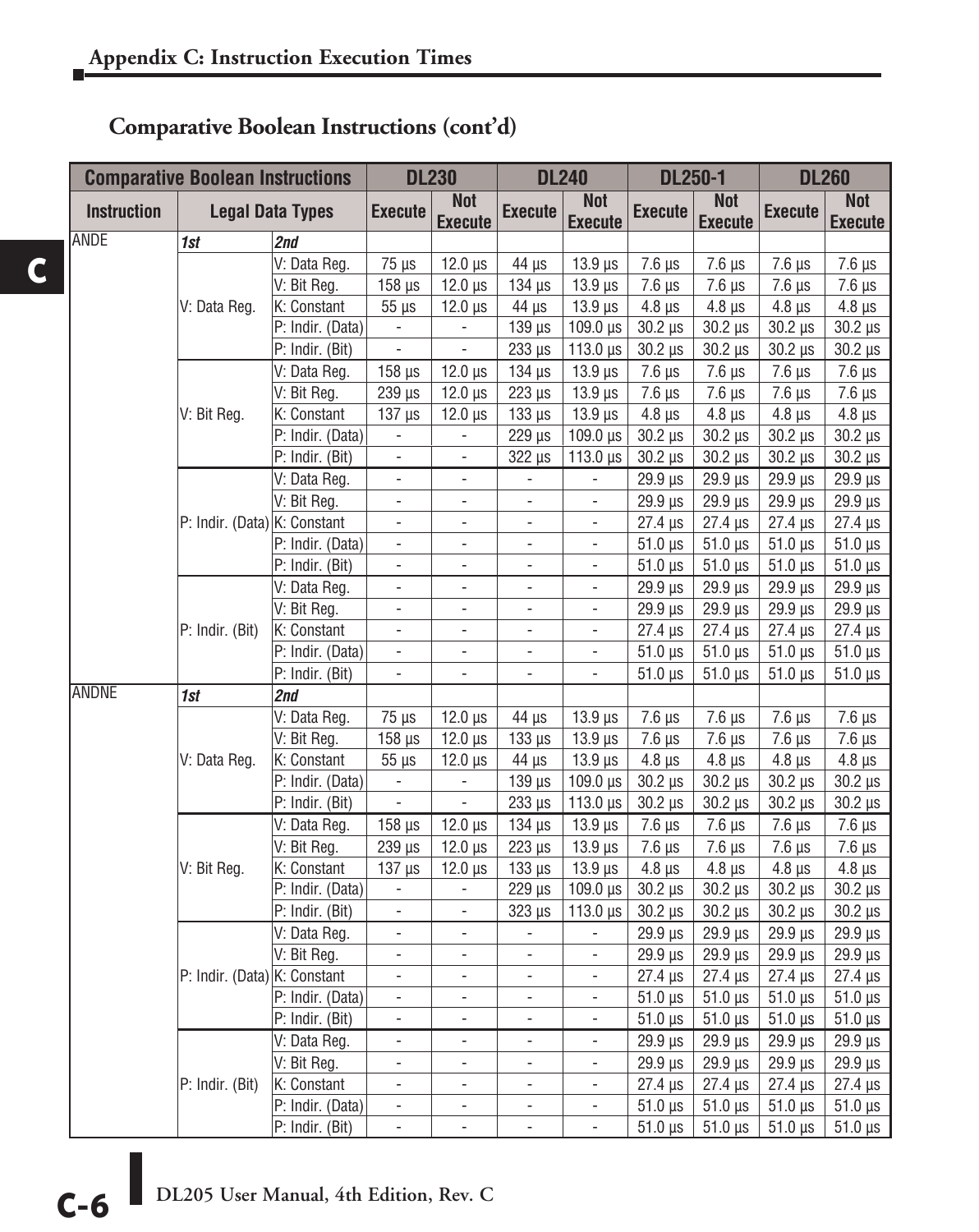|                    | <b>Comparative Boolean Instructions</b> |                         |                          | <b>DL230</b>                 |                              | <b>DL240</b>                 | <b>DL250-1</b>             |                              |                | <b>DL260</b>                 |
|--------------------|-----------------------------------------|-------------------------|--------------------------|------------------------------|------------------------------|------------------------------|----------------------------|------------------------------|----------------|------------------------------|
| <b>Instruction</b> |                                         | <b>Legal Data Types</b> | <b>Execute</b>           | <b>Not</b><br><b>Execute</b> | <b>Execute</b>               | <b>Not</b><br><b>Execute</b> | <b>Execute</b>             | <b>Not</b><br><b>Execute</b> | <b>Execute</b> | <b>Not</b><br><b>Execute</b> |
| <b>STR</b>         | 1st                                     | 2nd                     |                          |                              |                              |                              |                            |                              |                |                              |
|                    |                                         | V: Data Reg.            | $76 \mu s$               | $13.8 \,\mu s$               | $46 \mu s$                   | $16.2 \,\mu s$               | $7.6 \,\mu s$              | $7.6 \text{ }\mu\text{s}$    | $7.6 \,\mu s$  | $7.6 \mu s$                  |
|                    |                                         | V: Bit Reg.             | $158$ $\mu$ s            | $13.8 \,\mu s$               | $135$ $\mu$ s                | $16.2 \mu s$                 | $7.6 \,\mu s$              | $7.6 \mu s$                  | $7.6 \mu s$    | $7.6 \mu s$                  |
|                    | T. CT                                   | K: Constant             | $57 \mu s$               | $13.8 \,\mu s$               | $46 \mu s$                   | $16.2 \mu s$                 | $4.8 \,\mu s$              | $4.8 \mu s$                  | $4.8 \mu s$    | $4.8 \,\mu s$                |
|                    |                                         | P: Indir. (Data)        | $\frac{1}{2}$            | $\overline{\phantom{a}}$     | $141 \mu s$                  | $111.0 \,\mu s$              | $30.2 \,\mu s$             | $30.2 \,\mu s$               | $30.2 \,\mu s$ | $30.2 \,\mu s$               |
|                    |                                         | P: Indir. (Bit)         | $\overline{\phantom{0}}$ | $\overline{\phantom{a}}$     | $235 \mu s$                  | $115.0 \,\mu s$              | $30.2 \,\mu s$             | $30.2 \,\mu s$               | $30.2 \,\mu s$ | $30.2 \,\mu s$               |
|                    | 1st                                     | 2nd                     |                          |                              |                              |                              |                            |                              |                |                              |
|                    |                                         | V: Data Reg.            | $78 \mu s$               | $13.8 \,\mu s$               | $46 \mu s$                   | $16.2 \mu s$                 | $7.6 \,\mu s$              | $7.6 \mu s$                  | $7.6 \mu s$    | $7.6 \,\mu s$                |
|                    |                                         | V: Bit Reg.             | $159$ $\mu$ s            | $13.8 \,\mu s$               | $135$ $\mu$ s                | $16.2 \,\mu s$               | $7.6 \,\mu s$              | $7.6 \mu s$                  | $7.6 \mu s$    | $7.6 \mu s$                  |
|                    | V: Data Reg.                            | K: Constant             | $57 \mu s$               | $13.8 \,\mu s$               | $46 \mu s$                   | $16.2 \,\mu s$               | $4.8 \,\mu s$              | $4.8 \mu s$                  | $4.8 \,\mu s$  | $4.8 \,\mu s$                |
|                    |                                         | P: Indir. (Data)        | $\overline{\phantom{a}}$ | $\overline{\phantom{a}}$     | 141 $\mu$ s                  | $111.0 \,\mu s$              | $30.2$ $\mu$ s             | $30.2 \mu s$                 | $30.2 \,\mu s$ | $30.2 \mu s$                 |
|                    |                                         | P: Indir. (Bit)         | ÷.                       | $\overline{a}$               | $235 \mu s$                  | $115.0 \,\mu s$              | $30.2 \,\mu s$             | $30.2 \,\mu s$               | $30.2 \,\mu s$ | $30.2 \ \mu s$               |
|                    |                                         | V: Data Reg.            | $159$ $\mu$ s            | $13.8 \,\mu s$               | $135 \mu s$                  | $16.2 \mu s$                 | $7.6 \,\mu s$              | $7.6 \mu s$                  | $7.6 \mu s$    | $7.6 \mu s$                  |
|                    |                                         | V: Bit Reg.             | 241 µs                   | $13.8 \,\mu s$               | 225 µs                       | $16.2 \,\mu s$               | $7.6 \mu s$                | $7.6 \mu s$                  | $7.6 \mu s$    | $7.6 \,\mu s$                |
|                    | V: Bit Reg.                             | K: Constant             | $139$ $\mu$ s            | $13.8 \,\mu s$               | $135$ $\mu$ s                | $16.2 \,\mu s$               | $4.8 \,\mu s$              | $4.8 \,\mu s$                | $4.8 \,\mu s$  | $4.8 \,\mu s$                |
|                    |                                         | P: Indir. (Data)        |                          |                              | $231$ $\mu$ s                | $111.0 \,\mu s$              | $30.2 \,\mu s$             | $30.2 \mu s$                 | $30.2$ $\mu s$ | $30.2 \,\mu s$               |
|                    |                                         | P: Indir. (Bit)         |                          |                              | $324 \mu s$                  | $115.0 \,\mu s$              | $30.2 \,\mu s$             | $30.2 \,\mu s$               | $30.2 \,\mu s$ | $30.2 \,\mu s$               |
|                    |                                         | V: Data Reg.            | ÷,                       | $\overline{\phantom{a}}$     |                              | ÷,                           | 29.9 µs                    | $29.9 \,\mu s$               | 29.9 µs        | $29.9 \,\mu s$               |
|                    |                                         | V: Bit Reg.             | $\overline{\phantom{0}}$ | $\overline{\phantom{a}}$     | $\qquad \qquad \blacksquare$ | $\frac{1}{2}$                | $29.9$ $\mu s$             | $29.9 \,\mu s$               | 29.9 µs        | $29.9 \,\mu s$               |
|                    | P: Indir. (Data) K: Constant            |                         | ÷.                       | $\overline{\phantom{a}}$     | ÷,                           | ÷,                           | $27.4 \text{ }\mu\text{s}$ | $27.4 \mu s$                 | $27.4 \,\mu s$ | $27.4 \,\mu s$               |
|                    |                                         | P: Indir. (Data)        | -                        | $\overline{\phantom{a}}$     | $\overline{\phantom{0}}$     | $\overline{\phantom{0}}$     | $51.0 \,\mu s$             | $51.0 \,\mu s$               | $51.0 \,\mu s$ | $51.0 \,\mu s$               |
|                    |                                         | P: Indir. (Bit)         | $\overline{\phantom{0}}$ | ÷,                           | ÷,                           | $\frac{1}{2}$                | $51.0 \,\mu s$             | $51.0 \,\mu s$               | $51.0 \,\mu s$ | $51.0 \,\mu s$               |
|                    |                                         | V: Data Reg.            | ۰                        | $\overline{\phantom{a}}$     | $\qquad \qquad \blacksquare$ | ÷,                           | $29.9 \,\mu s$             | 29.9 µs                      | 29.9 µs        | $29.9 \,\mu s$               |
|                    |                                         | V: Bit Reg.             | ÷.                       | $\overline{\phantom{a}}$     | ÷,                           | ÷,                           | $29.9 \,\mu s$             | $29.9 \,\mu s$               | $29.9 \,\mu s$ | $29.9 \,\mu s$               |
|                    | P: Indir. (Bit)                         | K: Constant             |                          | $\overline{\phantom{0}}$     | $\qquad \qquad \blacksquare$ | $\frac{1}{2}$                | $27.4 \,\mu s$             | $27.4 \,\mu s$               | $27.4 \,\mu s$ | $27.4 \,\mu s$               |
|                    |                                         | P: Indir. (Data)        | $\overline{\phantom{0}}$ | $\overline{\phantom{0}}$     | $\qquad \qquad \blacksquare$ | $\frac{1}{2}$                | $51.0 \text{ }\mu\text{s}$ | $51.0 \,\mu s$               | $51.0 \,\mu s$ | $51.0 \,\mu s$               |
|                    |                                         | P: Indir. (Bit)         | -                        | $\overline{\phantom{a}}$     | $\qquad \qquad \blacksquare$ | $\frac{1}{2}$                | $51.0 \,\mu s$             | $51.0 \,\mu s$               | $51.0 \,\mu s$ | $51.0 \ \mu s$               |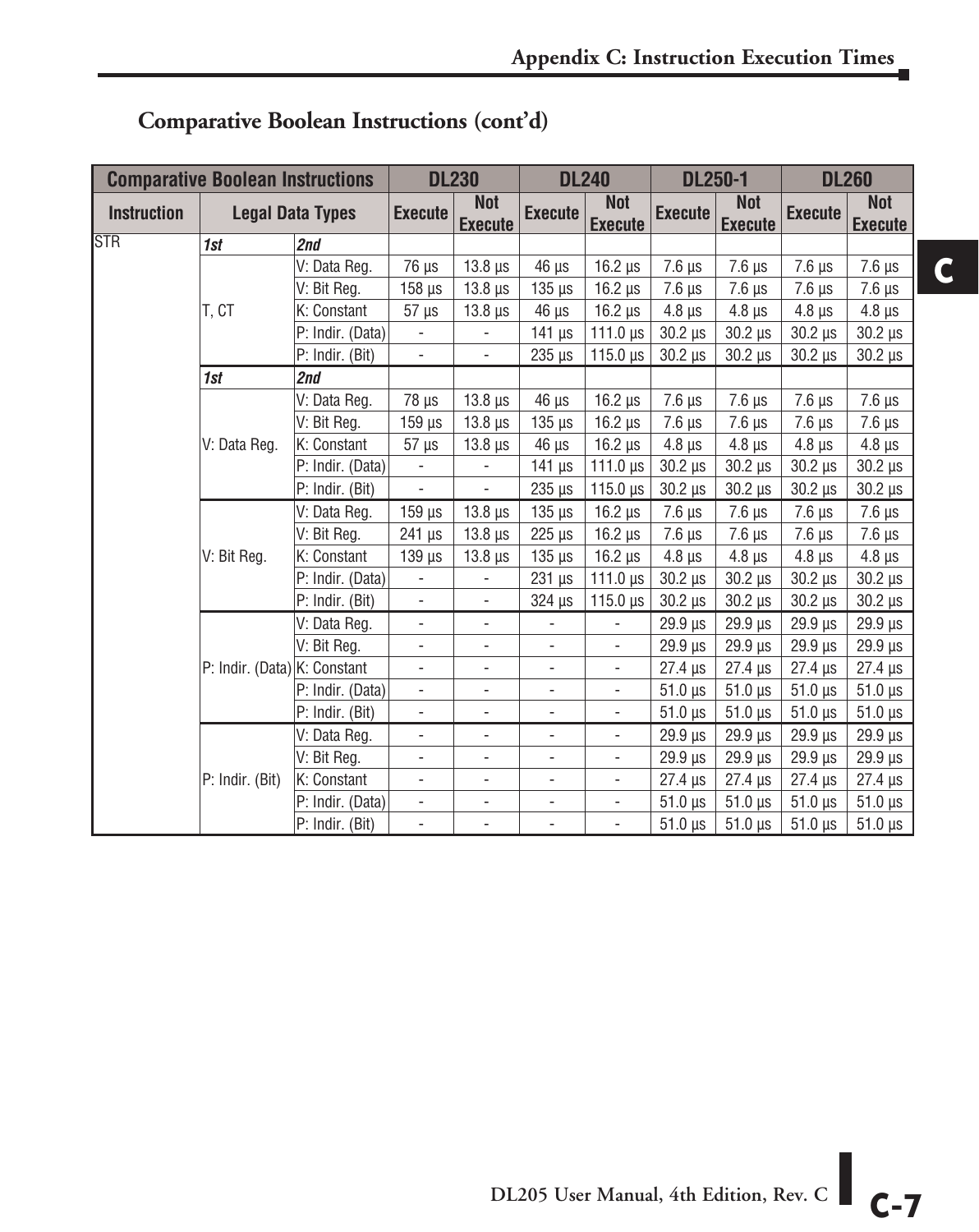|                    | <b>Comparative Boolean Instructions</b> |                         |                          | <b>DL230</b>                 |                              | <b>DL240</b>                 | <b>DL250-1</b> |                              | <b>DL260</b>               |                              |
|--------------------|-----------------------------------------|-------------------------|--------------------------|------------------------------|------------------------------|------------------------------|----------------|------------------------------|----------------------------|------------------------------|
| <b>Instruction</b> |                                         | <b>Legal Data Types</b> | <b>Execute</b>           | <b>Not</b><br><b>Execute</b> | <b>Execute</b>               | <b>Not</b><br><b>Execute</b> | <b>Execute</b> | <b>Not</b><br><b>Execute</b> | <b>Execute</b>             | <b>Not</b><br><b>Execute</b> |
| <b>STRN</b>        | 1st                                     | 2nd                     |                          |                              |                              |                              |                |                              |                            |                              |
|                    |                                         | V: Data Reg.            | $78 \mu s$               | $13.8 \,\mu s$               | $46 \mu s$                   | $16.2 \mu s$                 | $7.6 \,\mu s$  | $7.6 \mu s$                  | $7.6 \,\mu s$              | $7.6 \mu s$                  |
|                    |                                         | V: Bit Reg.             | $158 \mu s$              | $13.8 \,\mu s$               | $136 \mu s$                  | $16.2 \,\mu s$               | $7.6 \,\mu s$  | $7.6 \,\mu s$                | $7.6 \mu s$                | $7.6 \mu s$                  |
|                    | t. Ct                                   | K: Constant             | $57 \mu s$               | $13.8 \,\mu s$               | $46 \mu s$                   | $16.2 \,\mu s$               | $4.8 \,\mu s$  | $4.8 \mu s$                  | $4.8 \mu s$                | $4.8 \mu s$                  |
|                    |                                         | P: Indir. (Data)        | $\overline{\phantom{a}}$ | $\blacksquare$               | $141 \mu s$                  | 111.0 $\mu$ s                | $30.2 \,\mu s$ | $30.2 \,\mu s$               | $30.2 \,\mu s$             | $30.2 \,\mu s$               |
|                    |                                         | P: Indir. (Bit)         | $\overline{\phantom{a}}$ | $\overline{\phantom{a}}$     | $235 \mu s$                  | $115.0 \text{ }\mu\text{s}$  | $30.2 \,\mu s$ | $30.2 \,\mu s$               | $30.2 \,\mu s$             | $30.2 \,\mu s$               |
|                    | 1st                                     | 2nd                     |                          |                              |                              |                              |                |                              |                            |                              |
|                    |                                         | V: Data Reg.            | $78 \mu s$               | $13.8 \,\mu s$               | $46 \mu s$                   | $16.2 \mu s$                 | $7.6 \,\mu s$  | $7.6 \mu s$                  | $7.6 \mu s$                | $7.6 \mu s$                  |
|                    |                                         | V: Bit Reg.             | $159$ $\mu$ s            | $13.8 \,\mu s$               | $135 \mu s$                  | $16.2 \mu s$                 | $7.6 \,\mu s$  | $7.6 \mu s$                  | $7.6 \mu s$                | $7.6 \mu s$                  |
|                    | V: Data Reg.                            | K: Constant             | $57 \mu s$               | $13.8 \,\mu s$               | $46 \mu s$                   | $16.2 \,\mu s$               | $4.8 \,\mu s$  | $4.8 \mu s$                  | $4.8 \mu s$                | $4.8 \,\mu s$                |
|                    |                                         | P: Indir. (Data)        | $\overline{\phantom{a}}$ | $\overline{\phantom{a}}$     | $141 \mu s$                  | $111.0 \,\mu s$              | $30.2 \,\mu s$ | $30.2 \,\mu s$               | $30.2 \,\mu s$             | $30.2 \,\mu s$               |
|                    |                                         | P: Indir. (Bit)         | $\overline{\phantom{a}}$ | $\overline{\phantom{a}}$     | $235 \mu s$                  | $115.0 \,\mu s$              | $30.2 \,\mu s$ | $30.2 \,\mu s$               | $30.2 \mu s$               | $30.2 \,\mu s$               |
|                    |                                         | V: Data Reg.            | $159$ $\mu$ s            | $13.8 \,\mu s$               | $136 \mu s$                  | $16.2 \mu s$                 | $7.6 \mu s$    | $7.6 \mu s$                  | $7.6 \mu s$                | $7.6 \mu s$                  |
|                    |                                         | V: Bit Reg.             | $241$ $\mu$ s            | $13.8 \,\mu s$               | $225 \,\mu s$                | $16.2 \mu s$                 | $7.6 \,\mu s$  | $7.6 \,\mu s$                | $7.6 \mu s$                | $7.6 \mu s$                  |
|                    | V: Bit Reg.                             | K: Constant             | $139$ $\mu$ s            | $13.8 \,\mu s$               | $135 \mu s$                  | $16.2 \,\mu s$               | $4.8 \,\mu s$  | $4.8 \,\mu s$                | $4.8 \,\mu s$              | $4.8 \,\mu s$                |
|                    |                                         | P: Indir. (Data)        | $\frac{1}{2}$            | $\overline{\phantom{0}}$     | $231 \mu s$                  | $111.0 \,\mu s$              | $30.2 \,\mu s$ | $30.2 \,\mu s$               | $30.2 \mu s$               | $30.2 \,\mu s$               |
|                    |                                         | P: Indir. (Bit)         | $\overline{\phantom{a}}$ | $\overline{\phantom{a}}$     | $324$ $\mu$ s                | $115.0 \,\mathrm{\upmu s}$   | $30.2 \,\mu s$ | $30.2 \,\mu s$               | $30.2 \mu s$               | $30.2 \,\mu s$               |
|                    |                                         | V: Data Reg.            | $\Box$                   | $\overline{\phantom{0}}$     | $\overline{\phantom{a}}$     | ÷,                           | $29.9 \,\mu s$ | $29.9 \,\mu s$               | $29.9 \,\mu s$             | $29.9 \,\mu s$               |
|                    |                                         | V: Bit Reg.             | $\overline{\phantom{a}}$ | $\frac{1}{2}$                | $\overline{\phantom{a}}$     | $\overline{\phantom{a}}$     | $29.9 \,\mu s$ | $29.9 \,\mu s$               | $29.9 \,\mu s$             | $29.9 \,\mu s$               |
|                    | P: Indir. (Data) K: Constant            |                         | $\overline{\phantom{a}}$ | $\overline{\phantom{0}}$     | $\overline{\phantom{a}}$     | $\overline{\phantom{0}}$     | $27.4 \,\mu s$ | $27.4 \,\mu s$               | $27.4 \,\mu s$             | $27.4 \,\mu s$               |
|                    |                                         | P: Indir. (Data)        | $\overline{\phantom{a}}$ | ۰                            | $\qquad \qquad \blacksquare$ | ۰                            | $51.0 \,\mu s$ | $51.0 \,\mu s$               | $51.0 \,\mu s$             | $51.0 \,\mu s$               |
|                    |                                         | P: Indir. (Bit)         | $\blacksquare$           | $\overline{\phantom{0}}$     | $\blacksquare$               | ä,                           | $51.0 \,\mu s$ | $51.0 \,\mu s$               | $51.0 \,\mu s$             | $51.0 \,\mu s$               |
|                    |                                         | V: Data Reg.            | $\overline{\phantom{a}}$ | $\overline{\phantom{0}}$     | $\overline{\phantom{a}}$     | ÷,                           | $29.9 \,\mu s$ | $29.9 \text{ }\mu\text{s}$   | $29.9 \text{ }\mu\text{s}$ | $29.9 \,\mu s$               |
|                    |                                         | V: Bit Reg.             | $\frac{1}{2}$            | $\overline{\phantom{0}}$     | $\blacksquare$               | $\overline{\phantom{0}}$     | $29.9 \,\mu s$ | $29.9 \,\mu s$               | $29.9 \text{ }\mu\text{s}$ | $29.9 \,\mu s$               |
|                    | P: Indir. (Bit)                         | K: Constant             | $\overline{\phantom{a}}$ | $\frac{1}{2}$                | $\overline{\phantom{0}}$     | $\frac{1}{2}$                | $27.4 \,\mu s$ | $27.4 \,\mu s$               | $27.4 \,\mu s$             | $27.4 \,\mu s$               |
|                    |                                         | P: Indir. (Data)        | $\blacksquare$           | $\overline{\phantom{0}}$     | $\overline{\phantom{a}}$     | $\overline{\phantom{0}}$     | $51.0 \,\mu s$ | $51.0 \,\mu s$               | $51.0 \,\mu s$             | $51.0 \,\mu s$               |
|                    |                                         | P: Indir. (Bit)         | $\overline{\phantom{a}}$ | ÷,                           | $\overline{a}$               | ÷,                           | $51.0 \,\mu s$ | $51.0 \,\mu s$               | $51.0 \,\mu s$             | $51.0 \,\mu s$               |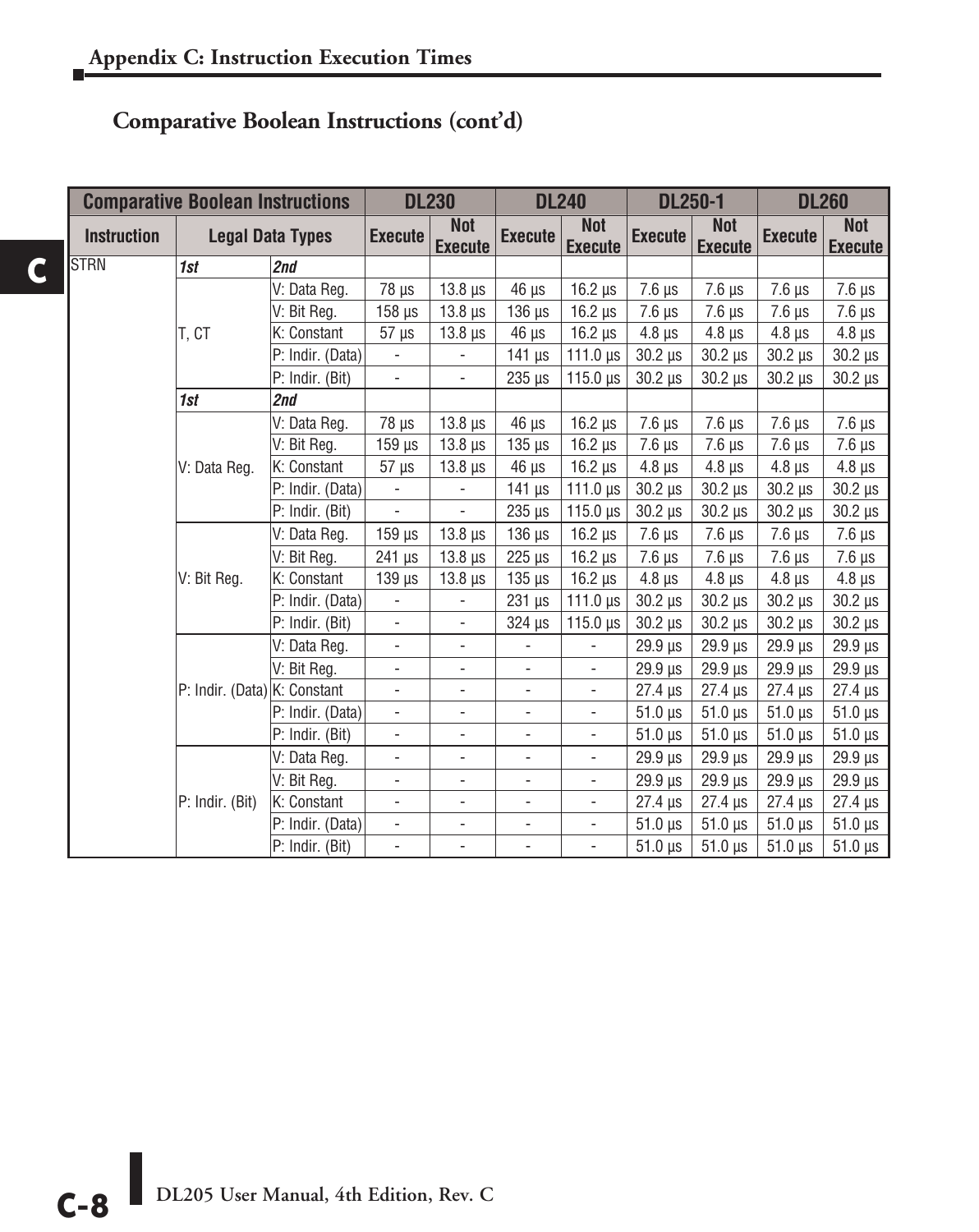|                    | <b>Comparative Boolean Instructions</b> |                         |                          | <b>DL230</b>                 |                              | <b>DL240</b>                 | <b>DL250-1</b>             |                              |                | <b>DL260</b>                 |
|--------------------|-----------------------------------------|-------------------------|--------------------------|------------------------------|------------------------------|------------------------------|----------------------------|------------------------------|----------------|------------------------------|
| <b>Instruction</b> |                                         | <b>Legal Data Types</b> | <b>Execute</b>           | <b>Not</b><br><b>Execute</b> | <b>Execute</b>               | <b>Not</b><br><b>Execute</b> | <b>Execute</b>             | <b>Not</b><br><b>Execute</b> | <b>Execute</b> | <b>Not</b><br><b>Execute</b> |
| <b>OR</b>          | 1st                                     | 2nd                     |                          |                              |                              |                              |                            |                              |                |                              |
|                    |                                         | V: Data Reg.            | $75 \mu s$               | $12.0 \text{ }\mu\text{s}$   | 44 µs                        | $13.9$ $\mu s$               | $7.6 \mu s$                | $7.6 \mu s$                  | $7.6 \mu s$    | $7.6 \,\mu s$                |
|                    |                                         | V: Bit Reg.             | $158$ $\mu$ s            | $12.0 \,\mu s$               | $134$ $\mu$ s                | $13.9 \,\mu s$               | $7.6 \mu s$                | $7.6 \mu s$                  | $7.6 \mu s$    | $7.6 \,\mu s$                |
|                    | T. CT                                   | K: Constant             | $55 \mu s$               | $12.0 \,\mu s$               | $44 \mu s$                   | $13.9 \,\mu s$               | $4.8 \,\mu s$              | $4.8 \,\mu s$                | $4.8 \,\mu s$  | $4.8 \,\mu s$                |
|                    |                                         | P: Indir. (Data)        | $\overline{\phantom{a}}$ | $\overline{\phantom{a}}$     | $140 \mu s$                  | $110.0 \,\mu s$              | $30.2 \mu s$               | $30.2 \,\mu s$               | $30.2 \,\mu s$ | $30.2 \,\mu s$               |
|                    |                                         | P: Indir. (Bit)         |                          | $\blacksquare$               | 234 µs                       | 114.0 $\mu$ s                | $30.2 \,\mu s$             | $30.2 \ \mu s$               | $30.2 \ \mu s$ | $30.2 \,\mu s$               |
|                    | 1st                                     | 2nd                     |                          |                              |                              |                              |                            |                              |                |                              |
|                    |                                         | V: Data Reg.            | $75 \mu s$               | $12.0 \,\mu s$               | $44 \mu s$                   | $13.9 \,\mu s$               | $7.6 \mu s$                | $7.6 \,\mu s$                | $7.6 \,\mu s$  | $7.6 \,\mu s$                |
|                    |                                         | V: Bit Reg.             | $158$ $\mu$ s            | $12.0 \,\mu s$               | $134$ $\mu$ s                | $13.9 \,\mu s$               | $7.6 \mu s$                | $7.6 \mu s$                  | $7.6 \mu s$    | $7.6 \,\mu s$                |
|                    | V: Data Reg.                            | K: Constant             | $55 \mu s$               | $12.0 \,\mu s$               | $44 \mu s$                   | $13.9 \,\mu s$               | $4.8 \,\mu s$              | $4.8 \,\mu s$                | $4.8 \,\mu s$  | $4.8 \,\mu s$                |
|                    |                                         | P: Indir. (Data)        | $\blacksquare$           | $\blacksquare$               | $140 \mu s$                  | $110.0 \text{ }\mu\text{s}$  | $30.2 \,\mu s$             | $30.2 \,\mu s$               | $30.2 \,\mu s$ | $30.2 \ \mu s$               |
|                    |                                         | P: Indir. (Bit)         | $\overline{\phantom{a}}$ | $\blacksquare$               | $234 \mu s$                  | 114.0 $\mu$ s                | $30.2 \,\mu s$             | $30.2 \,\mu s$               | $30.2 \,\mu s$ | $30.2 \,\mu s$               |
|                    |                                         | V: Data Reg.            | $158$ $\mu$ s            | $12.0 \,\mu s$               | $134$ $\mu$ s                | $13.9 \,\mu s$               | $7.6 \mu s$                | $7.6 \,\mu s$                | $7.6 \,\mu s$  | $7.6 \,\mu s$                |
|                    |                                         | V: Bit Reg.             | $240 \mu s$              | $12.0 \,\mu s$               | $223 \mu s$                  | $13.9 \,\mu s$               | $7.6 \mu s$                | $7.6 \mu s$                  | $7.6 \mu s$    | $7.6 \,\mu s$                |
|                    | V: Bit Reg.                             | K: Constant             | $137 \mu s$              | $12.0 \,\mu s$               | $133 \mu s$                  | $13.9 \,\mu s$               | $4.8 \mu s$                | $4.8 \mu s$                  | $4.8 \,\mu s$  | $4.8 \,\mu s$                |
|                    |                                         | P: Indir. (Data)        |                          |                              | $230 \mu s$                  | $110.0 \text{ }\mu\text{s}$  | $30.2 \,\mu s$             | $30.2 \ \mu s$               | $30.2 \,\mu s$ | $30.2 \mu s$                 |
|                    |                                         | P: Indir. (Bit)         | $\overline{\phantom{a}}$ | ÷,                           | $323 \mu s$                  | 114.0 $\mu$ s                | $30.2 \mu s$               | $30.2 \,\mu s$               | $30.2 \,\mu s$ | $30.2 \mu s$                 |
|                    |                                         | V: Data Reg.            | $\blacksquare$           | $\overline{\phantom{a}}$     | $\overline{\phantom{0}}$     | $\overline{\phantom{a}}$     | $29.9 \text{ }\mu\text{s}$ | 29.9 µs                      | $29.9$ $\mu s$ | $29.9 \,\mu s$               |
|                    |                                         | V: Bit Reg.             | $\overline{\phantom{a}}$ | $\overline{\phantom{a}}$     | ÷,                           | $\overline{\phantom{a}}$     | $29.9 \,\mu s$             | 29.9 µs                      | $29.9$ $\mu s$ | 29.9 µs                      |
|                    | P: Indir. (Data) K: Constant            |                         | $\overline{\phantom{a}}$ | ÷,                           | $\overline{a}$               | $\overline{\phantom{a}}$     | $27.4 \,\mu s$             | $27.4 \,\mu s$               | $27.4 \,\mu s$ | $27.4 \,\mu s$               |
|                    |                                         | P: Indir. (Data)        | $\overline{\phantom{a}}$ | $\overline{\phantom{a}}$     | $\qquad \qquad \blacksquare$ | $\overline{\phantom{a}}$     | $51.0 \,\mu s$             | $51.0 \,\mu s$               | $51.0 \,\mu s$ | $51.0 \,\mu s$               |
|                    |                                         | P: Indir. (Bit)         | $\overline{\phantom{a}}$ | ÷,                           | $\overline{\phantom{a}}$     | $\overline{\phantom{a}}$     | $51.0 \,\mu s$             | $51.0 \,\mu s$               | $51.0 \,\mu s$ | $51.0 \,\mu s$               |
|                    |                                         | V: Data Reg.            | $\overline{\phantom{a}}$ | $\overline{\phantom{a}}$     | $\blacksquare$               | $\overline{\phantom{a}}$     | $29.9 \text{ }\mu\text{s}$ | 29.9 µs                      | $29.9$ $\mu s$ | $29.9 \,\mu s$               |
|                    |                                         | V: Bit Reg.             | $\overline{\phantom{0}}$ | ÷,                           | L,                           | $\overline{\phantom{a}}$     | $29.9 \,\mu s$             | $29.9 \,\mu s$               | $29.9$ $\mu s$ | 29.9 µs                      |
|                    | P: Indir. (Bit)                         | K: Constant             | $\overline{\phantom{a}}$ | ÷,                           | ÷,                           | $\blacksquare$               | $27.4 \,\mu s$             | $27.4 \,\mu s$               | $27.4 \,\mu s$ | $27.4 \,\mu s$               |
|                    |                                         | P: Indir. (Data)        | $\overline{\phantom{a}}$ | $\overline{\phantom{a}}$     | $\overline{\phantom{a}}$     | $\overline{\phantom{a}}$     | $51.0 \,\mu s$             | $51.0 \,\mu s$               | $51.0 \,\mu s$ | $51.0 \,\mu s$               |
|                    |                                         | P: Indir. (Bit)         | $\overline{\phantom{a}}$ | $\overline{\phantom{a}}$     | $\qquad \qquad \blacksquare$ | $\overline{\phantom{a}}$     | $51.0 \,\mu s$             | $51.0 \,\mu s$               | $51.0 \,\mu s$ | $51.0 \,\mu s$               |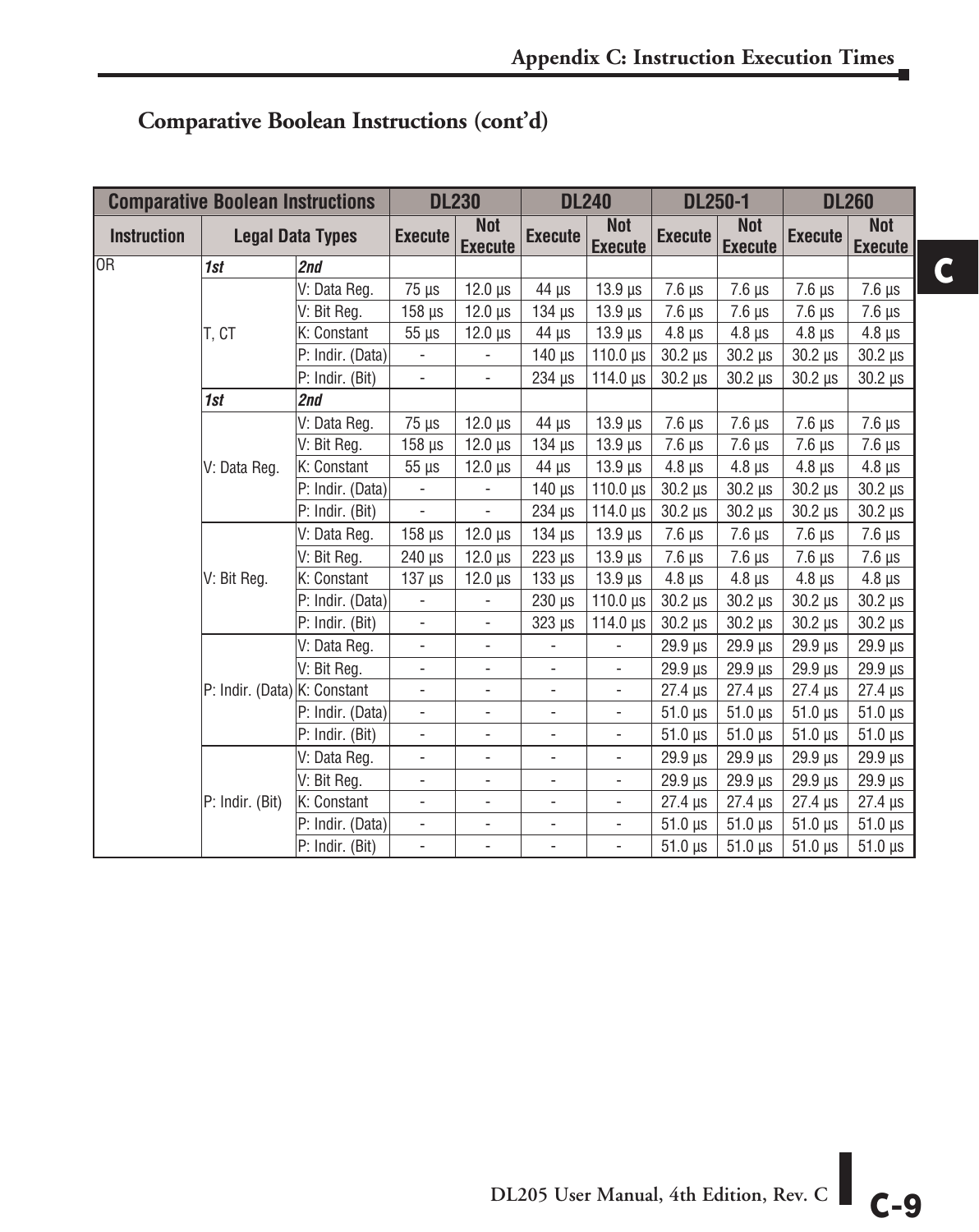|  |                    | <b>Comparative Boolean Instructions</b> |                         |                          | <b>DL230</b>                 |                          | <b>DL240</b>                 |                            | <b>DL250-1</b>               | <b>DL260</b>               |                              |
|--|--------------------|-----------------------------------------|-------------------------|--------------------------|------------------------------|--------------------------|------------------------------|----------------------------|------------------------------|----------------------------|------------------------------|
|  | <b>Instruction</b> |                                         | <b>Legal Data Types</b> | <b>Execute</b>           | <b>Not</b><br><b>Execute</b> | <b>Execute</b>           | <b>Not</b><br><b>Execute</b> | <b>Execute</b>             | <b>Not</b><br><b>Execute</b> | <b>Execute</b>             | <b>Not</b><br><b>Execute</b> |
|  | <b>I</b> ORN       | 1st                                     | 2nd                     |                          |                              |                          |                              |                            |                              |                            |                              |
|  |                    |                                         | V: Data Reg.            | $75 \mu s$               | $12.0 \,\mu s$               | $44 \mu s$               | $13.9 \,\mu s$               | $7.6 \mu s$                | $7.6 \,\mu s$                | $7.6 \,\mu s$              | $7.6 \,\mu s$                |
|  |                    |                                         | V: Bit Reg.             | $158$ $\mu$ s            | $12.0 \,\mu s$               | $134$ $\mu$ s            | $13.9 \,\mu s$               | $7.6 \mu s$                | $7.6 \,\mu s$                | $7.6 \,\mu s$              | $7.6 \,\mu s$                |
|  |                    | IT, CT                                  | K: Constant             | $55 \mu s$               | $12.0 \,\mu s$               | $44 \mu s$               | $13.9 \,\mu s$               | $4.8 \mu s$                | $4.8 \,\mu s$                | $4.8 \mu s$                | $4.8 \,\mu s$                |
|  |                    |                                         | P: Indir. (Data)        | $\overline{\phantom{a}}$ | $\overline{\phantom{a}}$     | $140$ $\mu$ s            | 110.0 $\mu$ s                | $30.2 \,\mu s$             | $30.2 \,\mu s$               | $30.2 \,\mu s$             | $30.2 \,\mu s$               |
|  |                    |                                         | P: Indir. (Bit)         | $\blacksquare$           | $\blacksquare$               | 234 µs                   | $114.0 \text{ }\mu\text{s}$  | $30.2 \,\mu s$             | $30.2 \mu s$                 | $30.2 \,\mu s$             | $30.2 \ \mu s$               |
|  |                    | 1st                                     | 2nd                     |                          |                              |                          |                              |                            |                              |                            |                              |
|  |                    |                                         | V: Data Reg.            | $75 \mu s$               | $12.0 \,\mu s$               | 44 µs                    | $13.9 \,\mu s$               | $7.6 \mu s$                | $7.6 \,\mu s$                | $7.6 \mu s$                | $7.6 \,\mu s$                |
|  |                    |                                         | V: Bit Reg.             | $158$ $\mu$ s            | $12.0 \,\mu s$               | $134$ $\mu$ s            | $13.9$ $\mu$ s               | $7.6 \mu s$                | $7.6 \,\mu s$                | $7.6 \,\mu s$              | $7.6 \,\mu s$                |
|  |                    | V: Data Reg.                            | K: Constant             | $55 \ \mu s$             | $12.0 \,\mu s$               | $44 \mu s$               | $13.9 \,\mu s$               | $4.8 \mu s$                | $4.8 \,\mu s$                | $4.8 \,\mu s$              | $4.8 \,\mu s$                |
|  |                    |                                         | P: Indir. (Data)        | $\overline{\phantom{a}}$ | $\overline{\phantom{a}}$     | $141 \mu s$              | $110.0 \,\mu s$              | $30.2 \,\mu s$             | $30.2 \mu s$                 | $30.2 \,\mu s$             | $30.2 \,\mu s$               |
|  |                    |                                         | P: Indir. (Bit)         | ÷,                       | $\blacksquare$               | $234$ $\mu$ s            | 114.0 $\mu$ s                | $30.2 \,\mu s$             | $30.2 \mu s$                 | $30.2 \,\mu s$             | $30.2 \,\mu s$               |
|  |                    |                                         | V: Data Reg.            | $158 \,\mu s$            | $12.0 \,\mu s$               | $134$ $\mu$ s            | $13.9 \,\mu s$               | $7.6 \mu s$                | $7.6 \,\mu s$                | $7.6 \mu s$                | $7.6 \,\mu s$                |
|  |                    |                                         | V: Bit Req.             | 240 µs                   | $12.0 \,\mu s$               | $223 \mu s$              | $13.9 \,\mu s$               | $7.6 \mu s$                | $7.6 \,\mu s$                | $7.6 \,\mu s$              | $7.6 \,\mu s$                |
|  |                    | V: Bit Reg.                             | K: Constant             | $137$ $\mu$ s            | $12.0 \,\mu s$               | $133 \mu s$              | $13.9 \,\mu s$               | $4.8 \mu s$                | $4.8 \mu s$                  | $4.8 \,\mu s$              | $4.8 \,\mu s$                |
|  |                    |                                         | P: Indir. (Data)        | $\blacksquare$           | $\overline{\phantom{a}}$     | $230 \mu s$              | $110.0 \text{ }\mu\text{s}$  | $30.2 \mu s$               | $30.2 \,\mu s$               | $30.2 \mu s$               | $30.2 \ \mu s$               |
|  |                    |                                         | P: Indir. (Bit)         | $\overline{\phantom{a}}$ | $\overline{\phantom{a}}$     | 324 µs                   | 114.0 $\mu$ s                | $30.2 \,\mu s$             | $30.2 \mu s$                 | $30.2 \mu s$               | $30.2 \mu s$                 |
|  |                    |                                         | V: Data Reg.            | $\overline{\phantom{0}}$ | $\overline{\phantom{0}}$     | $\overline{\phantom{a}}$ | $\overline{\phantom{a}}$     | $29.9 \,\mu s$             | $29.9 \,\mu s$               | $29.9$ $\mu s$             | $29.9 \,\mu s$               |
|  |                    |                                         | V: Bit Reg.             | $\overline{\phantom{a}}$ | $\overline{\phantom{a}}$     | $\overline{\phantom{a}}$ | $\overline{\phantom{a}}$     | $29.9 \text{ }\mu\text{s}$ | $29.9 \text{ }\mu\text{s}$   | $29.9 \text{ }\mu\text{s}$ | $29.9 \,\mu s$               |
|  |                    | P: Indir. (Data) K: Constant            |                         | ÷,                       | $\overline{\phantom{0}}$     | $\overline{\phantom{0}}$ | $\overline{\phantom{a}}$     | $27.4 \,\mu s$             | $27.4 \,\mu s$               | $27.4 \,\mu s$             | $27.4 \,\mu s$               |
|  |                    |                                         | P: Indir. (Data)        | $\overline{\phantom{a}}$ | $\overline{\phantom{a}}$     | $\overline{\phantom{a}}$ | $\overline{\phantom{a}}$     | $51.0 \,\mu s$             | $51.0 \,\mu s$               | $51.0 \,\mu s$             | $51.0 \,\mu s$               |
|  |                    |                                         | P: Indir. (Bit)         | $\overline{\phantom{0}}$ | $\blacksquare$               | $\overline{\phantom{a}}$ | $\overline{\phantom{a}}$     | $51.0 \,\mu s$             | $51.0 \,\mu s$               | $51.0 \,\mu s$             | $51.0 \,\mu s$               |
|  |                    |                                         | V: Data Reg.            | $\overline{\phantom{a}}$ | $\overline{\phantom{a}}$     | $\overline{\phantom{a}}$ | $\overline{\phantom{a}}$     | $29.9 \,\mu s$             | $29.9 \,\mu s$               | $29.9 \,\mu s$             | $29.9 \,\mu s$               |
|  |                    |                                         | V: Bit Reg.             | $\frac{1}{2}$            | $\overline{\phantom{0}}$     | $\overline{\phantom{0}}$ | $\overline{\phantom{a}}$     | $29.9 \text{ }\mu\text{s}$ | $29.9 \text{ }\mu\text{s}$   | $29.9 \text{ }\mu\text{s}$ | $29.9 \,\mu s$               |
|  |                    | P: Indir. (Bit)                         | K: Constant             | $\frac{1}{2}$            | $\overline{\phantom{a}}$     | $\overline{\phantom{a}}$ | $\overline{\phantom{a}}$     | $27.4 \mu s$               | $27.4 \,\mu s$               | $27.4 \,\mu s$             | $27.4 \,\mu s$               |
|  |                    |                                         | P: Indir. (Data)        | ÷,                       | $\frac{1}{2}$                | $\overline{\phantom{a}}$ | $\overline{\phantom{a}}$     | $51.0 \,\mu s$             | $51.0 \,\mu s$               | $51.0 \,\mu s$             | $51.0 \,\mu s$               |
|  |                    |                                         | P: Indir. (Bit)         | ÷,                       | $\qquad \qquad \blacksquare$ | ÷,                       | $\overline{\phantom{a}}$     | $51.0 \,\mu s$             | $51.0 \,\mu s$               | $51.0 \,\mu s$             | $51.0 \,\mu s$               |

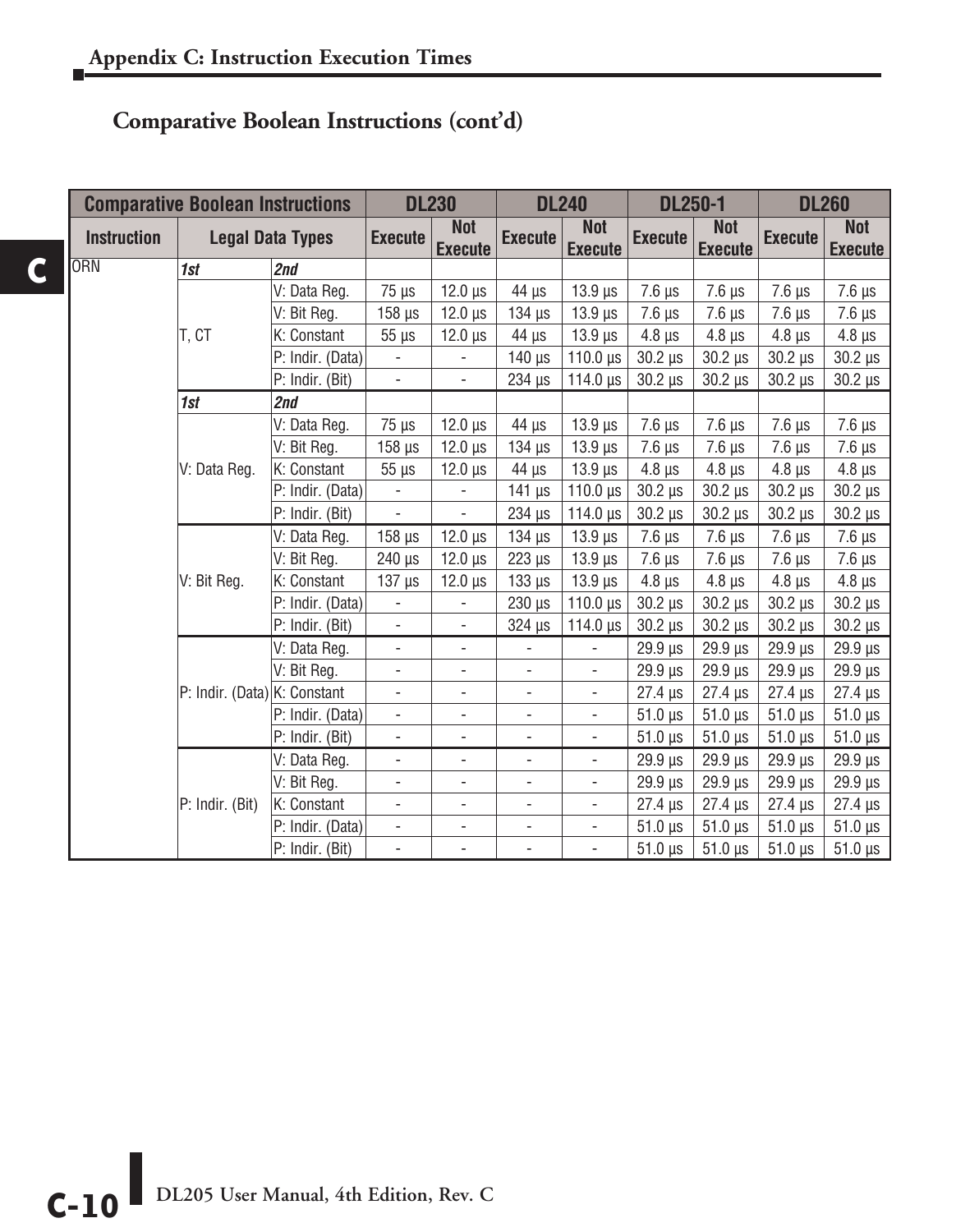**C**

| <b>Comparative Boolean Instructions</b> |                              | <b>DL230</b>             |                          | <b>DL240</b>                 |                              | <b>DL250-1</b>               |                            |                              | <b>DL260</b>   |                              |
|-----------------------------------------|------------------------------|--------------------------|--------------------------|------------------------------|------------------------------|------------------------------|----------------------------|------------------------------|----------------|------------------------------|
| <b>Instruction</b>                      | <b>Legal Data Types</b>      |                          | <b>Execute</b>           | <b>Not</b><br><b>Execute</b> | <b>Execute</b>               | <b>Not</b><br><b>Execute</b> | <b>Execute</b>             | <b>Not</b><br><b>Execute</b> | <b>Execute</b> | <b>Not</b><br><b>Execute</b> |
| AND                                     | 1st                          | 2nd                      |                          |                              |                              |                              |                            |                              |                |                              |
|                                         |                              | V: Data Reg.             | 76 µs                    | $12.0 \text{ }\mu\text{s}$   | 44 µs                        | $13.9$ $\mu$ s               | $7.6 \mu s$                | $7.6 \mu s$                  | $7.6 \mu s$    | $7.6 \,\mu s$                |
|                                         |                              | V: Bit Reg.              | $158 \mu s$              | $12.0 \,\mu s$               | $134$ $\mu$ s                | $13.9 \,\mu s$               | $7.6 \mu s$                | $7.6 \mu s$                  | $7.6 \mu s$    | $7.6 \,\mu s$                |
|                                         | T. CT                        | K: Constant              | $55 \mu s$               | $12.0 \,\mu s$               | $44 \mu s$                   | $13.9 \,\mu s$               | $4.8 \mu s$                | $4.8 \,\mu s$                | $4.8 \,\mu s$  | $4.8 \,\mu s$                |
|                                         |                              | P: Indir. (Data)         | $\overline{\phantom{a}}$ | $\blacksquare$               | $139 \,\mu s$                | $109.0 \,\mu s$              | $30.2 \,\mu s$             | $30.2 \,\mu s$               | $30.2 \,\mu s$ | $30.2 \,\mu s$               |
|                                         |                              | P: Indir. (Bit)          |                          | $\overline{\phantom{a}}$     | $233 \,\mu s$                | $113.0 \,\mu s$              | $30.2 \,\mu s$             | $30.2 \ \mu s$               | $30.2 \ \mu s$ | $30.2 \mu s$                 |
|                                         | 1st                          | 2nd                      |                          |                              |                              |                              |                            |                              |                |                              |
|                                         | V: Data Reg.                 | $75 \mu s$               | $12.0 \,\mu s$           | $44 \mu s$                   | $13.9 \,\mu s$               | $7.6 \mu s$                  | $7.6 \,\mu s$              | $7.6 \mu s$                  | $7.6 \,\mu s$  |                              |
|                                         |                              | V: Bit Reg.              | $158$ $\mu$ s            | $12.0 \,\mu s$               | $134 \mu s$                  | $13.9 \,\mu s$               | $7.6 \mu s$                | $7.6 \mu s$                  | $7.6 \mu s$    | $7.6 \,\mu s$                |
|                                         | V: Data Reg.                 | K: Constant              | $55 \mu s$               | $12.0 \,\mu s$               | $44 \mu s$                   | $13.9 \,\mu s$               | $4.8 \mu s$                | $4.8 \,\mu s$                | $4.8 \,\mu s$  | $4.8 \,\mu s$                |
|                                         |                              | P: Indir. (Data)         | $\overline{\phantom{a}}$ | $\overline{\phantom{a}}$     | $140 \,\mu s$                | $109.0 \,\mu s$              | $30.2 \,\mu s$             | $30.2 \,\mu s$               | $30.2 \,\mu s$ | $30.2 \mu s$                 |
|                                         |                              | P: Indir. (Bit)          | $\overline{\phantom{a}}$ | ÷,                           | $233 \mu s$                  | $113.0 \,\mu s$              | $30.2 \,\mu s$             | $30.2 \,\mu s$               | $30.2 \ \mu s$ | $30.2 \,\mu s$               |
|                                         |                              | V: Data Reg.             | $158$ $\mu$ s            | $12.0 \,\mu s$               | $134 \mu s$                  | $13.9 \,\mu s$               | $7.6 \mu s$                | $7.6 \,\mu s$                | $7.6 \mu s$    | $7.6 \mu s$                  |
|                                         |                              | V: Bit Reg.              | 240 µs                   | $12.0 \,\mu s$               | $223 \mu s$                  | $13.9 \,\mu s$               | $7.6 \mu s$                | $7.6 \mu s$                  | $7.6 \,\mu s$  | $7.6 \mu s$                  |
|                                         | V: Bit Reg.                  | K: Constant              | $137 \mu s$              | $12.0 \,\mu s$               | $133 \mu s$                  | $13.9 \,\mu s$               | $4.8 \,\mu s$              | $4.8 \,\mu s$                | $4.8 \,\mu s$  | $4.8 \,\mu s$                |
|                                         |                              | P: Indir. (Data)         | $\overline{\phantom{a}}$ | $\blacksquare$               | $229$ $\mu s$                | $109.0 \,\mu s$              | $30.2 \,\mu s$             | $30.2 \,\mu s$               | $30.2 \,\mu s$ | $30.2 \,\mu s$               |
|                                         |                              | P: Indir. (Bit)          | $\overline{\phantom{a}}$ | $\overline{\phantom{a}}$     | $323 \mu s$                  | $113.0 \,\mu s$              | $30.2 \mu s$               | $30.2 \,\mu s$               | $30.2 \,\mu s$ | $30.2 \mu s$                 |
|                                         |                              | V: Data Reg.             | $\overline{\phantom{a}}$ | $\blacksquare$               | ÷,                           | $\overline{a}$               | $29.9 \text{ }\mu\text{s}$ | $29.9 \,\mu s$               | $29.9$ $\mu s$ | $29.9 \,\mu s$               |
|                                         |                              | V: Bit Reg.              | $\overline{\phantom{a}}$ | $\overline{\phantom{a}}$     | $\overline{\phantom{a}}$     | $\overline{\phantom{a}}$     | $29.9 \text{ }\mu\text{s}$ | $29.9$ $\mu s$               | $29.9$ $\mu s$ | $29.9 \,\mu s$               |
|                                         | P: Indir. (Data) K: Constant |                          | $\overline{\phantom{a}}$ | ÷,                           | L,                           | $\overline{\phantom{a}}$     | $27.4 \,\mu s$             | $27.4 \,\mu s$               | $27.4 \,\mu s$ | $27.4 \,\mu s$               |
|                                         |                              | P: Indir. (Data)         | $\overline{\phantom{a}}$ | $\overline{\phantom{a}}$     | $\qquad \qquad \blacksquare$ | $\overline{\phantom{a}}$     | $51.0 \,\mu s$             | $51.0 \,\mu s$               | $51.0 \,\mu s$ | $51.0 \,\mu s$               |
|                                         |                              | P: Indir. (Bit)          | $\blacksquare$           | ÷,                           | $\overline{\phantom{a}}$     | $\blacksquare$               | $51.0 \,\mu s$             | $51.0 \,\mu s$               | $51.0 \,\mu s$ | $51.0 \,\mu s$               |
| P: Indir. (Bit)                         | V: Data Reg.                 | $\overline{\phantom{a}}$ | $\blacksquare$           | $\blacksquare$               | $\overline{\phantom{a}}$     | $29.9 \text{ }\mu\text{s}$   | $29.9$ $\mu s$             | $29.9$ $\mu s$               | $29.9 \,\mu s$ |                              |
|                                         | V: Bit Reg.                  |                          | $\overline{\phantom{a}}$ | L,                           | $\overline{\phantom{a}}$     | $29.9 \text{ }\mu\text{s}$   | $29.9 \,\mu s$             | $29.9$ $\mu s$               | 29.9 µs        |                              |
|                                         |                              | K: Constant              | $\overline{\phantom{a}}$ | $\overline{\phantom{a}}$     | ÷,                           | $\overline{\phantom{a}}$     | $27.4 \,\mu s$             | $27.4 \,\mu s$               | $27.4 \,\mu s$ | $27.4 \,\mu s$               |
|                                         |                              | P: Indir. (Data)         | $\frac{1}{2}$            | $\overline{\phantom{a}}$     | ä,                           | $\overline{\phantom{a}}$     | $51.0 \,\mu s$             | $51.0 \,\mu s$               | $51.0 \,\mu s$ | $51.0 \,\mu s$               |
|                                         |                              | P: Indir. (Bit)          | $\overline{\phantom{a}}$ | $\overline{\phantom{a}}$     | ÷,                           | $\overline{\phantom{a}}$     | $51.0 \,\mu s$             | $51.0 \,\mu s$               | $51.0 \,\mu s$ | $51.0 \,\mu s$               |

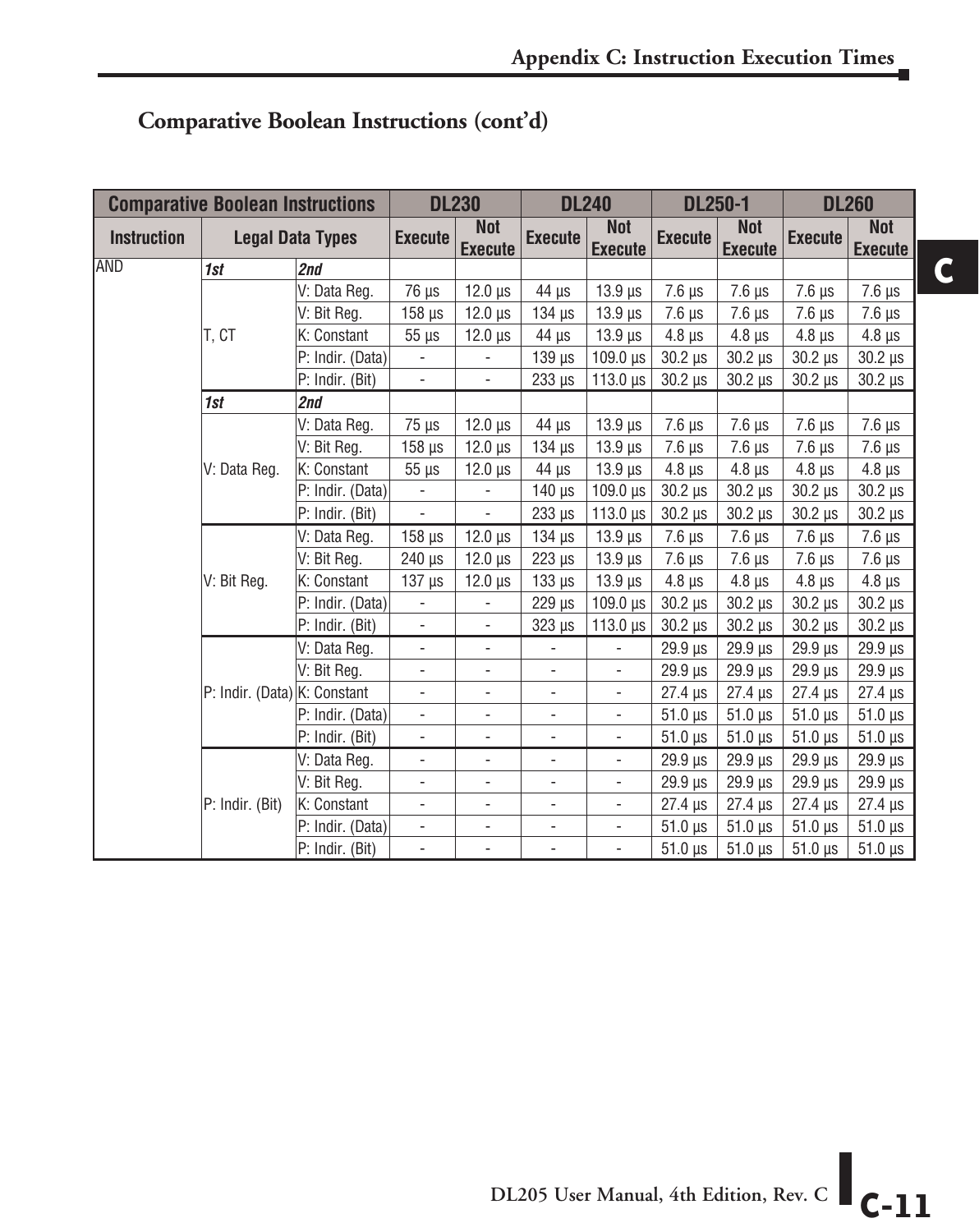**C**

#### **Comparative Boolean Instructions (cont'd)**

| <b>Comparative Boolean Instructions</b> |                              | <b>DL230</b>            |                          | <b>DL240</b>                 |                              | <b>DL250-1</b>               |                | <b>DL260</b>                 |                |                              |
|-----------------------------------------|------------------------------|-------------------------|--------------------------|------------------------------|------------------------------|------------------------------|----------------|------------------------------|----------------|------------------------------|
| <b>Instruction</b>                      |                              | <b>Legal Data Types</b> | <b>Execute</b>           | <b>Not</b><br><b>Execute</b> | <b>Execute</b>               | <b>Not</b><br><b>Execute</b> | <b>Execute</b> | <b>Not</b><br><b>Execute</b> | <b>Execute</b> | <b>Not</b><br><b>Execute</b> |
| ANDN                                    | 1st                          | 2nd                     |                          |                              |                              |                              |                |                              |                |                              |
|                                         |                              | V: Data Reg.            | 76 µs                    | $12.0 \,\mu s$               | $44 \mu s$                   | $13.9 \,\mu s$               | $7.6 \mu s$    | $7.6 \mu s$                  | $7.6 \mu s$    | $7.6 \,\mathrm{\mu s}$       |
|                                         |                              | V: Bit Reg.             | $158$ $\mu$ s            | $12.0 \,\mu s$               | $134$ $\mu$ s                | $13.9 \,\mu s$               | $7.6 \mu s$    | $7.6 \,\mu s$                | $7.6 \mu s$    | $7.6 \,\mu s$                |
|                                         | t. Ct                        | K: Constant             | $55 \mu s$               | $12.0 \,\mu s$               | $44 \mu s$                   | $13.9$ $\mu$ s               | $4.8 \,\mu s$  | $4.8 \mu s$                  | $4.8 \mu s$    | $4.8 \,\mu s$                |
|                                         |                              | P: Indir. (Data)        | ÷,                       | $\overline{\phantom{a}}$     | $139$ $\mu$ s                | $110.0 \text{ }\mu\text{s}$  | $30.2 \mu s$   | $30.2 \mu s$                 | $30.2 \,\mu s$ | $30.2 \,\mu s$               |
|                                         |                              | P: Indir. (Bit)         | $\overline{\phantom{0}}$ | $\qquad \qquad \blacksquare$ | $233 \mu s$                  | $114.0 \text{ }\mu\text{s}$  | $30.2 \mu s$   | $30.2 \mu s$                 | $30.2 \,\mu s$ | $30.2 \,\mu s$               |
|                                         | 1st                          | 2nd                     |                          |                              |                              |                              |                |                              |                |                              |
|                                         |                              | V: Data Reg.            | $75 \mu s$               | $12.0 \,\mu s$               | $44 \mu s$                   | $13.9$ $\mu$ s               | $7.6 \mu s$    | $7.6 \mu s$                  | $7.6 \mu s$    | $7.6 \,\mu s$                |
|                                         |                              | V: Bit Reg.             | $158 \,\mathrm{\mu s}$   | $12.0 \,\mu s$               | $134$ $\mu$ s                | $13.9 \,\mu s$               | $7.6 \mu s$    | $7.6 \mu s$                  | $7.6 \mu s$    | $7.6 \,\mu s$                |
|                                         | V: Data Reg.                 | K: Constant             | $55 \mu s$               | $12.0 \,\mu s$               | $44 \mu s$                   | $13.9 \,\mu s$               | $4.8 \,\mu s$  | $4.8 \mu s$                  | $4.8 \,\mu s$  | $4.8 \,\mu s$                |
|                                         |                              | P: Indir. (Data)        | $\overline{\phantom{a}}$ | $\overline{\phantom{a}}$     | $139 \mu s$                  | $109.0 \,\mu s$              | $30.2 \mu s$   | $30.2 \mu s$                 | $30.2 \,\mu s$ | $30.2 \,\mu s$               |
|                                         |                              | P: Indir. (Bit)         | ÷,                       | $\Box$                       | 233 µs                       | $113.0 \text{ }\mu\text{s}$  | $30.2 \,\mu s$ | $30.2 \ \mu s$               | $30.2 \mu s$   | $30.2 \,\mu s$               |
|                                         |                              | V: Data Reg.            | $158 \,\mu s$            | $12.0 \,\mu s$               | $134$ $\mu$ s                | $13.9$ $\mu$ s               | $7.6 \mu s$    | $7.6 \mu s$                  | $7.6 \mu s$    | $7.6 \,\mu s$                |
|                                         |                              | V: Bit Reg.             | $240 \,\mathrm{\upmu s}$ | $12.0 \,\mu s$               | $223 \mu s$                  | $13.9 \,\mu s$               | $7.6 \mu s$    | $7.6 \,\mu s$                | $7.6 \,\mu s$  | $7.6 \,\mu s$                |
|                                         | V: Bit Reg.                  | K: Constant             | $137 \mu s$              | $12.0 \,\mu s$               | $133 \mu s$                  | $13.9 \,\mu s$               | $4.8 \mu s$    | $4.8 \,\mu s$                | $4.8 \,\mu s$  | $4.8 \,\mu s$                |
|                                         |                              | P: Indir. (Data)        | ÷,                       | $\overline{\phantom{a}}$     | $229$ $\mu s$                | $109.0 \,\mu s$              | $30.2 \ \mu s$ | $30.2 \,\mu s$               | $30.2 \mu s$   | $30.2 \,\mu s$               |
|                                         |                              | P: Indir. (Bit)         | ÷,                       | $\overline{\phantom{a}}$     | $322 \mu s$                  | $113.0 \text{ }\mu\text{s}$  | $30.2 \ \mu s$ | $30.2 \mu s$                 | $30.2 \mu s$   | $30.2 \,\mu s$               |
|                                         |                              | V: Data Reg.            | $\overline{\phantom{0}}$ | $\overline{\phantom{a}}$     | $\overline{\phantom{a}}$     | $\overline{\phantom{a}}$     | $29.9$ $\mu s$ | $29.9$ $\mu s$               | $29.9 \,\mu s$ | $29.9 \,\mu s$               |
|                                         |                              | V: Bit Reg.             | $\overline{\phantom{a}}$ | $\overline{\phantom{a}}$     | $\overline{\phantom{a}}$     | $\overline{\phantom{a}}$     | $29.9 \,\mu s$ | 29.9 µs                      | $29.9 \,\mu s$ | $29.9 \,\mu s$               |
|                                         | P: Indir. (Data) K: Constant |                         | $\overline{\phantom{0}}$ | $\overline{\phantom{0}}$     | $\overline{\phantom{a}}$     | $\overline{\phantom{a}}$     | $27.4 \,\mu s$ | $27.4 \,\mu s$               | $27.4 \,\mu s$ | $27.4 \,\mu s$               |
|                                         |                              | P: Indir. (Data)        | $\overline{\phantom{a}}$ | $\overline{\phantom{a}}$     | $\qquad \qquad \blacksquare$ | $\overline{\phantom{a}}$     | $51.0 \,\mu s$ | $51.0 \,\mu s$               | $51.0 \,\mu s$ | $51.0 \,\mu s$               |
|                                         |                              | P: Indir. (Bit)         | $\overline{\phantom{0}}$ | ÷,                           | $\blacksquare$               | $\overline{\phantom{a}}$     | $51.0 \,\mu s$ | $51.0 \,\mu s$               | $51.0 \,\mu s$ | $51.0 \,\mu s$               |
|                                         |                              | V: Data Reg.            | ÷,                       | $\overline{\phantom{a}}$     | $\overline{\phantom{a}}$     | $\overline{\phantom{a}}$     | $29.9$ $\mu s$ | $29.9 \,\mu s$               | $29.9 \,\mu s$ | 29.9 µs                      |
|                                         |                              | V: Bit Reg.             | $\overline{\phantom{0}}$ | $\overline{\phantom{a}}$     | $\overline{\phantom{a}}$     | $\overline{\phantom{a}}$     | $29.9 \,\mu s$ | 29.9 µs                      | $29.9 \,\mu s$ | $29.9 \,\mu s$               |
|                                         | P: Indir. (Bit)              | K: Constant             | $\overline{\phantom{0}}$ | $\overline{\phantom{a}}$     | $\overline{\phantom{a}}$     | $\overline{\phantom{a}}$     | $27.4 \,\mu s$ | $27.4 \mu s$                 | $27.4 \,\mu s$ | $27.4 \mu s$                 |
|                                         |                              | P: Indir. (Data)        | ÷,                       | $\overline{\phantom{a}}$     | $\overline{\phantom{a}}$     | $\overline{\phantom{a}}$     | $51.0 \,\mu s$ | $51.0 \,\mu s$               | $51.0 \,\mu s$ | $51.0 \,\mu s$               |
|                                         |                              | P: Indir. (Bit)         | $\overline{\phantom{0}}$ | $\blacksquare$               | $\overline{\phantom{a}}$     | $\overline{\phantom{a}}$     | $51.0 \,\mu s$ | $51.0 \,\mu s$               | $51.0 \,\mu s$ | $51.0 \,\mu s$               |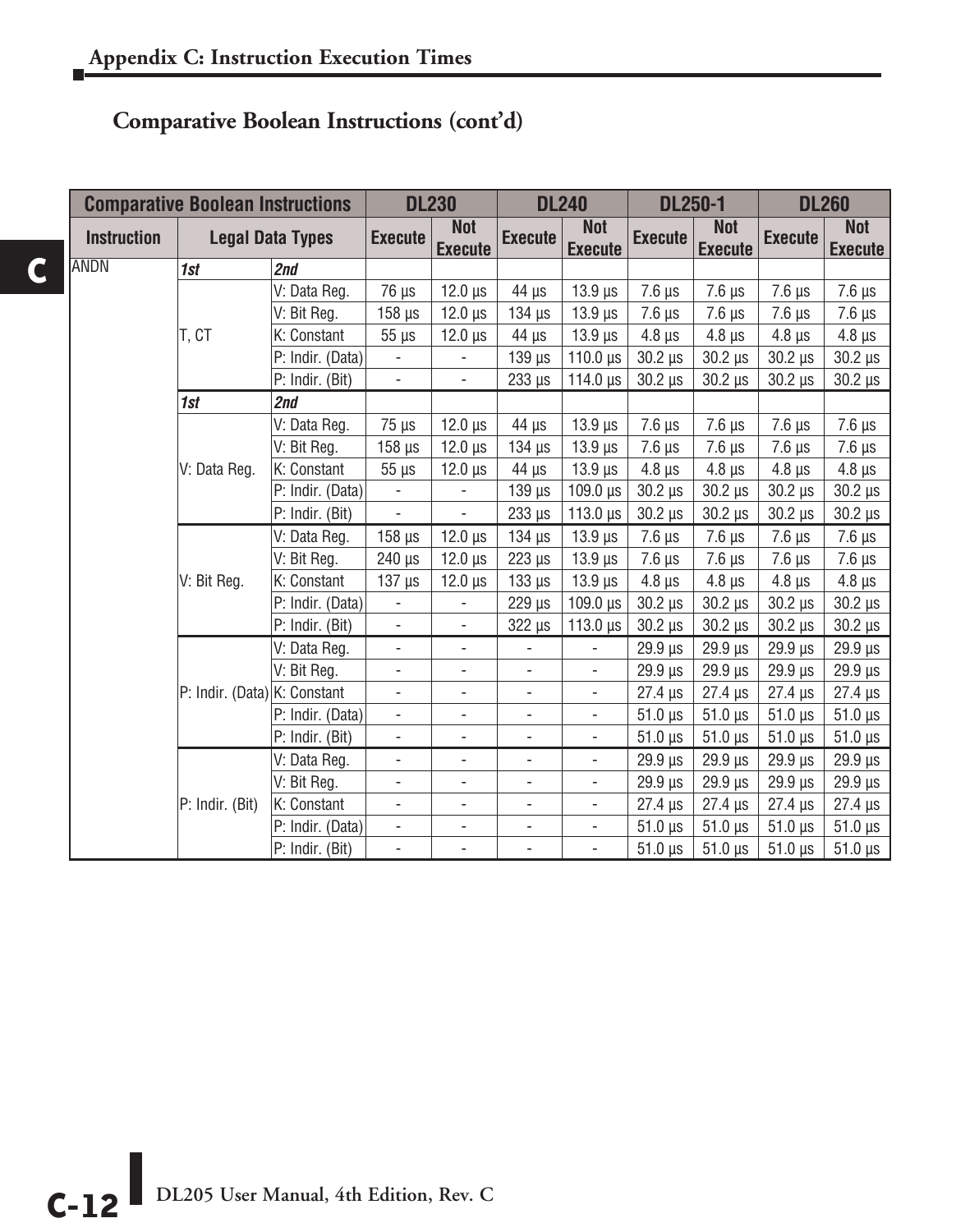### **Bit of Word Boolean Instructions**

| <b>Bit of Word Boolean Instructions</b> |                         | <b>DL230</b>             |                              | <b>DL240</b>             |                              | <b>DL250-1</b>             |                              | <b>DL260</b>               |                              |
|-----------------------------------------|-------------------------|--------------------------|------------------------------|--------------------------|------------------------------|----------------------------|------------------------------|----------------------------|------------------------------|
| <b>Instruction</b>                      | <b>Legal Data Types</b> | <b>Execute</b>           | <b>Not</b><br><b>Execute</b> | <b>Execute</b>           | <b>Not</b><br><b>Execute</b> | <b>Execute</b>             | <b>Not</b><br><b>Execute</b> | <b>Execute</b>             | <b>Not</b><br><b>Execute</b> |
| <b>STRB</b>                             | V: Data Reg.            | $\blacksquare$           |                              | $\overline{a}$           | ÷,                           | $3.1 \mu s$                | $3.1 \mu s$                  | $3.1 \mu s$                | $3.1 \,\mu s$                |
|                                         | V: Bit Reg.             |                          |                              |                          |                              | $3.1 \mu s$                | $3.1 \mu s$                  | $3.1 \,\mu s$              | $3.1 \,\mu s$                |
|                                         | P: Indir. (Data)        | $\overline{\phantom{a}}$ |                              | $\blacksquare$           |                              | $30.0 \,\mu s$             | $30.0 \,\mu s$               | $30.0 \,\mu s$             | $30.0 \,\mu s$               |
|                                         | P: Indir. (Bit)         |                          |                              | $\overline{\phantom{a}}$ | L,                           | $30.0 \text{ }\mu\text{s}$ | $30.0 \,\mu s$               | $30.0 \,\mu s$             | $30.0 \,\mu s$               |
| <b>STRNB</b>                            | V: Data Reg.            | ÷,                       |                              | $\overline{a}$           | $\overline{a}$               | $3.0 \text{ }\mu\text{s}$  | $3.0 \mu s$                  | $3.0 \mu s$                | $3.0 \,\mu s$                |
|                                         | V: Bit Reg.             | $\overline{\phantom{a}}$ | ÷,                           | $\overline{\phantom{0}}$ | L,                           | $3.0 \mu s$                | $3.0 \mu s$                  | $3.0 \mu s$                | $3.0 \mu s$                  |
|                                         | P: Indir. (Data)        | $\blacksquare$           | $\blacksquare$               | $\overline{a}$           | $\blacksquare$               | 29.8 µs                    | 29.8 µs                      | 29.8 µs                    | 29.8 µs                      |
|                                         | P: Indir. (Bit)         | $\blacksquare$           | ÷,                           | ÷,                       | $\blacksquare$               | 29.8 µs                    | $29.8 \,\mu s$               | 29.8 µs                    | 29.8 µs                      |
| ORB                                     | V: Data Reg.            | $\blacksquare$           | $\overline{\phantom{a}}$     | $\overline{\phantom{a}}$ | $\blacksquare$               | $2.9 \mu s$                | $2.9 \,\mu s$                | $2.9 \,\mu s$              | $2.9 \,\mu s$                |
|                                         | V: Bit Reg.             | $\overline{\phantom{a}}$ | $\blacksquare$               | $\blacksquare$           | $\blacksquare$               | $2.9 \,\mu s$              | $2.9 \,\mu s$                | $2.9 \,\mu s$              | $2.9 \,\mu s$                |
|                                         | P: Indir. (Data)        | ÷,                       | ÷,                           | $\overline{a}$           | $\overline{\phantom{a}}$     | 29.9 µs                    | 29.9 µs                      | 29.9 µs                    | $29.9 \,\mu s$               |
|                                         | P: Indir. (Bit)         | $\overline{\phantom{a}}$ | ÷,                           | $\overline{\phantom{a}}$ | $\overline{\phantom{a}}$     | 29.9 µs                    | $29.9 \,\mu s$               | $29.9 \,\mu s$             | $29.9 \,\mu s$               |
| <b>ORNB</b>                             | V: Data Reg.            | $\overline{\phantom{a}}$ | ÷,                           | $\overline{\phantom{a}}$ | $\blacksquare$               | $2.8 \mu s$                | $2.8 \mu s$                  | $2.8 \,\mu s$              | $2.8 \mu s$                  |
|                                         | V: Bit Reg.             | $\overline{a}$           | ÷,                           | $\overline{a}$           | ÷,                           | $2.8$ $\mu$ s              | $2.8 \mu s$                  | $2.8 \,\mu s$              | $2.8 \,\mu s$                |
|                                         | P: Indir. (Data)        | $\overline{\phantom{a}}$ | ÷,                           | $\overline{\phantom{a}}$ | $\frac{1}{2}$                | $29.6 \,\mathrm{\upmu s}$  | 29.6 µs                      | 29.6 µs                    | $29.6 \,\mu s$               |
|                                         | P: Indir. (Bit)         | ÷,                       | ÷,                           | $\overline{a}$           | L.                           | 29.6 µs                    | 29.6 µs                      | 29.6 µs                    | $29.6 \,\mu s$               |
| <b>ANDB</b>                             | V: Data Reg.            | $\overline{a}$           | L.                           | $\overline{a}$           | $\overline{\phantom{a}}$     | $2.8 \,\mu s$              | $2.8 \mu s$                  | $2.8 \,\mu s$              | $2.8 \,\mu s$                |
|                                         | V: Bit Reg.             | $\overline{\phantom{a}}$ | $\overline{\phantom{a}}$     | $\overline{\phantom{a}}$ | $\blacksquare$               | $2.8 \mu s$                | $2.8 \mu s$                  | $2.8 \,\mu s$              | $2.8 \,\mu s$                |
|                                         | P: Indir. (Data)        | $\Box$                   | $\overline{\phantom{a}}$     | $\overline{\phantom{a}}$ | $\Box$                       | $29.6 \,\mu s$             | $29.6 \,\mu s$               | 29.6 µs                    | $29.6 \,\mu s$               |
|                                         | P: Indir. (Bit)         | $\overline{\phantom{a}}$ | $\overline{\phantom{a}}$     | $\overline{\phantom{a}}$ | $\overline{\phantom{a}}$     | $29.6 \,\mu s$             | $29.6 \,\mu s$               | $29.6 \,\mu s$             | 29.6 µs                      |
| <b>ANDNB</b>                            | V: Data Reg.            | $\overline{\phantom{a}}$ | $\frac{1}{2}$                | $\overline{\phantom{a}}$ | $\blacksquare$               | $2.7 \mu s$                | $2.7 \mu s$                  | $2.7 \mu s$                | $2.7 \mu s$                  |
|                                         | V: Bit Reg.             | ÷,                       | $\overline{\phantom{a}}$     | $\blacksquare$           | $\blacksquare$               | $2.7 \text{ }\mu\text{s}$  | $2.7 \mu s$                  | $2.7 \mu s$                | $2.7 \mu s$                  |
|                                         | P: Indir. (Data)        | $\overline{\phantom{a}}$ | $\blacksquare$               | $\overline{\phantom{a}}$ | $\blacksquare$               | 29.6 µs                    | 29.6 µs                      | 29.6 µs                    | $29.6 \,\mu s$               |
|                                         | P: Indir. (Bit)         | $\overline{\phantom{a}}$ | ÷,                           | $\blacksquare$           | $\blacksquare$               | $29.6 \,\mu s$             | $29.6 \,\mu s$               | $29.6 \,\mu s$             | $29.6 \,\mu s$               |
| <b>OUTB</b>                             | V: Data Reg.            | ÷,                       | ÷,                           | $\blacksquare$           | $\overline{\phantom{a}}$     | $3.1 \mu s$                | $3.4 \mu s$                  | $3.1 \,\mu s$              | $3.4 \mu s$                  |
|                                         | V: Bit Reg.             | ÷,                       | ÷,                           | $\overline{\phantom{0}}$ | ÷,                           | $3.1 \mu s$                | $3.4 \mu s$                  | $3.1 \mu s$                | $3.4 \mu s$                  |
|                                         | P: Indir. (Data)        | ÷,                       | $\overline{a}$               | $\overline{a}$           | $\overline{a}$               | $30.3 \,\mu s$             | $30.7 \,\mu s$               | $30.3 \text{ }\mu\text{s}$ | 30.7 µs                      |
|                                         | P: Indir. (Bit)         | $\blacksquare$           | L.                           | $\overline{a}$           | $\overline{\phantom{a}}$     | $30.3 \,\mu s$             | $30.7 \,\mu s$               | $30.3 \text{ }\mu\text{s}$ | $30.7 \,\mu s$               |
| <b>SETB</b>                             | V: Data Reg.            | $\blacksquare$           | L.                           | $\overline{a}$           | $\blacksquare$               | $13.4 \,\mu s$             | $3.4 \mu s$                  | $13.4 \,\mu s$             | $3.4 \mu s$                  |
|                                         | V: Bit Reg.             | $\blacksquare$           | ÷,                           | $\overline{a}$           | $\blacksquare$               | $13.4 \,\mu s$             | $3.4 \mu s$                  | $13.4 \,\mu s$             | $3.4 \mu s$                  |
|                                         | P: Indir. (Data)        | $\overline{\phantom{a}}$ | $\overline{\phantom{a}}$     | $\overline{\phantom{a}}$ | $\overline{\phantom{a}}$     | $41.1 \,\mu s$             | $29.1 \,\mu s$               | $41.1 \,\mu s$             | 29.1 µs                      |
|                                         | P: Indir. (Bit)         | $\overline{\phantom{a}}$ | ۰                            | $\overline{\phantom{a}}$ | $\overline{\phantom{a}}$     | $41.1 \,\mu s$             | $29.1 \,\mu s$               | $41.1 \,\mu s$             | $29.1 \,\mu s$               |
| <b>IRSTB</b>                            | V: Data Reg.            | $\overline{\phantom{a}}$ | $\overline{\phantom{a}}$     | $\overline{\phantom{a}}$ | $\overline{\phantom{a}}$     | $13.5 \,\mu s$             | $1.4 \mu s$                  | $13.5 \,\mu s$             | $1.4 \mu s$                  |
|                                         | V: Bit Reg.             | $\blacksquare$           | $\blacksquare$               | $\overline{\phantom{a}}$ | $\Box$                       | $13.5 \,\mathrm{\upmu s}$  | $1.4 \mu s$                  | $13.5 \,\mu s$             | $1.4 \mu s$                  |
|                                         | P: Indir. (Data)        | $\blacksquare$           | $\overline{\phantom{a}}$     | $\overline{\phantom{a}}$ | $\blacksquare$               | $41.3 \,\mu s$             | $29.1 \,\mu s$               | $41.3 \,\mu s$             | 29.1 µs                      |
|                                         | P: Indir. (Bit)         |                          |                              | $\overline{a}$           | L.                           | $41.3 \,\mu s$             | $29.1 \,\mu s$               | $41.3 \,\mu s$             | $29.1 \,\mu s$               |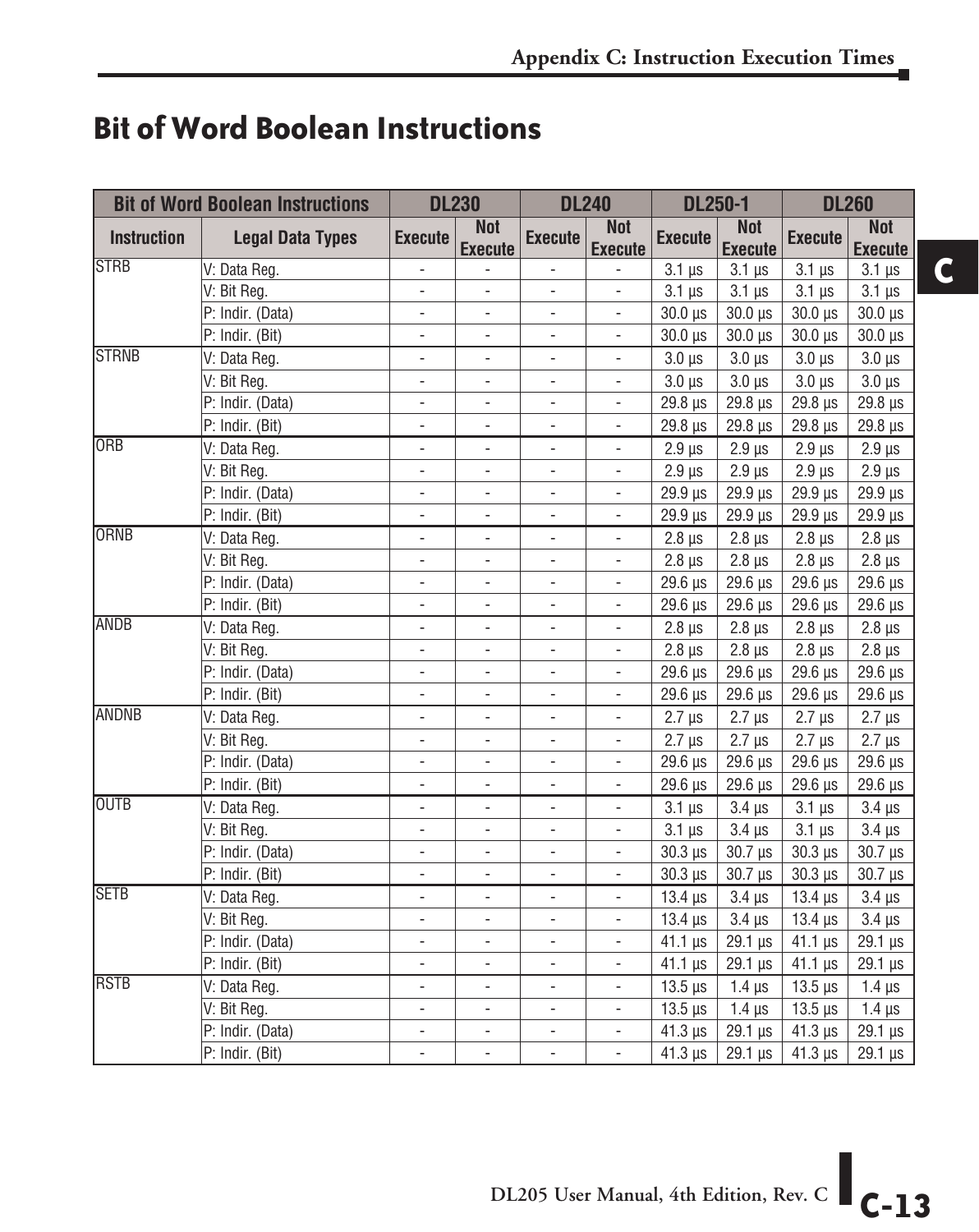### **Immediate Instructions**

**C**

|                    | <b>Immediate Instructions</b> |                         |                                        | <b>DL230</b>                 |                                              | <b>DL240</b>                 | <b>DL250-1</b>                             |                              | <b>DL260</b>                                         |                              |
|--------------------|-------------------------------|-------------------------|----------------------------------------|------------------------------|----------------------------------------------|------------------------------|--------------------------------------------|------------------------------|------------------------------------------------------|------------------------------|
| <b>Instruction</b> |                               | <b>Legal Data Types</b> | <b>Execute</b>                         | <b>Not</b><br><b>Execute</b> | Execute                                      | <b>Not</b><br><b>Execute</b> | <b>Execute</b>                             | <b>Not</b><br><b>Execute</b> | <b>Execute</b>                                       | <b>Not</b><br><b>Execute</b> |
| LDI                | V                             |                         | $\overline{\phantom{0}}$               |                              | $\blacksquare$                               |                              | ٠                                          |                              | $20.6 \,\mu s$                                       | $1.1 \,\mu s$                |
| LDIF               | $1$ st#:                      | Χ                       |                                        | ٠                            | $\blacksquare$                               | $\overline{\phantom{a}}$     | ٠                                          |                              |                                                      |                              |
|                    | $2nd#$ :                      | K:Constant              |                                        |                              |                                              |                              |                                            |                              | $26.6 \text{ }\mu\text{s} +$<br>$0.9 \mu s \times N$ | $1.4 \mu s$                  |
| <b>STRI</b>        | Χ                             |                         | $27 \mu s$                             | $9.8 \mu s$                  | $29 \mu s$                                   | $10.7 \,\mu s$               | $19.3 \,\mu s$                             | $19.3 \,\mu s$               | $19.3 \,\mu s$                                       | 19.3 µs                      |
| <b>STRNI</b>       | Χ                             |                         | $26 \mu s$                             | $8.6 \,\mu s$                | $29 \mu s$                                   | $10.7 \,\mu s$               | $19.4 \,\mu s$                             | $19.4 \,\mu s$               | $19.4 \,\mu s$                                       | $19.4 \,\mu s$               |
| <b>ORI</b>         | Χ                             |                         | $27 \mu s$                             | $9.8 \,\mu s$                | $29 \mu s$                                   | $8.4 \mu s$                  | $19.1 \text{ }\mu\text{s}$                 | $18.7 \,\mu s$               | $19.1 \text{ }\mu\text{s}$                           | $18.7 \,\mu s$               |
| <b>ORNI</b>        | Χ                             |                         | $26 \mu s$                             | $8.6 \,\mu s$                | $29 \mu s$                                   | $8.4 \mu s$                  | $19.2$ $\mu s$                             | $18.9$ $\mu s$               | $19.2$ $\mu$ s                                       | $18.9 \,\mu s$               |
| <b>ANDI</b>        | Χ                             |                         | $25 \text{ }\mu\text{s}$               | $8.0 \,\mu s$                | $27 \mu s$                                   | $8.4 \mu s$                  | $18.7 \,\mu s$                             | $18.7 \,\mu s$               | $18.7$ $\mu$ s                                       | $18.7 \,\mu s$               |
| <b>ANDNI</b>       | Χ                             |                         | $24 \mu s$                             | $6.8 \,\mu s$                | $28 \mu s$                                   | $8.4 \mu s$                  | 18.8 <sub>µs</sub>                         | $18.8 \,\mathrm{\upmu s}$    | $18.8 \,\mu s$                                       | $18.8 \,\mu s$               |
| <b>OROUTI</b>      | Υ                             |                         | $45 \mu s$                             | $45 \mu s$                   | $39 \mu s$                                   | $40 \mu s$                   | $27.5 \,\mu s$                             | $27.5 \,\mu s$               | $27.5 \text{ }\mu\text{s}$                           | $27.5 \,\mu s$               |
| <b>OUTI</b>        | Υ                             |                         | $45 \mu s$                             | $45 \mu s$                   | $39 \mu s$                                   | $40 \mu s$                   | $25.5 \,\mu s$                             | $25.5 \,\mu s$               | $25.5 \,\mu s$                                       | $25.5 \,\mu s$               |
| <b>OUTIF</b>       | $1$ st#:                      | Υ                       | $\blacksquare$                         | $\overline{\phantom{a}}$     | $\overline{\phantom{a}}$                     | $\overline{\phantom{a}}$     | ٠                                          | $\blacksquare$               |                                                      |                              |
|                    | $2nd#$ :                      | K:Constant              |                                        |                              |                                              |                              |                                            |                              | $66.1 \,\mu s +$<br>$0.9 \mu s \times N$             | $1.4 \mu s$                  |
| <b>SETI</b>        | $1$ st#:                      | Υ                       | $25.5 \,\mu s$                         | $6.8 \,\mu s$                | 39.0 µs                                      | $8.4 \mu s$                  | $23.1 \,\mu s$                             | $0.9$ $\mu$ s                | $23.1 \,\mu s$                                       | $0.9 \,\mu s$                |
|                    | $2nd#$ :                      | Y(N pt)                 | $5.5 \,\mu s + 20$<br>$\mu s \times N$ | $6.8 \,\mu s$                | $\frac{44}{4}$ µs<br>$+25 \mu s$<br>x N      | $8.4 \mu s$                  | $22.8 \,\mu s +$<br>$1.4 \,\mu s \times N$ | $0.9$ $\mu$ s                | $22.8 \,\mu s +$<br>$1.4 \,\mu s \times N$           | $0.9 \,\mu s$                |
| <b>RSTI</b>        | $1$ st#:                      | Υ                       | $25.5 \ \mu s$                         | $6.8 \,\mu s$                | $37 \mu s$                                   | $8.4 \mu s$                  | $23.2 \,\mu s$                             | $0.9 \mu s$                  | $23.2 \,\mu s$                                       | $0.9 \,\mu s$                |
|                    | $2nd#$ :                      | Y(N pt)                 | $5 \mu s + 20.5$<br>$\mu s \times N$   | $6.8 \mu s$                  | $\overline{4}5 \,\mu s$<br>$+22 \mu s$<br>хN | $8.4 \mu s$                  | $22.8 \,\mu s +$<br>$1.4 \,\mu s \times N$ | $0.9$ $\mu$ s                | $22.8 \,\mu s +$<br>$1.4 \mu s \times N$             | $0.9 \,\mu s$                |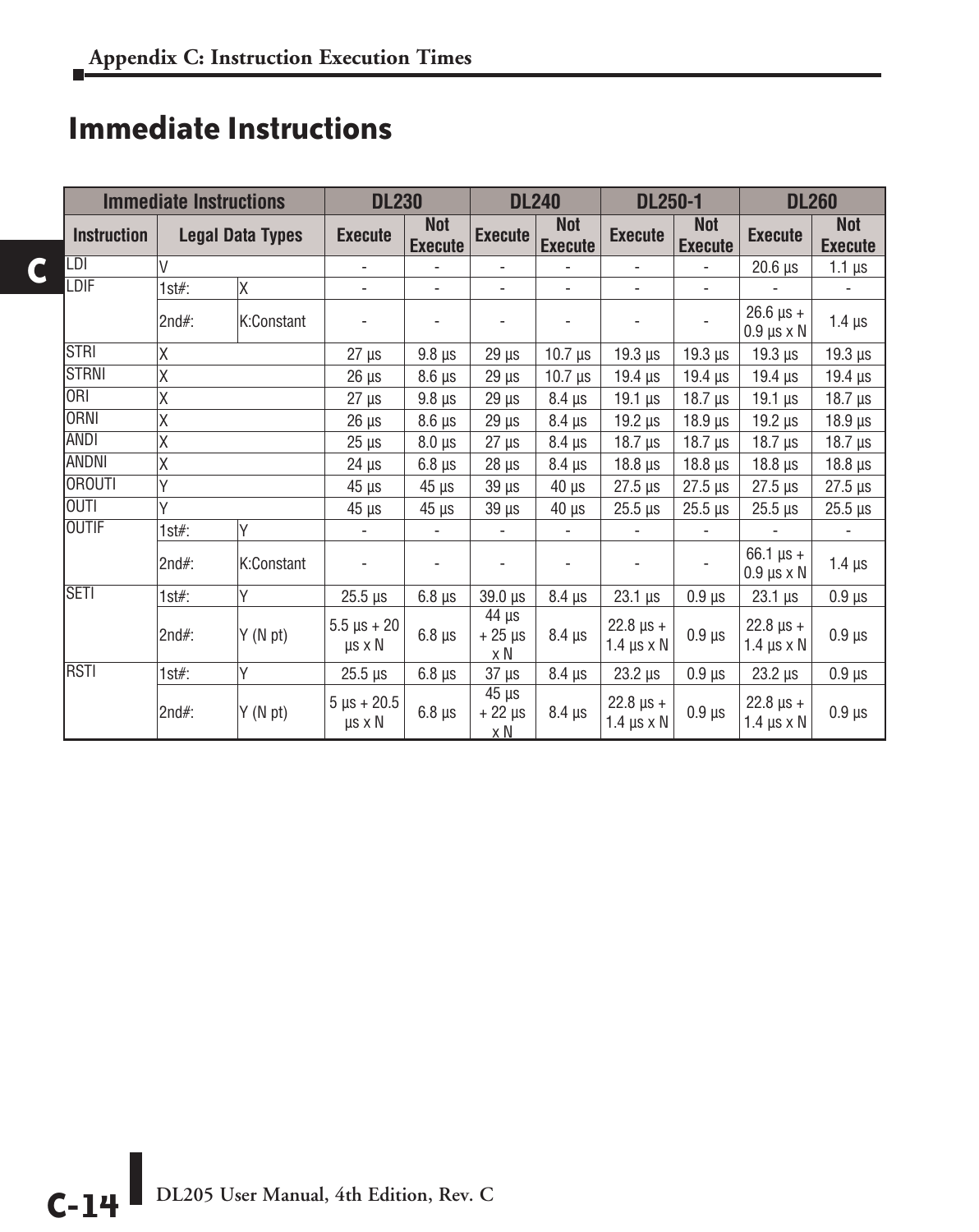## **Timer, Counter and Shift Register Instructions**

| <b>Timer, Counter and Shift Register</b><br><b>Instructions</b> |                        |                         | <b>DL230</b>                           |                              | <b>DL240</b>                       |                              | <b>DL250-1</b>                             |                              | <b>DL260</b>                               |                              |
|-----------------------------------------------------------------|------------------------|-------------------------|----------------------------------------|------------------------------|------------------------------------|------------------------------|--------------------------------------------|------------------------------|--------------------------------------------|------------------------------|
| <b>Instruction</b>                                              |                        | <b>Legal Data Types</b> | <b>Execute</b>                         | <b>Not</b><br><b>Execute</b> | <b>Execute</b>                     | <b>Not</b><br><b>Execute</b> | <b>Execute</b>                             | <b>Not</b><br><b>Execute</b> | <b>Execute</b>                             | <b>Not</b><br><b>Execute</b> |
|                                                                 | 1st                    | 2nd                     |                                        |                              |                                    |                              |                                            |                              |                                            |                              |
| <b>ITMR</b>                                                     | Τ                      | V: Data Reg.            | $75 \mu s$                             | $31 \mu s$                   | $61 \mu s$                         | $23.5 \,\mu s$               | $26.8 \,\mu s$                             | $7.3 \,\mu s$                | $26.8$ $\mu$ s                             | $7.3 \mu s$                  |
|                                                                 |                        | V: Bit Reg.             | $158$ $\mu$ s                          | $31 \mu s$                   | $158$ $\mu$ s                      | $23.5 \,\mu s$               | $26.8$ $\mu$ s                             | $7.3 \,\mu s$                | $26.8$ $\mu$ s                             | $7.3 \mu s$                  |
|                                                                 |                        | K: Constant             | $66 \mu s$                             | $31 \mu s$                   | $70 \mu s$                         | $23.5 \,\mu s$               | $20.0 \,\mu s$                             | $4.8 \,\mu s$                | $20.0 \,\mu s$                             | $4.8 \,\mu s$                |
|                                                                 |                        | P: Indir. (Data)        | $\overline{\phantom{a}}$               | ÷,                           | $177 \mu s$                        | $131.0 \,\mu s$              | $45.6 \,\mu s$                             | $30.2 \,\mu s$               | $45.6 \,\mu s$                             | $30.2 \,\mu s$               |
|                                                                 |                        | P: Indir. (Bit)         | ÷.                                     | $\blacksquare$               | $271$ $\mu$ s                      | $136.0 \,\mu s$              | $45.6 \,\mu s$                             | $30.2 \,\mu s$               | $45.6 \,\mu s$                             | $30.2 \,\mu s$               |
| <b>TMRF</b>                                                     | Τ                      | V: Data Reg.            | $75 \mu s$                             | $31 \mu s$                   | $61 \mu s$                         | $23.5 \,\mu s$               | $51.4 \,\mu s$                             | $7.3 \mu s$                  | $51.4 \,\mu s$                             | $7.3 \,\mu s$                |
|                                                                 |                        | V: Bit Reg.             | $158 \,\mu s$                          | $31 \mu s$                   | $158 \,\mu s$                      | $23.5 \,\mu s$               | $51.4 \,\mu s$                             | $7.3 \,\mu s$                | $51.4 \,\mu s$                             | $7.3 \,\mu s$                |
|                                                                 |                        | K: Constant             | $66 \mu s$                             | $31 \mu s$                   | $70 \mu s$                         | $23.5 \,\mu s$               | 48.4 µs                                    | $4.6 \,\mu s$                | $48.4 \,\mu s$                             | $4.6 \,\mu s$                |
|                                                                 |                        | P: Indir. (Data)        | $\overline{\phantom{a}}$               | $\overline{\phantom{a}}$     | $177 \mu s$                        | $131.0 \,\mu s$              | 75.9 µs                                    | $30.2 \,\mu s$               | 75.9 µs                                    | $30.2 \ \mu s$               |
|                                                                 |                        | P: Indir. (Bit)         | $\overline{\phantom{a}}$               | $\blacksquare$               | $271$ $\mu$ s                      | 136.0 µs                     | 75.9 µs                                    | $30.2 \ \mu s$               | $75.9 \,\mu s$                             | $30.2 \mu s$                 |
| <b>TMRA</b>                                                     | Τ                      | V: Data Reg.            | 94 µs                                  | $56 \mu s$                   | $75 \mu s$                         | $41 \mu s$                   | 48.9 µs                                    | $7.3 \mu s$                  | 48.9 µs                                    | $7.3 \,\mu s$                |
|                                                                 |                        | V: Bit Reg.             | $304 \,\mathrm{\upmu s}$               | $264$ $\mu$ s                | $253 \mu s$                        | $219 \mu s$                  | $48.9 \,\mu s$                             | $7.3 \mu s$                  | $48.9 \,\mu s$                             | $7.3 \mu s$                  |
|                                                                 |                        | K: Constant             | $95 \mu s$                             | $45 \mu s$                   | $79 \mu s$                         | $49 \mu s$                   | $45.0 \,\mu s$                             | $4.6 \,\mu s$                | $45.0 \,\mu s$                             | $4.6 \mu s$                  |
|                                                                 |                        | P: Indir. (Data)        | ä,                                     | $\overline{\phantom{a}}$     | $193 \mu s$                        | $159 \,\mu s$                | 75.9 µs                                    | $30.2 \,\mu s$               | 75.9 µs                                    | $30.2 \,\mu s$               |
|                                                                 |                        | P: Indir. (Bit)         | $\blacksquare$                         | $\blacksquare$               | 366 µs                             | $331 \,\mu s$                | 75.9 µs                                    | $30.2 \,\mu s$               | 75.9 µs                                    | $30.2 \,\mu s$               |
| <b>TMRAF</b>                                                    | Τ                      | V: Data Reg.            | $98 \mu s$                             | $54 \mu s$                   | $75 \mu s$                         | $42 \mu s$                   | $54.2 \,\mu s$                             | $7.3 \mu s$                  | $54.2 \,\mu s$                             | $7.3 \mu s$                  |
|                                                                 |                        | V: Bit Reg.             | 304 µs                                 | $264$ $\mu$ s                | $253 \text{ }\mu\text{s}$          | $218 \,\mu s$                | $54.2 \,\mu s$                             | $7.3 \,\mu s$                | $54.2 \,\mu s$                             | $7.3 \,\mu s$                |
|                                                                 |                        | K: Constant             | $95 \mu s$                             | $49 \mu s$                   | $80 \mu s$                         | $50 \mu s$                   | $50.3 \,\mu s$                             | $4.6 \,\mu s$                | $50.3 \,\mu s$                             | $4.6 \,\mu s$                |
|                                                                 |                        | P: Indir. (Data)        | $\blacksquare$                         | ÷,                           | 193 µs                             | $159$ $\mu$ s                | $81.2 \,\mu s$                             | 30.2 µs                      | $81.2 \,\mu s$                             | $30.2 \,\mu s$               |
|                                                                 |                        | P: Indir. (Bit)         | $\blacksquare$                         | $\overline{\phantom{a}}$     | $366 \mu s$                        | $331 \mu s$                  | $81.2 \,\mu s$                             | $30.2 \mu s$                 | $81.2 \,\mu s$                             | $30.2 \mu s$                 |
| <b>CNT</b>                                                      | $\overline{\text{CT}}$ | V: Data Reg.            | $68 \mu s$                             | $61 \mu s$                   | 59 µs                              | $38 \mu s$                   | $25.8 \,\mu s$                             | $7.3 \mu s$                  | $25.8 \,\mu s$                             | $7.3 \,\mu s$                |
|                                                                 |                        | V: Bit Reg.             | $148$ $\mu$ s                          | $141 \mu s$                  | $157 \mu s$                        | $133 \mu s$                  | $25.8 \,\mu s$                             | $7.3 \mu s$                  | $25.8 \,\mu s$                             | $7.3 \mu s$                  |
|                                                                 |                        | K: Constant             | $56 \mu s$                             | $45 \mu s$                   | $59 \mu s$                         | $45 \mu s$                   | $22.2 \,\mu s$                             | $4.6 \,\mu s$                | $22.2 \,\mu s$                             | $4.6 \,\mu s$                |
|                                                                 |                        | P: Indir. (Data)        | ÷.                                     | ÷,                           | 176 µs                             | $152 \mu s$                  | $53.5 \,\mu s$                             | $30.2 \,\mu s$               | $53.5 \,\mu s$                             | $30.2 \,\mu s$               |
|                                                                 |                        | P: Indir. (Bit)         | $\overline{\phantom{a}}$               | $\overline{\phantom{a}}$     | 270 µs                             | $245 \mu s$                  | $53.5 \,\mu s$                             | $30.2 \,\mu s$               | $53.5 \,\mu s$                             | $30.2 \,\mu s$               |
| <b>SGCNT</b>                                                    | CT                     | V: Data Reg.            | $57 \mu s$                             | $64$ $\mu$ s                 | $58 \mu s$                         | $38 \mu s$                   | $27.3 \,\mu s$                             | $7.3 \mu s$                  | $27.3 \,\mu s$                             | $7.3 \mu s$                  |
|                                                                 |                        | V: Bit Reg.             | $140$ $\mu$ s                          | $148$ $\mu$ s                | $155 \text{ }\mu\text{s}$          | $133 \mu s$                  | $27.3 \,\mu s$                             | $7.3 \,\mu s$                | $27.3 \,\mu s$                             | $7.3 \,\mu s$                |
|                                                                 |                        | K: Constant             | $46 \mu s$                             | $53 \mu s$                   | $67 \mu s$                         | $45 \text{ }\mu\text{s}$     | $23.5 \,\mu s$                             | $4.6 \,\mu s$                | $23.5 \,\mu s$                             | $4.6 \mu s$                  |
|                                                                 |                        | P: Indir. (Data)        | $\overline{\phantom{a}}$               | $\overline{\phantom{a}}$     | $175 \mu s$                        | $152 \mu s$                  | $54.9 \,\mu s$                             | $30.2 \,\mu s$               | $54.9 \,\mu s$                             | $30.2 \mu s$                 |
|                                                                 |                        | P: Indir. (Bit)         | $\overline{\phantom{0}}$               | $\qquad \qquad \blacksquare$ | $268$ $\mu$ s                      | $245 \mu s$                  | $54.9 \,\mu s$                             | $30.2 \mu s$                 | $54.9 \,\mu s$                             | $30.2 \mu s$                 |
| <b>UDC</b>                                                      | $\overline{\text{CT}}$ | V: Data Reg.            | $103 \mu s$                            | $74 \mu s$                   | $80 \mu s$                         | $56 \mu s$                   | 39.8 µs                                    | $7.3 \mu s$                  | $39.8 \text{ }\mu\text{s}$                 | $7.3 \mu s$                  |
|                                                                 |                        | V: Bit Reg.             | $310 \,\mu s$                          | $281 \,\mu s$                | $261 \,\mu s$                      | $224 \mu s$                  | $39.8 \,\mu s$                             | $7.3 \,\mu s$                | 39.8 µs                                    | $7.3 \,\mu s$                |
|                                                                 |                        | K: Constant             | $102 \mu s$                            | $70 \mu s$                   | $97 \mu s$                         | $60 \mu s$                   | $35.4 \,\mu s$                             | $4.6 \,\mu s$                | $35.4 \,\mu s$                             | $4.6 \,\mu s$                |
|                                                                 |                        | P: Indir. (Data)        | ÷,                                     | $\blacksquare$               | $202 \mu s$                        | $165 \mu s$                  | $67.8 \,\mu s$                             | $30.2 \,\mu s$               | $67.8 \,\mu s$                             | $30.2 \,\mu s$               |
|                                                                 |                        | P: Indir. (Bit)         | $\frac{1}{2}$                          | $\overline{\phantom{a}}$     | 374 µs                             | $336 \mu s$                  | $67.8 \,\mu s$                             | $30.2 \,\mu s$               | $67.8 \,\mu s$                             | $30.2 \,\mu s$               |
| <b>I</b> SR                                                     | C (N points to shift)  |                         | $30 \mu s +$<br>$4.6 \,\mu s \times N$ | $17.2 \mu s$                 | $25 \mu s +$<br>$4 \mu s \times N$ | 19.7 µs                      | $17.8 \,\mu s +$<br>$0.9 \,\mu s \times N$ | $9.8 \,\mu s$                | $17.8 \,\mu s +$<br>$0.9 \,\mu s \times N$ | $9.8 \,\mu s$                |

**C**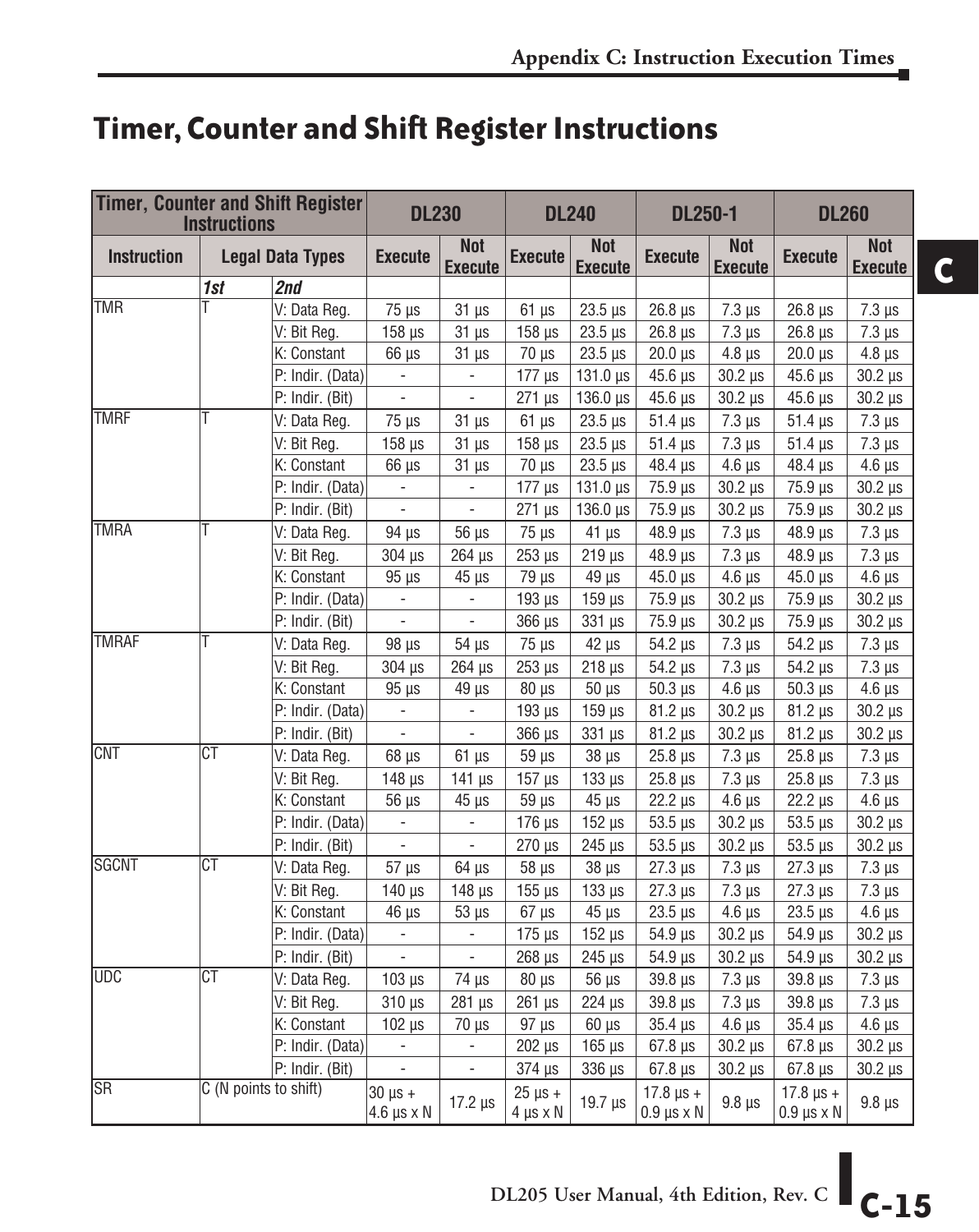#### **Accumulator Data Instructions**

|                    | <b>Accumulator/Stack Load and</b><br><b>Output Data Instructions</b><br><b>Legal Data Types</b> |             |                          | <b>DL230</b>                 | <b>DL240</b>                       |                              | <b>DL250-1</b>                             |                              | <b>DL260</b>                                           |                              |
|--------------------|-------------------------------------------------------------------------------------------------|-------------|--------------------------|------------------------------|------------------------------------|------------------------------|--------------------------------------------|------------------------------|--------------------------------------------------------|------------------------------|
| <b>Instruction</b> |                                                                                                 |             | <b>Execute</b>           | <b>Not</b><br><b>Execute</b> | <b>Execute</b>                     | <b>Not</b><br><b>Execute</b> | <b>Execute</b>                             | <b>Not</b><br><b>Execute</b> | <b>Execute</b>                                         | <b>Not</b><br><b>Execute</b> |
| ILD                | V: Data Reg.                                                                                    |             | $68 \mu s$               | $8.4 \mu s$                  | $68 \mu s$                         | $8.4 \,\mu s$                | 11.8 $\mu$ s                               | $1.0 \mu s$                  | 11.8 $\mu$ s                                           | $1.0 \mu s$                  |
|                    | V: Bit Reg.                                                                                     |             | $149$ $\mu$ s            | $8.4 \mu s$                  | $143 \mu s$                        | $8.4 \mu s$                  | 11.8 $\mu$ s                               | $1.0 \mu s$                  | $11.8 \,\mu s$                                         | $1.0 \,\mu s$                |
|                    | K: Constant                                                                                     |             | $62 \mu s$               | $8.4 \,\mu s$                | $159 \mu s$                        | $8.4 \mu s$                  | $9.0 \mu s$                                | $1.0 \mu s$                  | $9.0 \mu s$                                            | $1.0 \mu s$                  |
|                    | P: Indir. (Data)                                                                                |             | $169$ $\mu$ s            | $8.4 \mu s$                  | $238 \mu s$                        | $8.4 \mu s$                  | 33.9 µs                                    | $0.9$ $\mu$ s                | $33.9 \text{ }\mu\text{s}$                             | $0.9 \,\mu s$                |
|                    | P: Indir. (Bit)                                                                                 |             | $256 \mu s$              | $8.4 \,\mu s$                | $62 \mu s$                         | $8.4 \,\mu s$                | 33.9 µs                                    | $0.9 \mu s$                  | 33.9 µs                                                | $0.9 \,\mu s$                |
| LDA                | O: (Octal constant for<br>address)                                                              |             | 58 µs                    | $8.4 \mu s$                  | 56 µs                              | $8.4 \mu s$                  | $10.4$ $\mu$ s                             | $1.0 \mu s$                  | $10.4$ $\mu$ s                                         | $1.0 \mu s$                  |
| <b>LDD</b>         | V: Data Reg.                                                                                    |             | $72 \mu s$               | $8.4 \mu s$                  | $67 \text{ }\mu\text{s}$           | $8.4 \mu s$                  | $12.2 \text{ }\mu\text{s}$                 | $1.0 \mu s$                  | $12.2 \mu s$                                           | $1.0 \mu s$                  |
|                    | V: Bit Reg.                                                                                     |             |                          | $8.4 \mu s$                  | $228$ $\mu$ s                      | $8.4 \mu s$                  | $12.2 \text{ }\mu\text{s}$                 | $1.0 \mu s$                  | $12.2 \mu s$                                           | $1.0 \mu s$                  |
|                    | K: Constant                                                                                     |             | $64 \mu s$               | $8.4 \mu s$                  | $69$ $\mu$ s                       | $8.4 \mu s$                  | $9.0 \text{ }\mu\text{s}$                  | $1.0 \mu s$                  | $9.0 \mu s$                                            | $1.0 \mu s$                  |
|                    | P: Indir. (Data)                                                                                |             | $172 \mu s$              | $8.4 \,\mu s$                | $158$ $\mu$ s                      | $8.4 \,\mu s$                | $37.8 \,\mu s$                             | $0.9 \mu s$                  | 37.8 µs                                                | $0.9$ $\mu$ s                |
|                    | P: Indir. (Bit)                                                                                 |             | $373 \mu s$              | $8.4 \,\mu s$                | $323 \mu s$                        | $8.4 \,\mu s$                | $37.8 \,\mu s$                             | $0.9$ $\mu$ s                | $37.8 \,\mu s$                                         | $0.9 \,\mu s$                |
| <b>ILDF</b>        | 1st                                                                                             | 2nd         |                          |                              |                                    |                              |                                            |                              |                                                        |                              |
|                    | X, Y, C, S, T,<br>CT, SP                                                                        | K: Constant | ÷,                       |                              | $86 \mu s +$<br>$5 \mu s \times N$ | $8.4 \,\mu s$                | $20.5 \,\mu s +$<br>$0.9 \,\mu s \times N$ | $0.9$ $\mu$ s                | $20.5 \text{ }\mu\text{s} +$<br>$0.9 \,\mu s \times N$ | $0.9 \,\mu s$                |
| LDR                | V: Data Reg.                                                                                    |             | $\blacksquare$           | $\overline{\phantom{a}}$     | $\blacksquare$                     | $\overline{\phantom{a}}$     | $29.5 \,\mu s$                             | $1.0 \mu s$                  | $29.5 \,\mu s$                                         | $1.0 \,\mu s$                |
|                    | V: Bit Reg.                                                                                     |             | $\blacksquare$           | $\overline{\phantom{0}}$     | $\overline{\phantom{a}}$           | $\overline{\phantom{a}}$     | 29.5 µs                                    | $1.0$ us                     | $29.5 \text{ }\mu\text{s}$                             | $1.0 \mu s$                  |
|                    | K: Constant                                                                                     |             | $\blacksquare$           | $\overline{\phantom{0}}$     | $\overline{\phantom{a}}$           | $\overline{\phantom{a}}$     | $25.5 \,\mu s$                             | $1.0 \mu s$                  | $25.5 \,\mu s$                                         | $1.0 \mu s$                  |
|                    | P: Indir. (Data)                                                                                |             | $\blacksquare$           | $\overline{\phantom{0}}$     | $\overline{\phantom{a}}$           | $\overline{\phantom{a}}$     | $54.9 \,\mu s$                             | $1.0 \mu s$                  | $54.9 \,\mu s$                                         | $1.0 \mu s$                  |
|                    | P: Indir. (Bit)                                                                                 |             | $\overline{\phantom{a}}$ | $\overline{\phantom{0}}$     | $\blacksquare$                     | $\overline{\phantom{a}}$     | $54.9 \,\mu s$                             | $1.0 \mu s$                  | $54.9 \,\mu s$                                         | $1.0 \mu s$                  |
| <b>LDSX</b>        | K: Constant                                                                                     |             | $\bar{\phantom{a}}$      | $\overline{\phantom{a}}$     | $79 \mu s$                         | $8.4 \mu s$                  | 14.6 $\mu$ s                               | $1.0 \mu s$                  | 14.6 $\mu$ s                                           | $1.0 \mu s$                  |
| LDX                | V: Data Reg.                                                                                    |             | ÷,                       | ÷,                           |                                    |                              | $10.8 \,\mu s$                             | $1.0 \mu s$                  | $10.8 \,\mu s$                                         | $1.0 \mu s$                  |
|                    | V: Bit Reg.                                                                                     |             | $\blacksquare$           | ÷,                           | $\overline{\phantom{a}}$           | $\overline{\phantom{a}}$     | $10.8$ $\mu$ s                             | $1.0 \mu s$                  | $10.8$ $\mu$ s                                         | $1.0 \mu s$                  |
|                    | P: Indir. (Data)                                                                                |             | $\blacksquare$           | ÷,                           | $\overline{\phantom{a}}$           | $\overline{\phantom{a}}$     | $45.2 \,\mu s$                             | $1.0 \mu s$                  | $45.2 \,\mu s$                                         | $1.0 \mu s$                  |
|                    | P: Indir. (Bit)                                                                                 |             | $\overline{\phantom{a}}$ | $\overline{a}$               | $\overline{a}$                     | $\frac{1}{2}$                | $45.2 \,\mu s$                             | $1.0 \mu s$                  | $45.2 \,\mu s$                                         | $1.0 \mu s$                  |
| <b>OUT</b>         | V: Data Reg.                                                                                    |             | $60 \mu s$               | $8.4 \,\mu s$                | $21 \mu s$                         | $8.4 \,\mu s$                | $9.3 \mu s$                                | $1.0 \mu s$                  | $9.3 \mu s$                                            | $1.0 \mu s$                  |
|                    | V: Bit Reg.                                                                                     |             | $132 \mu s$              | $8.4 \mu s$                  | $126 \mu s$                        | $8.4 \mu s$                  | $9.3 \mu s$                                | $1.0 \mu s$                  | $9.3 \mu s$                                            | $1.0 \mu s$                  |
|                    | P: Indir. (Data)                                                                                |             | $162 \mu s$              | $8.4 \mu s$                  | $112 \mu s$                        | $8.4 \mu s$                  | $35.2 \,\mu s$                             | $0.9$ $\mu$ s                | $35.2 \,\mu s$                                         | $0.9$ $\mu$ s                |
|                    | P: Indir. (Bit)                                                                                 |             | $239$ $\mu s$            | $8.4 \mu s$                  | $222 \mu s$                        | $8.4 \,\mu s$                | $35.2 \,\mu s$                             | $0.9 \mu s$                  | $35.2 \mu s$                                           | $0.9 \,\mu s$                |
| <b>OUTD</b>        | V: Data Reg.                                                                                    |             | $68 \mu s$               | $8.4 \,\mu s$                | $26 \mu s$                         | $8.4 \,\mu s$                | $10.2 \mu s$                               | $1.0 \mu s$                  | $10.2 \mu s$                                           | $1.0 \,\mu s$                |
|                    | V: Bit Reg.                                                                                     |             | $276 \mu s$              | $8.4 \,\mu s$                | $235 \mu s$                        | $8.4 \,\mu s$                | $10.2 \mu s$                               | $1.0 \mu s$                  | $10.2 \mu s$                                           | $1.0 \,\mu s$                |
|                    | P: Indir. (Data)                                                                                |             | $196 \mu s$              | $8.4 \,\mu s$                | $116 \mu s$                        | $8.4 \,\mu s$                | $35.8 \,\mu s$                             | $0.9 \mu s$                  | $35.8 \,\mu s$                                         | $0.9 \,\mu s$                |
|                    | P: Indir. (Bit)                                                                                 |             | 384 µs                   | $8.4 \mu s$                  | $331 \mu s$                        | $8.4 \mu s$                  | $35.8 \,\mu s$                             | $0.9$ $\mu$ s                | $35.8 \,\mu s$                                         | $0.9$ $\mu$ s                |

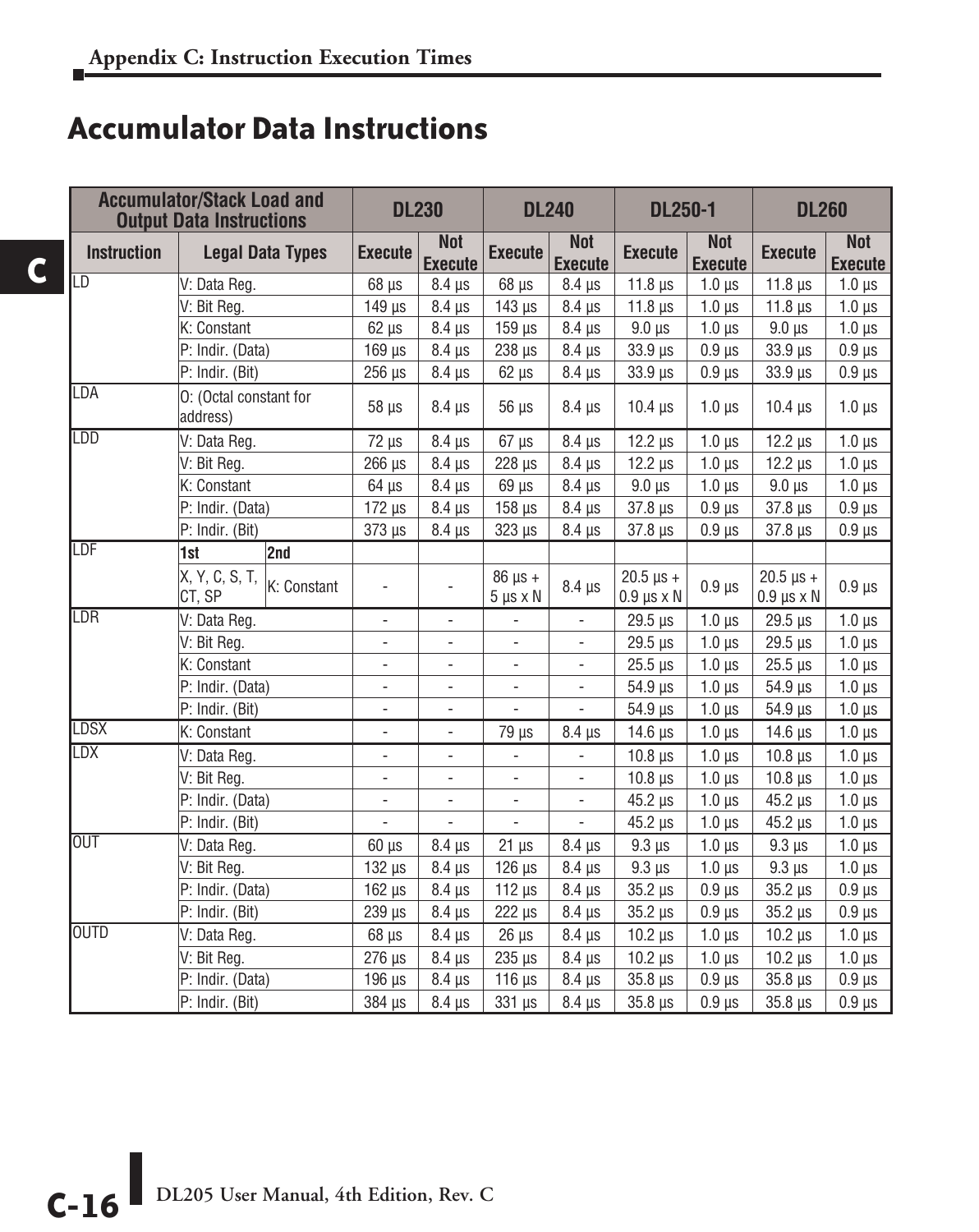**C**

|                    | <b>Accumulator/Stack Load and</b><br><b>Output Data Instructions</b> |     |                          | <b>DL230</b>                 |                                    | <b>DL240</b>                 | <b>DL250-1</b>                       |                              | <b>DL260</b>                         |                              |
|--------------------|----------------------------------------------------------------------|-----|--------------------------|------------------------------|------------------------------------|------------------------------|--------------------------------------|------------------------------|--------------------------------------|------------------------------|
| <b>Instruction</b> | <b>Legal Data Types</b>                                              |     | <b>Execute</b>           | <b>Not</b><br><b>Execute</b> | <b>Execute</b>                     | <b>Not</b><br><b>Execute</b> | <b>Execute</b>                       | <b>Not</b><br><b>Execute</b> | <b>Execute</b>                       | <b>Not</b><br><b>Execute</b> |
| <b>OUTF</b>        | 1st                                                                  | 2nd |                          |                              |                                    |                              |                                      |                              |                                      |                              |
|                    | X, Y, C<br>K: Constant                                               |     | $\blacksquare$           |                              | $53 \mu s +$<br>$7 \mu s \times N$ | $8.4 \,\mu s$                | $54 \mu s +$<br>$1.0 \mu s \times N$ | $0.9$ $\mu$ s                | $54 \mu s +$<br>$1.0 \mu s \times N$ | $0.9$ $\mu$ s                |
| <b>OUTL</b>        | V: Data Reg.                                                         |     | ۰                        | ۰                            | ٠                                  | ٠                            | ۰                                    | $\overline{\phantom{a}}$     | $13.5 \,\mu s$                       | $1.0 \mu s$                  |
|                    | V: Bit Reg.                                                          |     | ٠                        | ۰                            | ٠                                  | $\overline{\phantom{a}}$     | ۰                                    | $\overline{\phantom{a}}$     | $13.5 \,\mu s$                       | $1.0 \mu s$                  |
| <b>OUTM</b>        | V: Data Reg.                                                         |     | ۰                        | ۰                            | ۰                                  |                              | ۰                                    |                              | $13.7 \,\mu s$                       | $1.0 \mu s$                  |
|                    | V: Bit Reg.                                                          |     | ٠                        | ۰                            | ٠                                  | ٠                            | ۰                                    | $\overline{\phantom{a}}$     | $13.7 \,\mu s$                       | $1.0 \mu s$                  |
| <b>OUTX</b>        | V: Data Reg.                                                         |     | ٠                        | ۰                            | ٠                                  | $\blacksquare$               | ۰                                    | $\overline{\phantom{a}}$     | $17.2 \mu s$                         | $1.0 \mu s$                  |
|                    | V: Bit Reg.                                                          |     | $\overline{\phantom{a}}$ | ۰                            | ۰                                  | ٠                            | ۰                                    | $\overline{\phantom{a}}$     | $17.2 \mu s$                         | $1.0 \mu s$                  |
|                    | P: Indir. (Data)                                                     |     | ۰                        | ۰                            | ٠                                  | ٠                            | ۰                                    | $\overline{\phantom{a}}$     | $43.4 \,\mu s$                       | $1.0 \mu s$                  |
|                    | P: Indir. (Bit)                                                      |     | ۰                        | $\overline{\phantom{a}}$     | ۰                                  | ٠                            | ٠                                    | $\overline{\phantom{a}}$     | $43.4 \,\mu s$                       | $1.0 \mu s$                  |
| POP                | None                                                                 |     | $55 \mu s$               | $7.2 \mu s$                  | $50 \mu s$                         | $8.4 \mu s$                  | $8.4 \mu s$                          | $1.0 \mu s$                  | $8.4 \mu s$                          | $1.0 \,\mu s$                |

#### **Accumulator Data Instructions (cont'd)**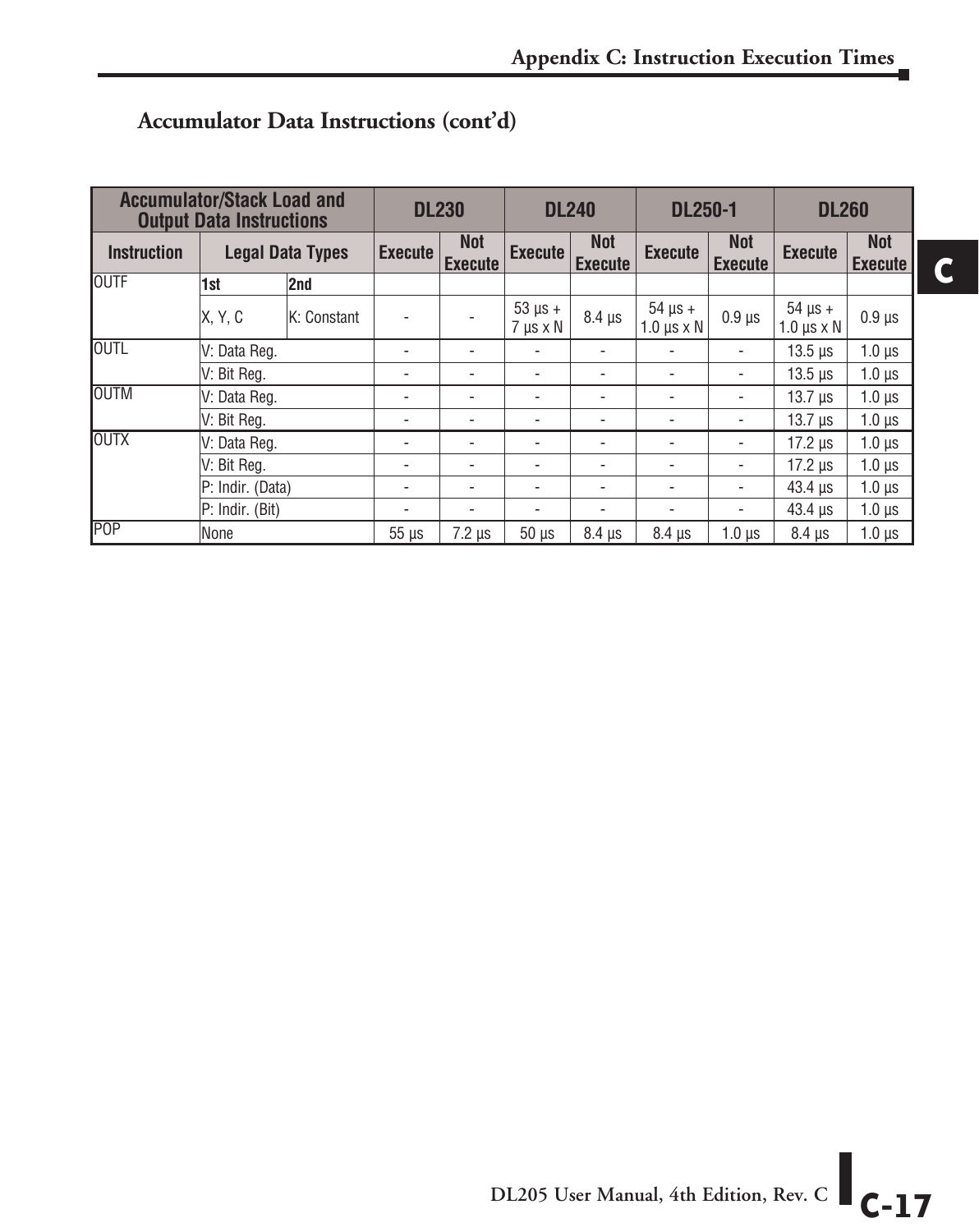## **Logical Instructions**

**C**

|                    | <b>Logical (Accumulator) Instructions</b>         |              |                          | <b>DL230</b><br><b>DL240</b> |                           | <b>DL250-1</b>               |                                        | <b>DL260</b>                 |                                         |                              |
|--------------------|---------------------------------------------------|--------------|--------------------------|------------------------------|---------------------------|------------------------------|----------------------------------------|------------------------------|-----------------------------------------|------------------------------|
| <b>Instruction</b> | <b>Legal Data Types</b>                           |              | <b>Execute</b>           | <b>Not</b><br><b>Execute</b> | <b>Execute</b>            | <b>Not</b><br><b>Execute</b> | <b>Execute</b>                         | <b>Not</b><br><b>Execute</b> | <b>Execute</b>                          | <b>Not</b><br><b>Execute</b> |
| <b>AND</b>         | V: Data Reg.                                      |              | $58 \mu s$               | $10.4 \,\mu s$               | $54 \mu s$                | $8.4 \,\mu s$                | $7.9 \,\mu s$                          | $1.0 \mu s$                  | $7.9 \,\mu s$                           | $1.0 \mu s$                  |
|                    | V: Bit Reg.                                       |              | $261 \,\mu s$            | $10.4$ $\mu$ s               | $145$ $\mu$ s             | $8.4 \mu s$                  | $7.9 \,\mu s$                          | $1.0 \mu s$                  | $7.9 \,\mu s$                           | $1.0 \mu s$                  |
|                    | P: Indir. (Data)                                  |              | $\overline{\phantom{a}}$ | $\Box$                       | $162 \mu s$               | $8.4 \mu s$                  | 33.4 µs                                | $0.9$ $\mu$ s                | 33.4 µs                                 | $0.9 \,\mu s$                |
|                    | P: Indir. (Bit)                                   |              | $\blacksquare$           | $\blacksquare$               | $241 \mu s$               | $8.4 \,\mu s$                | 33.4 µs                                | $0.9 \mu s$                  | 33.4 µs                                 | $0.9 \,\mu s$                |
| <b>ANDD</b>        | V: Data Reg.                                      |              | $\overline{\phantom{a}}$ | $\blacksquare$               | $\blacksquare$            | $\blacksquare$               | $8.9 \,\mu s$                          | $1.0 \,\mu s$                | $8.9 \,\mu s$                           | $1.0 \,\mu s$                |
|                    | V: Bit Reg.                                       |              | $\overline{a}$           | $\blacksquare$               | ÷,                        | $\blacksquare$               | 8.9 µs                                 | $1.0 \mu s$                  | $8.9 \text{ }\mu\text{s}$               | $1.0 \mu s$                  |
|                    | K: Constant                                       |              | $53 \mu s$               | $8.4 \,\mu s$                | $60 \mu s$                | $8.4 \,\mu s$                | $5.7 \mu s$                            | $1.0 \mu s$                  | $5.7 \mu s$                             | $1.0 \,\mu s$                |
|                    | P: Indir. (Data)                                  |              | $\overline{\phantom{a}}$ | $\overline{\phantom{a}}$     | ä,                        | $\Box$                       | 34.4 µs                                | $0.9 \,\mu s$                | 34.4 µs                                 | $0.9 \,\mu s$                |
|                    | P: Indir. (Bit)                                   |              | $\overline{a}$           | ÷,                           | ÷,                        |                              | 34.4 µs                                | 0.9 <sub>µs</sub>            | 34.4 µs                                 | $0.9 \,\mu s$                |
| ANDF               | 1st                                               | $\sqrt{2nd}$ |                          |                              |                           |                              |                                        |                              |                                         |                              |
|                    | X, Y, C, S, T,<br>CT, SP<br>K: Constant<br>GX, GY |              |                          |                              |                           | $\overline{\phantom{0}}$     | $21.6 \,\mu s$<br>$+0.9$ $\mu$ s<br>хN | $1.0 \mu s$                  | $21.6 \,\mu s$<br>$+0.9$ $\mu$ s<br>x N | $1.0 \,\mu s$                |
| ANDS               | None                                              |              | $\overline{a}$           | L.                           | L.                        | ä,                           | $\overline{\phantom{a}}$               | L,                           | $10.0 \,\mu s$                          | $1.0 \mu s$                  |
| <b>IOR</b>         | V: Data Reg.                                      |              | $59 \mu s$               | $10.4 \text{ }\mu\text{s}$   | $54$ $\mu s$              | $8.4 \,\mu s$                | $8.1 \,\mu s$                          | $1.0 \mu s$                  | $8.1 \mu s$                             | $1.0 \mu s$                  |
|                    | V: Bit Reg.                                       |              | 257 µs                   | $10.4 \,\mu s$               | $144 \mu s$               | $8.4 \,\mu s$                | $8.1 \,\mu s$                          | $1.0 \mu s$                  | $8.1 \,\mu s$                           | $1.0 \mu s$                  |
|                    | P: Indir. (Data)                                  |              | $\overline{\phantom{a}}$ | $\Box$                       | $160$ $\mu$ s             | $8.4 \mu s$                  | $33.8 \,\mu s$                         | $0.9$ $\mu$ s                | $33.8 \,\mu s$                          | $0.9 \,\mu s$                |
|                    | P: Indir. (Bit)                                   |              | $\blacksquare$           | $\overline{\phantom{a}}$     | 239 µs                    | 8.4 µs                       | 33.8 µs                                | 0.9 <sub>µs</sub>            | $33.8 \,\mu s$                          | $0.9 \,\mu s$                |
| <b>ORD</b>         | V: Data Reg.                                      |              | $\overline{\phantom{a}}$ | $\overline{\phantom{a}}$     | $\overline{\phantom{a}}$  | $\blacksquare$               | $9.0 \mu s$                            | $1.0 \mu s$                  | $9.0 \mu s$                             | $1.0 \,\mu s$                |
|                    | V: Bit Reg.                                       |              | $\overline{a}$           | $\frac{1}{2}$                | L,                        | $\overline{\phantom{a}}$     | $9.0 \mu s$                            | $1.0 \mu s$                  | $9.0 \text{ }\mu\text{s}$               | $1.0 \,\mu s$                |
|                    | K: Constant                                       |              | $49 \mu s$               | $8.4 \mu s$                  | $60 \mu s$                | 8.4 µs                       | $5.8 \mu s$                            | $1.0 \mu s$                  | $5.8 \mu s$                             | $1.0 \mu s$                  |
|                    | P: Indir. (Data)                                  |              | $\overline{a}$           | $\blacksquare$               | $\Box$                    | $\blacksquare$               | $34.5 \,\mu s$                         | $0.9 \mu s$                  | $34.5 \,\mu s$                          | $0.9 \,\mu s$                |
|                    | P: Indir. (Bit)                                   |              | $\overline{\phantom{a}}$ | $\overline{\phantom{a}}$     | $\blacksquare$            | $\overline{\phantom{a}}$     | $34.5 \,\mu s$                         | $0.9 \,\mu s$                | $34.5 \,\mu s$                          | $0.9 \,\mu s$                |
| <b>ORF</b>         | 1st                                               | 2nd          |                          |                              |                           |                              |                                        |                              |                                         |                              |
|                    | X, Y, C, S, T,<br>CT. SP<br>GX. GY                | K: Constant  | $\overline{\phantom{a}}$ | ÷,                           | ÷,                        | $\overline{\phantom{a}}$     | $20.9$ $\mu s$<br>$+0.9$ $\mu$ s<br>хN | $1.0 \mu s$                  | $20.9$ $\mu s$<br>$+0.9$ $\mu$ s<br>хN  | $1.0 \,\mu s$                |
| ORS                | None                                              |              |                          |                              | $\overline{a}$            | $\overline{a}$               | $\overline{a}$                         | ÷.                           | $10.2 \,\mu s$                          | $1.0 \mu s$                  |
| <b>XOR</b>         | V: Data Reg.                                      |              | $60 \mu s$               | $10.4 \,\mu s$               | 69 µs                     | $8.4 \mu s$                  | $8.0 \,\mu s$                          | $1.0 \mu s$                  | $8.0 \,\mu s$                           | $1.0 \mu s$                  |
|                    | V: Bit Reg.                                       |              | 257 µs                   | $10.4$ $\mu$ s               | $144$ $\mu$ s             | $8.4 \mu s$                  | $8.0 \text{ }\mu\text{s}$              | $1.0 \mu s$                  | $8.0 \text{ }\mu\text{s}$               | $1.0 \mu s$                  |
|                    | P: Indir. (Data)                                  |              | $\overline{a}$           | $\overline{\phantom{a}}$     | $160 \text{ }\mu\text{s}$ | $8.4 \,\mu s$                | 33.6 µs                                | $0.9 \,\mu s$                | 33.6 µs                                 | $0.9 \,\mu s$                |
|                    | P: Indir. (Bit)                                   |              | $\overline{\phantom{a}}$ | $\Box$                       | 239 µs                    | $8.4 \,\mu s$                | 33.6 µs                                | $0.9 \,\mu s$                | 33.6 µs                                 | $0.9 \,\mu s$                |
| <b>XORD</b>        | V: Data Reg.                                      |              | $\overline{a}$           | $\blacksquare$               | $\Box$                    | ÷,                           | $9.0 \text{ }\mu\text{s}$              | $1.0 \mu s$                  | $9.0 \text{ }\mu\text{s}$               | $1.0 \mu s$                  |
|                    | V: Bit Reg.                                       |              | $\overline{\phantom{a}}$ | $\overline{\phantom{a}}$     | $\Box$                    | $\overline{\phantom{a}}$     | $9.0 \mu s$                            | $1.0 \mu s$                  | $9.0 \mu s$                             | $1.0 \,\mu s$                |
|                    | K: Constant                                       |              | $49 \mu s$               | $8.4 \,\mu s$                | $62 \mu s$                | $8.4 \,\mu s$                | $5.4 \mu s$                            | $1.0 \mu s$                  | $5.4 \mu s$                             | $1.0 \,\mu s$                |
|                    | P: Indir. (Data)                                  |              | $\blacksquare$           | $\blacksquare$               | $\overline{\phantom{a}}$  | $\overline{\phantom{a}}$     | 34.4 µs                                | $0.9$ $\mu$ s                | 34.4 µs                                 | $0.9 \,\mu s$                |
|                    | P: Indir. (Bit)                                   |              | $\overline{a}$           | $\overline{a}$               | $\overline{\phantom{a}}$  | $\frac{1}{2}$                | 34.4 µs                                | $0.9 \mu s$                  | $34.4 \,\mu s$                          | $0.9 \,\mu s$                |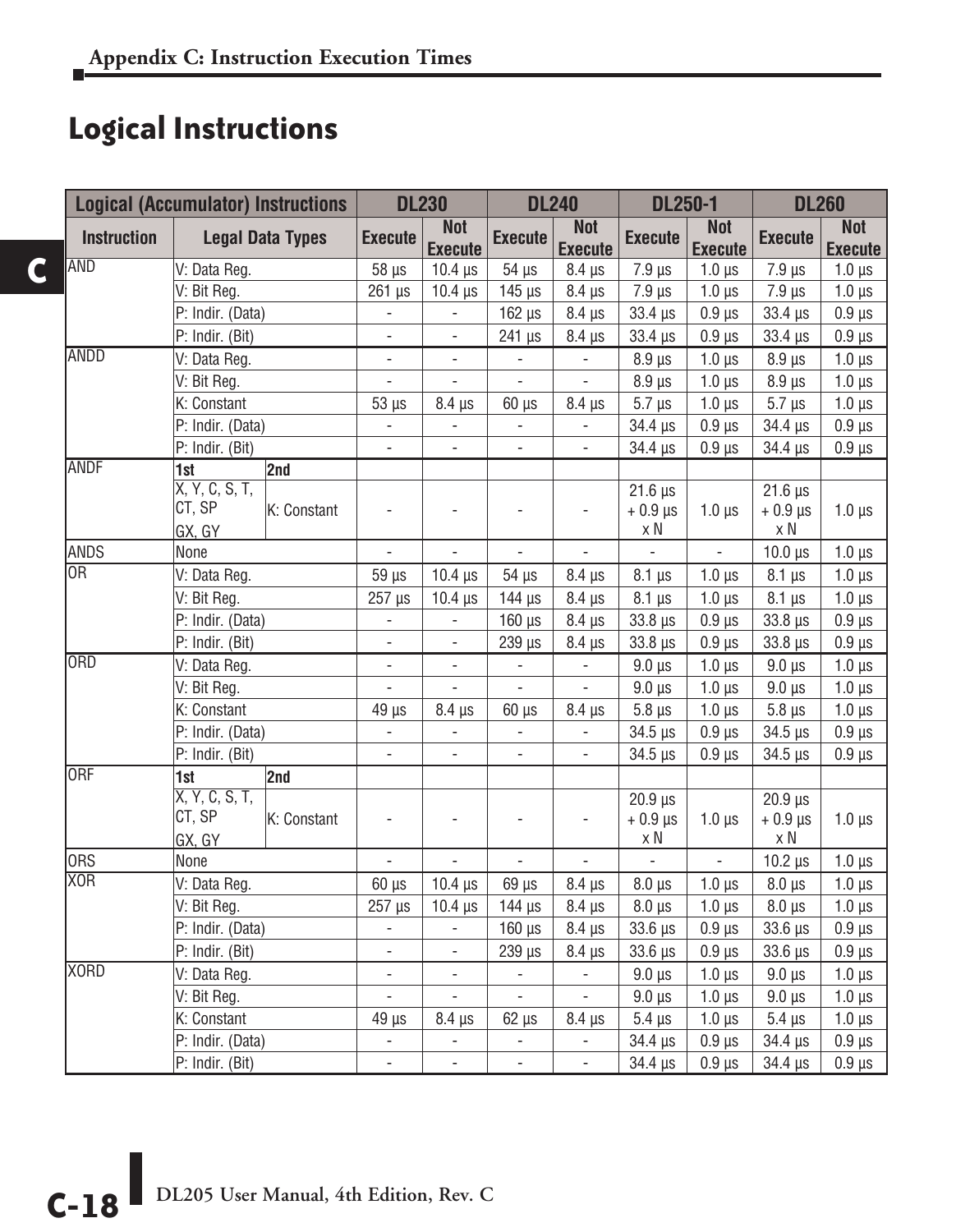#### **Logical Instructions (cont'd)**

| <b>Logical (Accumulator) Instructions</b> |                                    |             | <b>DL230</b>                 |                              | <b>DL240</b>             |                              | <b>DL250-1</b>                           |                              | <b>DL260</b>                             |                              |
|-------------------------------------------|------------------------------------|-------------|------------------------------|------------------------------|--------------------------|------------------------------|------------------------------------------|------------------------------|------------------------------------------|------------------------------|
| <b>Instruction</b>                        | <b>Legal Data Types</b>            |             | <b>Execute</b>               | <b>Not</b><br><b>Execute</b> | <b>Execute</b>           | <b>Not</b><br><b>Execute</b> | <b>Execute</b>                           | <b>Not</b><br><b>Execute</b> | <b>Execute</b>                           | <b>Not</b><br><b>Execute</b> |
| <b>XORF</b>                               | 1st                                | 2nd         |                              |                              |                          |                              |                                          |                              |                                          |                              |
|                                           | X, Y, C, S, T,<br>CT, SP<br>GX, GY | K: Constant |                              |                              |                          |                              | $20.9 \,\mu s +$<br>$0.9 \mu s \times N$ | $1.0 \mu s$                  | $20.9 \,\mu s +$<br>$0.9 \mu s \times N$ | $1.0 \mu s$                  |
| XORS                                      | None                               |             | $\overline{\phantom{a}}$     | $\overline{\phantom{a}}$     | $\overline{\phantom{a}}$ | $\overline{\phantom{a}}$     | $\blacksquare$                           | $\blacksquare$               | $10.1 \,\mu s$                           | $1.0 \,\mu s$                |
| <b>CMP</b>                                | V: Data Reg.                       |             | $59 \mu s$                   | $10.4 \mu s$                 | $69 \mu s$               | $8.4 \,\mu s$                | $9.4 \mu s$                              | $1.0 \mu s$                  | $9.4 \mu s$                              | $1.0 \mu s$                  |
|                                           | V: Bit Reg.                        |             | $259$ $\mu$ s                | $10.4$ $\mu$ s               | $115 \mu s$              | $8.4 \mu s$                  | $9.4 \mu s$                              | $1.0 \mu s$                  | $9.4 \mu s$                              | $1.0 \,\mu s$                |
|                                           | P: Indir. (Data)                   |             |                              |                              | $130$ $\mu$ s            | $8.4 \mu s$                  | $34.9 \,\mu s$                           | $0.9 \,\mu s$                | $34.9 \,\mu s$                           | $0.9 \mu s$                  |
|                                           | P: Indir. (Bit)                    |             | ä,                           | $\frac{1}{2}$                | $211 \mu s$              | $8.4 \,\mu s$                | $34.9 \,\mu s$                           | $0.9 \,\mu s$                | 34.9 µs                                  | $0.9 \,\mu s$                |
| <b>CMPD</b>                               | V: Data Reg.                       |             | $63 \mu s$                   | $8.4 \,\mu s$                | $47 \mu s$               | $8.4 \,\mu s$                | $9.9 \,\mu s$                            | $1.0 \,\mu s$                | $9.9$ $\mu s$                            | $1.0 \,\mu s$                |
|                                           | V: Bit Reg.                        |             | $257 \mu s$                  | $8.4 \mu s$                  | $206$ $\mu$ s            | $8.4 \mu s$                  | $9.9 \,\mu s$                            | $1.0 \mu s$                  | $9.9 \mu s$                              | $1.0 \,\mu s$                |
|                                           | K: Constant                        |             | 54 µs                        | $8.4 \,\mu s$                | $49 \mu s$               | $8.4 \,\mu s$                | $6.7 \mu s$                              | $1.0 \mu s$                  | $6.7 \mu s$                              | $1.0 \mu s$                  |
|                                           | P: Indir. (Data)                   |             | $\frac{1}{2}$                |                              | $133 \mu s$              | $8.4 \mu s$                  | $35.4 \,\mu s$                           | $1.0 \mu s$                  | $35.4 \,\mu s$                           | $1.0 \,\mu s$                |
|                                           | P: Indir. (Bit)                    |             |                              | $\overline{\phantom{a}}$     | $303 \mu s$              | $8.4 \,\mu s$                | $35.4 \,\mu s$                           | $1.0 \mu s$                  | $35.4 \,\mu s$                           | $1.0 \mu s$                  |
| <b>CMPF</b>                               | 1st                                | 2nd         |                              |                              |                          |                              |                                          |                              |                                          |                              |
|                                           | X, Y, C, S, T,<br>CT, SP<br>GX, GY | K: Constant |                              |                              |                          |                              | $29.2 \mu s +$<br>$1.0 \mu s \times N$   | $1.0 \mu s$                  | 29.2 µs+<br>$1.0 \mu s \times N$         | $1.0 \mu s$                  |
| <b>CMPR</b>                               | V: Data Reg.                       |             | ä,                           | $\overline{\phantom{0}}$     | $\blacksquare$           | $\overline{\phantom{a}}$     | $42.8 \,\mu s$                           | $1.0 \mu s$                  | $42.8 \,\mu s$                           | $1.0 \,\mu s$                |
|                                           | V: Bit Reg.                        |             | $\overline{\phantom{0}}$     | $\overline{\phantom{0}}$     |                          | ٠                            | $42.8 \,\mu s$                           | $1.0 \mu s$                  | $42.8 \,\mu s$                           | $1.0 \mu s$                  |
|                                           | K: Constant                        |             | $\qquad \qquad \blacksquare$ | $\overline{\phantom{a}}$     | $\overline{\phantom{a}}$ | $\overline{\phantom{a}}$     | $38.4 \,\mu s$                           | $1.0 \mu s$                  | $38.4 \,\mu s$                           | $1.0 \mu s$                  |
|                                           | P: Indir. (Data)                   |             | $\overline{\phantom{0}}$     | $\overline{\phantom{0}}$     | $\overline{\phantom{a}}$ | $\overline{\phantom{a}}$     | $69.0 \,\mu s$                           | $1.0 \mu s$                  | $69.0 \,\mu s$                           | $1.0 \mu s$                  |
|                                           | P: Indir. (Bit)                    |             | ٠                            | $\frac{1}{2}$                | $\frac{1}{2}$            | $\overline{\phantom{a}}$     | $69.0 \text{ }\mu\text{s}$               | $1.0 \mu s$                  | 69.0 µs                                  | $1.0 \,\mu s$                |
| <b>CMPS</b>                               | None                               |             |                              | $\overline{\phantom{0}}$     | $\overline{\phantom{0}}$ | ٠                            | $\overline{\phantom{a}}$                 | $\overline{\phantom{0}}$     | 11.2 $\mu$ s                             | $1.0 \,\mu s$                |

**C**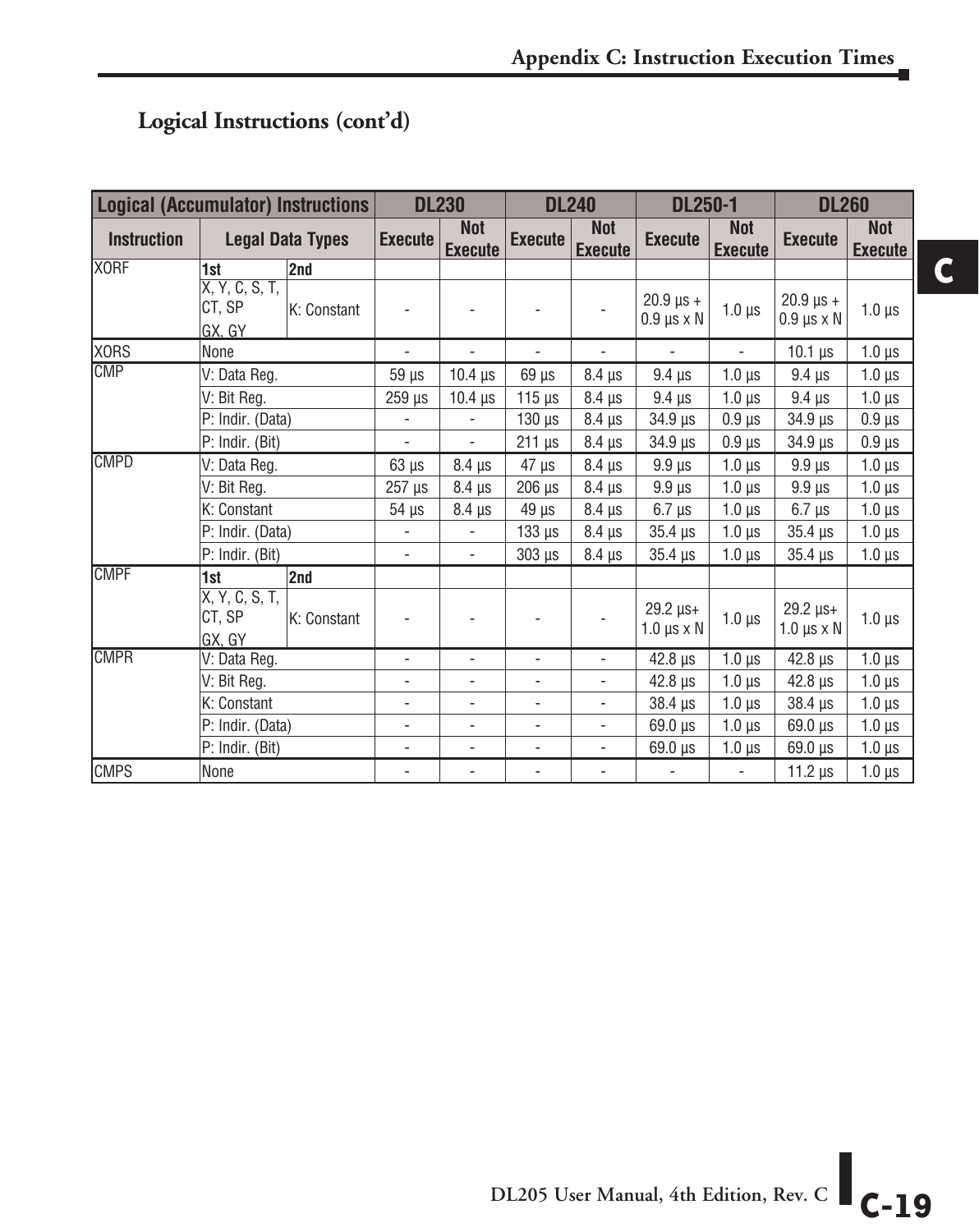### **Math Instructions**

|                    | <b>Math Instructions (Accumulator)</b> |                          | <b>DL230</b>                 |                          | <b>DL240</b>                 | <b>DL250-1</b>          |                              | <b>DL260</b>            |                              |
|--------------------|----------------------------------------|--------------------------|------------------------------|--------------------------|------------------------------|-------------------------|------------------------------|-------------------------|------------------------------|
| <b>Instruction</b> | <b>Legal Data Types</b>                | <b>Execute</b>           | <b>Not</b><br><b>Execute</b> | <b>Execute</b>           | <b>Not</b><br><b>Execute</b> | <b>Execute</b>          | <b>Not</b><br><b>Execute</b> | <b>Execute</b>          | <b>Not</b><br><b>Execute</b> |
| ADD                | V: Data Reg.                           | $198 \mu s$              | $10.6 \,\mu s$               | 291 µs                   | $8.4 \,\mu s$                | 78.4 µs                 | $0.9 \mu s$                  | 78.4 µs                 | $0.9 \,\mu s$                |
|                    | V: Bit Reg.                            | 397 µs                   | $10.6 \,\mu s$               | $363 \mu s$              | $8.4 \,\mu s$                | 78.4 µs                 | $0.9 \mu s$                  | 78.4 µs                 | $0.9 \,\mu s$                |
|                    | P: Indir. (Data)                       | $\Box$                   | $\blacksquare$               | 441 µs                   | $8.4 \,\mu s$                | $101.2 \,\mu s$         | $0.9 \ \mu s$                | 101.2 µs                | $0.9 \,\mu s$                |
|                    | P: Indir. (Bit)                        | $\blacksquare$           | $\blacksquare$               | 520 µs                   | $8.4 \mu s$                  | $101.2 \,\mu s$         | $0.9 \,\mu s$                | 101.2 µs                | $0.9 \,\mu s$                |
| ADDD               | V: Data Reg.                           | $198$ $\mu$ s            | $8.4 \mu s$                  | 291 µs                   | $8.4 \mu s$                  | $83.3 \,\mu s$          | 0.9 <sub>µs</sub>            | $83.3 \,\mu s$          | $0.9 \,\mu s$                |
|                    | V: Bit Reg.                            | 397 µs                   | $8.4 \,\mu s$                | $512 \mu s$              | $8.4 \,\mu s$                | 83.3 µs                 | 0.9 <sub>µs</sub>            | 83.3 µs                 | 0.9 <sub>µs</sub>            |
|                    | K: Constant                            | $188$ $\mu$ s            | $8.4 \mu s$                  | 298 µs                   | $8.4 \,\mu s$                | $67.7 \,\mu s$          | $0.9 \,\mu s$                | $67.7 \,\mu s$          | $0.9 \,\mu s$                |
|                    | P: Indir. (Data)                       | $\blacksquare$           | $\overline{\phantom{a}}$     | 442 µs                   | $8.4 \mu s$                  | 101.2 $\mu$ s           | $0.9 \ \mu s$                | 101.2 $\mu$ s           | $0.9 \,\mu s$                |
|                    | P: Indir. (Bit)                        | $\overline{\phantom{a}}$ | $\overline{\phantom{a}}$     | $608$ $\mu$ s            | $8.4 \,\mu s$                | 101.2 $\mu$ s           | $0.9 \,\mu s$                | 101.2 $\mu$ s           | $0.9 \,\mu s$                |
| <b>SUB</b>         | V: Data Reg.                           | $200 \ \mu s$            | $10.6 \,\mu s$               | 287 µs                   | $8.4 \,\mu s$                | 77.4 µs                 | $0.9 \,\mu s$                | 77.4 µs                 | $0.9 \,\mu s$                |
|                    | V: Bit Reg.                            | 397 µs                   | $10.6$ $\mu$ s               | 360 µs                   | $8.4 \,\mu s$                | 77.4 µs                 | $0.9$ $\mu$ s                | 77.4 µs                 | $0.9 \,\mu s$                |
|                    | P: Indir. (Data)                       | $\blacksquare$           | ÷                            | 434 µs                   | $8.4 \,\mu s$                | $95.1 \,\mu s$          | $0.9 \mu s$                  | $95.1 \,\mu s$          | $0.9 \,\mu s$                |
|                    | P: Indir. (Bit)                        | $\overline{\phantom{a}}$ | $\Box$                       | $513 \mu s$              | $8.4 \,\mu s$                | $95.1 \,\mu s$          | $0.9 \mu s$                  | $95.1 \,\mu s$          | $0.9 \,\mu s$                |
| <b>SUBD</b>        | V: Data Reg.                           | $198$ $\mu$ s            | $8.4 \,\mu s$                | $288 \mu s$              | $8.4 \,\mu s$                | $82.5 \,\mu s$          | $0.9 \mu s$                  | $82.5 \,\mu s$          | $0.9 \,\mu s$                |
|                    | $\overline{V}$ : Bit Reg.              | 392 µs                   | $8.4 \,\mu s$                | $504$ $\mu$ s            | $8.4 \,\mu s$                | $82.5 \,\mu s$          | $0.9 \,\mu s$                | $82.5 \,\mu s$          | $0.9 \,\mu s$                |
|                    | K: Constant                            | $190 \mu s$              | $8.4 \,\mu s$                | 294 µs                   | $8.4 \mu s$                  | $66.0 \,\mu s$          | $0.9 \mu s$                  | 66.0 µs                 | $0.9 \ \mu s$                |
|                    | P: Indir. (Data)                       | $\blacksquare$           | $\overline{\phantom{a}}$     | 434 µs                   | $8.4 \,\mu s$                | 99.7 µs                 | $0.9 \,\mu s$                | 99.7 µs                 | $0.9 \,\mu s$                |
|                    | P: Indir. (Bit)                        | $\overline{a}$           | L                            | $600 \mu s$              | $8.4 \,\mu s$                | 99.7 µs                 | $0.9 \mu s$                  | 99.7 µs                 | $0.9 \,\mu s$                |
| <b>MUL</b>         | V: Data Reg.                           | 497 µs                   | $10.6 \,\mu s$               | $311 \mu s$              | $8.4 \,\mu s$                | $266.1 \,\mu s$         | $0.9 \mu s$                  | $266.1$ $\mu$ s         | $0.9 \,\mu s$                |
|                    | V: Bit Reg.                            | 483 µs                   | $10.6 \,\mu s$               | $385 \mu s$              | $8.4 \,\mu s$                | $266.1 \,\mu s$         | $0.9 \mu s$                  | 266.1 µs                | $0.9 \,\mu s$                |
|                    | K: Constant                            | 487 µs                   | $8.4 \,\mu s$                | $334 \mu s$              | $8.4 \,\mu s$                | 286.9 µs                | $0.9 \mu s$                  | 286.9 µs                | $0.9 \,\mu s$                |
|                    | P: Indir. (Data)                       | $\Box$                   | $\overline{\phantom{a}}$     | $401 \,\mu s$            | $8.4 \,\mu s$                | 290.0 µs                | $0.9 \ \mu s$                | 290.0 µs                | $0.9 \,\mu s$                |
|                    | P: Indir. (Bit)                        | $\overline{\phantom{a}}$ | $\overline{\phantom{a}}$     | $461 \,\mu s$            | $8.4 \mu s$                  | 290.0 µs                | $0.9 \ \mu s$                | 290.0 µs                | $0.9 \,\mu s$                |
| <b>MULD</b>        | V: Data Reg.                           |                          |                              |                          |                              | 839.1 µs                | $0.9$ $\mu$ s                | 839.1 µs                | 0.9 <sub>µs</sub>            |
|                    | V: Bit Reg.                            | ÷,                       | ÷,                           |                          |                              | 839.1 µs                | 0.9 <sub>µs</sub>            | 839.1 µs                | 0.9 <sub>µs</sub>            |
|                    | P: Indir. (Data)                       | $\overline{\phantom{a}}$ | ÷,                           | $\Box$                   | $\overline{a}$               | 863.1 µs                | $0.9 \,\mu s$                | 863.1 µs                | $0.9 \,\mu s$                |
|                    | P: Indir. (Bit)                        |                          |                              |                          |                              | 863.1 µs                | $0.9 \mu s$                  | 863.1 µs                | $0.9 \,\mu s$                |
| DIV                | V: Data Reg.                           | 909 µs                   | $10.6 \,\mu s$               | $601 \,\mu s$            | $8.4 \,\mu s$                | $363.9$ $\mu s$         | $0.9 \mu s$                  | 363.9 µs                | $0.9 \,\mu s$                |
|                    | V: Bit Reg.                            | $1108$ $\mu$ s           | $10.6 \,\mu s$               | $675 \mu s$              | $8.4 \mu s$                  | $363.9$ $\mu s$         | $0.9 \mu s$                  | 363.9 µs                | $0.9 \,\mu s$                |
|                    | K: Constant                            | 699 µs                   | $8.4 \,\mu s$                | 573 µs                   | $8.4 \,\mu s$                | 384.4 µs                | $0.9 \,\mu s$                | 384.4 µs                | $0.9 \,\mu s$                |
|                    | P: Indir. (Data)                       | $\overline{\phantom{a}}$ | $\overline{\phantom{a}}$     | 691 µs                   | $8.4 \mu s$                  | 419.8 µs                | $0.9 \,\mu s$                | 419.8 µs                | $0.9 \,\mu s$                |
|                    | P: Indir. (Bit)                        | $\blacksquare$           | $\overline{\phantom{a}}$     | 771 µs                   | $8.4 \,\mu s$                | 419.8 µs                | $0.9 \mu s$                  | 419.8 µs                | $0.9 \,\mu s$                |
| <b>DIVD</b>        | V: Data Reg.                           |                          |                              |                          |                              | 398.3 µs                | $0.9 \mu s$                  | 398.3 µs                | $0.9 \,\mu s$                |
|                    | V: Bit Reg.                            | ä,                       | $\overline{\phantom{a}}$     | $\blacksquare$           | $\overline{\phantom{a}}$     | 398.3 µs                | $0.9 \mu s$                  | 398.3 µs                | $0.9 \,\mu s$                |
|                    | P: Indir. (Data)                       | $\overline{\phantom{a}}$ | $\overline{\phantom{a}}$     | $\blacksquare$           | $\blacksquare$               | 390.9 µs                | $0.9 \mu s$                  | 390.9 µs                | $0.9 \,\mu s$                |
|                    | P: Indir. (Bit)                        |                          |                              |                          |                              | 390.9 µs                | $0.9 \mu s$                  | 390.9 µs                | $0.9 \,\mu s$                |
| <b>INC</b>         | V: Data Reg.                           |                          |                              |                          |                              | $48.5 \,\mathrm{\mu s}$ | $1.0 \mu s$                  | $48.5 \,\mathrm{\mu s}$ | $1.0 \,\mu s$                |
|                    | V: Bit Reg.                            | ä,                       | ÷,                           | ÷,                       | $\blacksquare$               | $48.5 \,\mathrm{\mu s}$ | $1.0 \mu s$                  | $48.5 \,\mathrm{\mu s}$ | $1.0 \mu s$                  |
|                    | P: Indir. (Data)                       | $\overline{\phantom{a}}$ | $\blacksquare$               | $\overline{\phantom{a}}$ | $\overline{a}$               | 74.7 µs                 | $1.0 \mu s$                  | 74.7 µs                 | $1.0 \mu s$                  |
|                    | P: Indir. (Bit)                        |                          |                              |                          |                              | 74.7 µs                 | $1.0 \mu s$                  | 74.7 µs                 | $1.0 \,\mu s$                |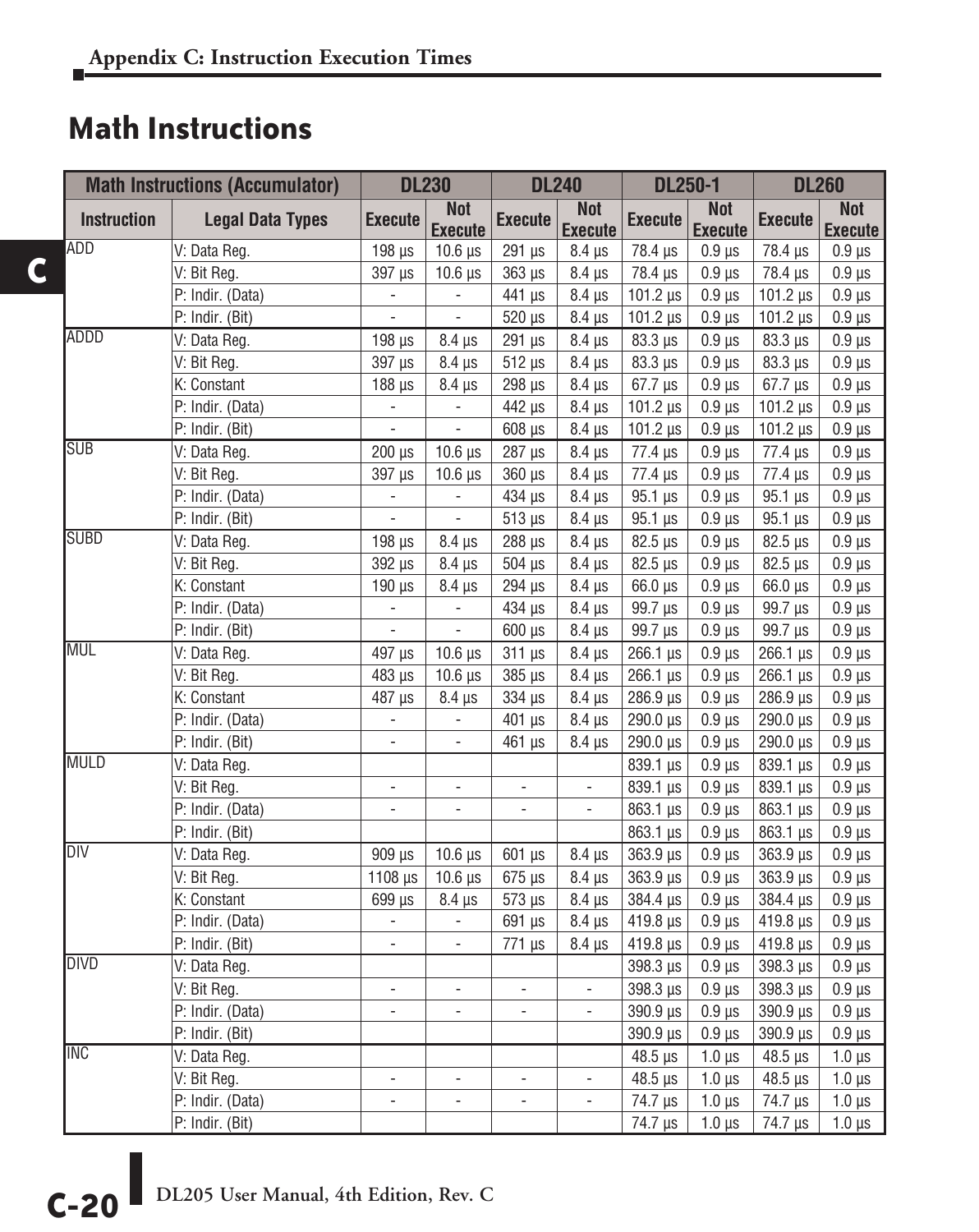#### **Math Instructions (cont'd)**

|                    | <b>Math Instructions (Accumulator)</b> |                          | <b>DL230</b>                 |                          | <b>DL240</b>                 | <b>DL250-1</b>           |                              |                | <b>DL260</b>                 |
|--------------------|----------------------------------------|--------------------------|------------------------------|--------------------------|------------------------------|--------------------------|------------------------------|----------------|------------------------------|
| <b>Instruction</b> | <b>Legal Data Types</b>                | <b>Execute</b>           | <b>Not</b><br><b>Execute</b> | <b>Execute</b>           | <b>Not</b><br><b>Execute</b> | <b>Execute</b>           | <b>Not</b><br><b>Execute</b> | <b>Execute</b> | <b>Not</b><br><b>Execute</b> |
| <b>DEC</b>         | V: Data Reg.                           |                          |                              |                          |                              | $47.5 \,\mu s$           | $1.0 \mu s$                  | $47.5 \,\mu s$ | $1.0 \mu s$                  |
|                    | V: Bit Reg.                            | $\Box$                   | ÷,                           | $\overline{a}$           | $\overline{\phantom{a}}$     | $47.5 \,\mu s$           | $1.0 \mu s$                  | 47.5 µs        | $1.0 \mu s$                  |
|                    | P: Indir. (Data)                       | ä,                       | $\Box$                       | $\overline{\phantom{a}}$ | $\frac{1}{2}$                | $71.5 \,\mu s$           | $1.0 \mu s$                  | $71.5 \,\mu s$ | $1.0 \mu s$                  |
|                    | P: Indir. (Bit)                        | $\blacksquare$           | $\overline{\phantom{a}}$     | $\overline{\phantom{a}}$ | $\overline{\phantom{a}}$     | $71.5 \,\mu s$           | $1.0 \,\mu s$                | $71.5 \,\mu s$ | $1.0 \mu s$                  |
| <b>INCB</b>        | V: Data Reg.                           | 88 µs                    | $10.4 \,\mu s$               | $35 \mu s$               | $8.4 \,\mu s$                | $13.2 \,\mu s$           | $1.0 \,\mu s$                | $13.2 \,\mu s$ | $1.0 \mu s$                  |
|                    | V: Bit Reg.                            | 349 µs                   | $10.4 \,\mu s$               | $211 \,\mu s$            | $8.4 \mu s$                  | $13.2 \mu s$             | $1.0 \mu s$                  | $13.2 \,\mu s$ | $1.0 \mu s$                  |
|                    | P: Indir. (Data)                       | $\overline{\phantom{a}}$ | $\overline{\phantom{a}}$     | $126 \mu s$              | $8.4 \,\mu s$                | $38.6 \,\mu s$           | $0.9 \,\mu s$                | $38.6 \,\mu s$ | $0.9 \,\mu s$                |
|                    | P: Indir. (Bit)                        | $\overline{\phantom{a}}$ |                              | 307 µs                   | $8.4 \mu s$                  | 38.6 µs                  | $0.9$ $\mu$ s                | $38.6 \mu s$   | $0.9$ $\mu$ s                |
| DECB               | V: Data Reg.                           | $82 \mu s$               | $10.4 \,\mu s$               | $33 \mu s$               | $8.4 \,\mu s$                | $13.2 \,\mu s$           | $1.0 \mu s$                  | $13.2 \,\mu s$ | $1.0 \mu s$                  |
|                    | V: Bit Reg.                            | 351 µs                   | $10.4$ $\mu$ s               | $210 \,\mu s$            | $8.4 \,\mu s$                | $13.2 \,\mu s$           | $1.0 \mu s$                  | $13.2 \,\mu s$ | $1.0 \mu s$                  |
|                    | P: Indir. (Data)                       | $\blacksquare$           | $\Box$                       | $123 \mu s$              | $8.4 \,\mu s$                | 38.0 µs                  | $0.9 \,\mu s$                | $38.0 \,\mu s$ | $0.9 \,\mu s$                |
|                    | P: Indir. (Bit)                        | $\overline{\phantom{a}}$ | $\overline{\phantom{a}}$     | 304 µs                   | $8.4 \mu s$                  | 38.0 µs                  | $0.9 \,\mu s$                | 38.0 µs        | $0.9$ $\mu$ s                |
| <b>ADDB</b>        | V: Data Reg.                           | ÷,                       | $\overline{\phantom{a}}$     |                          | l,                           | 24.9 µs                  | $1.0 \mu s$                  | $24.9 \,\mu s$ | $1.0 \mu s$                  |
|                    | V: Bit Reg.                            | $\overline{\phantom{a}}$ | $\overline{\phantom{a}}$     | $\overline{\phantom{a}}$ | $\overline{a}$               | $24.9$ $\mu s$           | $1.0 \mu s$                  | $24.9 \,\mu s$ | $1.0 \mu s$                  |
|                    | K: Constant                            | ÷,                       | ÷,                           | $\overline{\phantom{a}}$ | $\overline{a}$               | $23.5 \,\mu s$           | $1.0 \mu s$                  | $23.5 \,\mu s$ | $1.0 \mu s$                  |
|                    | P: Indir. (Data)                       | ÷,                       | $\overline{\phantom{a}}$     | $\overline{\phantom{a}}$ | L,                           | $51.1 \,\mu s$           | $1.0 \mu s$                  | $51.1 \,\mu s$ | $1.0 \mu s$                  |
|                    | P: Indir. (Bit)                        | $\overline{\phantom{a}}$ | $\overline{\phantom{a}}$     | $\overline{\phantom{a}}$ | $\frac{1}{2}$                | $51.1 \,\mu s$           | $1.0 \,\mu s$                | $51.1 \,\mu s$ | $1.0 \mu s$                  |
| ADDBD              | V: Data Reg.                           | $\overline{\phantom{a}}$ | $\overline{\phantom{a}}$     | $\overline{\phantom{a}}$ | $\frac{1}{2}$                | $\overline{\phantom{a}}$ | $\overline{\phantom{a}}$     | $24.4 \,\mu s$ | $1.0 \mu s$                  |
|                    | V: Bit Reg.                            | $\blacksquare$           | $\blacksquare$               | $\overline{\phantom{a}}$ | $\frac{1}{2}$                | $\blacksquare$           | $\blacksquare$               | $24.4 \,\mu s$ | $1.0 \mu s$                  |
|                    | K: Constant                            | ÷,                       | $\blacksquare$               | $\overline{\phantom{a}}$ | ÷,                           | $\overline{\phantom{a}}$ | $\overline{\phantom{a}}$     | $20.7 \,\mu s$ | $1.0 \mu s$                  |
|                    | P: Indir. (Data)                       | $\overline{\phantom{a}}$ | $\overline{\phantom{a}}$     | $\overline{\phantom{a}}$ | $\frac{1}{2}$                | $\overline{\phantom{a}}$ | $\blacksquare$               | $50.7 \,\mu s$ | $1.0 \mu s$                  |
|                    | P: Indir. (Bit)                        | ÷,                       | $\blacksquare$               | $\overline{\phantom{a}}$ | ÷,                           |                          | $\overline{\phantom{a}}$     | $50.7 \ \mu s$ | $1.0 \mu s$                  |
| <b>SUBB</b>        | V: Data Reg.                           | ÷,                       | $\overline{\phantom{a}}$     | $\overline{\phantom{a}}$ | $\overline{a}$               | $24.7 \,\mu s$           | $1.0 \mu s$                  | 24.7 µs        | $1.0 \mu s$                  |
|                    | V: Bit Reg.                            | $\overline{a}$           | $\overline{a}$               | $\overline{a}$           | $\overline{a}$               | 24.7 µs                  | $1.0 \mu s$                  | 24.7 µs        | $1.0 \mu s$                  |
|                    | K: Constant                            | $\overline{\phantom{a}}$ | $\overline{\phantom{a}}$     | $\overline{\phantom{a}}$ | $\frac{1}{2}$                | $23.3 \,\mu s$           | $1.0 \mu s$                  | $23.3 \,\mu s$ | $1.0 \mu s$                  |
|                    | P: Indir. (Data)                       | ÷,                       | $\overline{\phantom{a}}$     | $\overline{\phantom{a}}$ | ÷,                           | $50.6$ $\mu$ s           | $1.0 \mu s$                  | $50.6 \,\mu s$ | $1.0 \ \mu s$                |
|                    | P: Indir. (Bit)                        | $\overline{\phantom{a}}$ | $\overline{\phantom{a}}$     | $\overline{\phantom{a}}$ | ÷                            | $50.6 \,\mu s$           | $1.0 \,\mu s$                | $50.6 \,\mu s$ | $1.0 \mu s$                  |
| <b>SUBBD</b>       | V: Data Reg.                           | ÷,                       | ÷,                           | $\overline{a}$           | $\overline{\phantom{a}}$     | $\overline{\phantom{a}}$ | $\overline{\phantom{a}}$     | 24.2 µs        | $1.0 \mu s$                  |
|                    | V: Bit Reg.                            | $\overline{\phantom{a}}$ | $\overline{\phantom{a}}$     | $\overline{\phantom{a}}$ | ÷,                           | $\overline{\phantom{a}}$ | $\overline{\phantom{a}}$     | $24.2 \,\mu s$ | $1.0 \mu s$                  |
|                    | K: Constant                            | ÷,                       | ÷,                           |                          | L,                           |                          | $\overline{\phantom{a}}$     | $20.2 \,\mu s$ | $1.0 \mu s$                  |
|                    | P: Indir. (Data)                       | $\overline{a}$           | $\overline{a}$               | $\overline{a}$           | $\overline{a}$               | L,                       | $\overline{a}$               | $50.2 \,\mu s$ | $1.0 \mu s$                  |
|                    | P: Indir. (Bit)                        | $\blacksquare$           | $\blacksquare$               | $\overline{\phantom{a}}$ | L,                           | L,                       | $\overline{a}$               | $50.2 \,\mu s$ | $1.0 \,\mu s$                |
| <b>MULB</b>        | V: Data Reg.                           | ÷,                       | ÷,                           | $\overline{a}$           | $\overline{a}$               | $10.8$ $\mu$ s           | $1.0 \mu s$                  | $10.8 \,\mu s$ | $1.0 \mu s$                  |
|                    | V: Bit Reg.                            | $\frac{1}{2}$            | $\overline{\phantom{a}}$     | $\overline{\phantom{a}}$ | ÷,                           | $10.8 \,\mu s$           | $1.0 \mu s$                  | $10.8 \,\mu s$ | $1.0 \mu s$                  |
|                    | K: Constant                            |                          | $\overline{\phantom{a}}$     | $\overline{\phantom{a}}$ | ÷,                           | $8.2 \mu s$              | $1.0 \mu s$                  | $8.2 \mu s$    | $1.0 \mu s$                  |
|                    | P: Indir. (Data)                       | $\overline{\phantom{a}}$ | $\overline{\phantom{a}}$     | $\overline{\phantom{a}}$ | $\overline{\phantom{a}}$     | $37.1 \,\mu s$           | $1.0 \mu s$                  | $37.1 \,\mu s$ | $1.0 \mu s$                  |
|                    | P: Indir. (Bit)                        |                          | $\overline{a}$               | $\overline{\phantom{a}}$ | ÷,                           | $37.1 \,\mu s$           | $1.0 \mu s$                  | $37.1 \,\mu s$ | $1.0 \mu s$                  |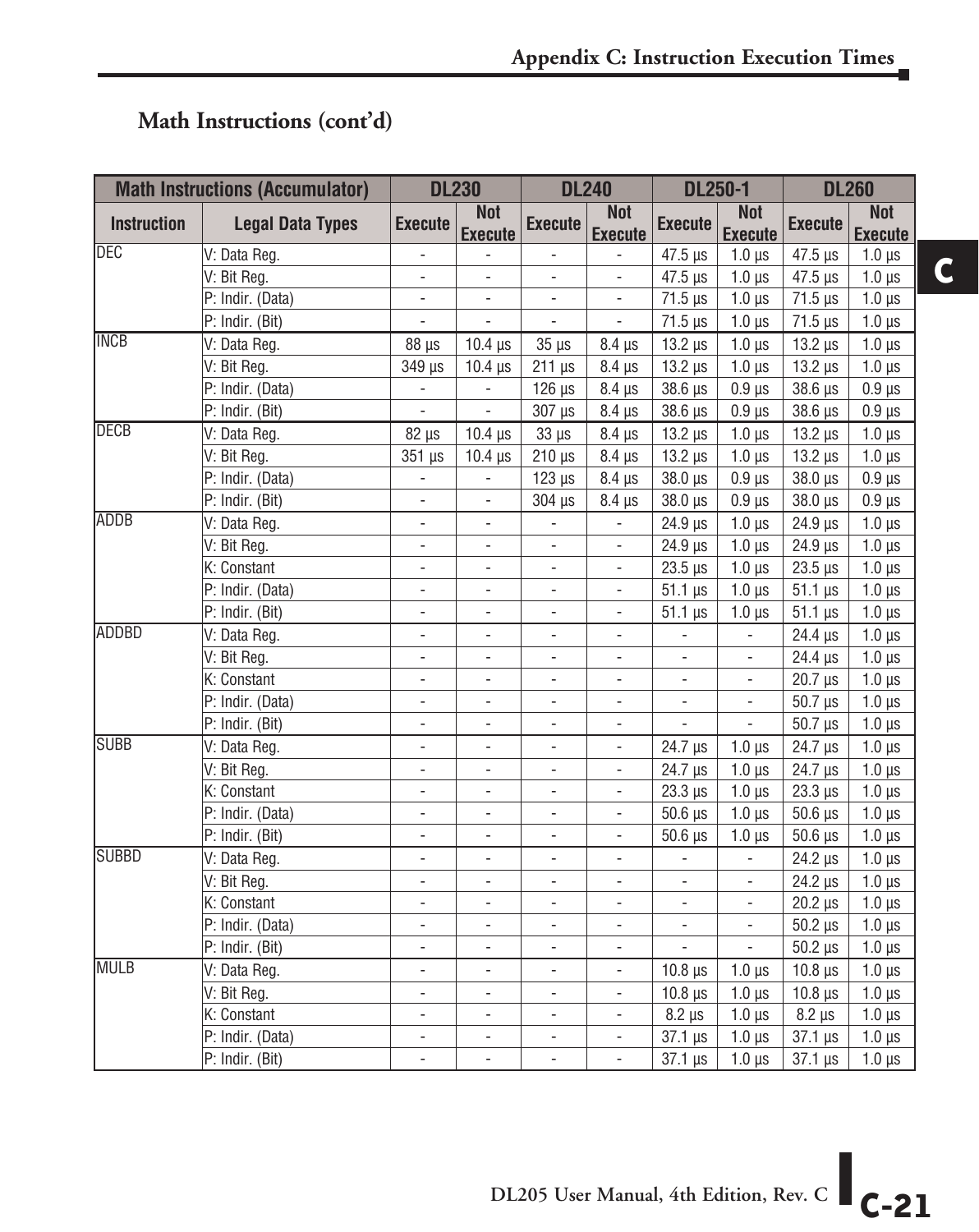#### **Math Instructions (cont'd)**

|                    | <b>Math Instructions (Accumulator)</b> |             |                              | <b>DL230</b>                 |                          | <b>DL240</b>                 | <b>DL250-1</b>             |                              | <b>DL260</b>                                  |                              |
|--------------------|----------------------------------------|-------------|------------------------------|------------------------------|--------------------------|------------------------------|----------------------------|------------------------------|-----------------------------------------------|------------------------------|
| <b>Instruction</b> | <b>Legal Data Types</b>                |             | <b>Execute</b>               | <b>Not</b><br><b>Execute</b> | <b>Execute</b>           | <b>Not</b><br><b>Execute</b> | <b>Execute</b>             | <b>Not</b><br><b>Execute</b> | <b>Execute</b>                                | <b>Not</b><br><b>Execute</b> |
| <b>DIVB</b>        | V: Data Reg.                           |             |                              |                              |                          |                              | $28.7 \,\mu s$             | $1.0 \mu s$                  | $28.7 \,\mu s$                                | $1.0 \mu s$                  |
|                    | V: Bit Reg.                            |             |                              | $\overline{a}$               |                          |                              | $28.7 \,\mu s$             | $1.0 \,\mu s$                | $28.7 \,\mu s$                                | $1.0 \mu s$                  |
|                    | K: Constant                            |             | L.                           | L.                           | ÷,                       | $\frac{1}{2}$                | $26.1 \,\mu s$             | $1.0 \,\mu s$                | $26.1 \,\mu s$                                | $1.0 \mu s$                  |
|                    | P: Indir. (Data)                       |             | ÷,                           | $\Box$                       | ÷,                       | $\Box$                       | $54.9 \,\mu s$             | $1.0 \,\mu s$                | $54.9 \,\mu s$                                | $1.0 \,\mu s$                |
|                    | P: Indir. (Bit)                        |             | ÷,                           | ÷,                           | ÷,                       | $\Box$                       | $54.9 \text{ }\mu\text{s}$ | $1.0 \,\mu s$                | $54.9 \,\mu s$                                | $1.0 \mu s$                  |
| <b>ADDR</b>        | V: Data Reg.                           |             | ÷,                           | ÷,                           | ÷,                       | $\blacksquare$               | $48.1 \,\mu s$             | $1.0 \,\mu s$                | $48.1 \,\mu s$                                | $1.0 \mu s$                  |
|                    | V: Bit Reg.                            |             | ÷,                           | ÷,                           | ÷,                       | $\overline{\phantom{a}}$     | 48.1 µs                    | $1.0 \mu s$                  | 48.1 µs                                       | $1.0 \mu s$                  |
|                    | K: Constant                            |             | -                            | -                            | -                        | $\overline{\phantom{a}}$     | $41.7 \,\mu s$             | $1.0 \mu s$                  | $41.7 \,\mu s$                                | $1.0 \mu s$                  |
|                    | P: Indir. (Data)                       |             | $\frac{1}{2}$                | $\frac{1}{2}$                | $\overline{\phantom{0}}$ | $\overline{\phantom{a}}$     | 74.3 µs                    | $1.0 \mu s$                  | 74.3 µs                                       | $1.0 \mu s$                  |
|                    | P: Indir. (Bit)                        |             | ÷,                           | ÷,                           | ÷,                       | $\overline{a}$               | 74.3 µs                    | $1.0 \mu s$                  | 74.3 µs                                       | $1.0 \mu s$                  |
| <b>SUBR</b>        | V: Data Reg.                           |             | ÷,                           | $\blacksquare$               | ÷,                       | $\blacksquare$               | $50.1 \,\mu s$             | $1.0 \mu s$                  | $50.1 \,\mu s$                                | $1.0 \mu s$                  |
|                    | V: Bit Reg.                            |             | ÷,                           | ÷,                           | ÷,                       | $\overline{\phantom{a}}$     | $50.1 \,\mu s$             | $1.0 \,\mu s$                | $50.1 \,\mu s$                                | $1.0 \mu s$                  |
|                    | K: Constant                            |             | $\frac{1}{2}$                | ÷,                           | ÷,                       | $\overline{a}$               | $58.7 \,\mu s$             | $1.0 \,\mu s$                | 58.7 µs                                       | $1.0 \mu s$                  |
|                    | P: Indir. (Data)                       |             | $\qquad \qquad \blacksquare$ | $\qquad \qquad \blacksquare$ | $\overline{\phantom{0}}$ |                              | $76.3 \,\mu s$             | $1.0 \,\mu s$                | 76.3 µs                                       | $1.0 \mu s$                  |
|                    | P: Indir. (Bit)                        |             | $\overline{a}$               | $\overline{a}$               | $\overline{\phantom{0}}$ | $\frac{1}{2}$                | $76.3 \,\mu s$             | $1.0 \mu s$                  | 76.3 µs                                       | $1.0 \mu s$                  |
| <b>MULR</b>        | V: Data Reg.                           |             | L.                           | $\frac{1}{2}$                | $\overline{\phantom{0}}$ | $\frac{1}{2}$                | 54.2 µs                    | $1.0 \mu s$                  | $54.2 \,\mu s$                                | $1.0 \mu s$                  |
|                    | V: Bit Reg.                            |             | ÷,                           | $\overline{a}$               | ÷,                       | $\overline{a}$               | $54.2 \,\mu s$             | $1.0 \mu s$                  | 54.2 µs                                       | $1.0 \mu s$                  |
|                    | K: Constant                            |             | ÷,                           | ÷,                           | ÷,                       | $\overline{\phantom{a}}$     | $42.7 \,\mu s$             | $1.0 \mu s$                  | $42.7 \,\mu s$                                | $1.0 \mu s$                  |
|                    | P: Indir. (Data)                       |             | ÷,                           | L,                           | ÷,                       | $\overline{a}$               | $80.4$ $\mu s$             | $1.0 \mu s$                  | $80.4 \,\mu s$                                | $1.0 \mu s$                  |
|                    | P: Indir. (Bit)                        |             | ÷,                           | ÷,                           | $\frac{1}{2}$            | $\overline{\phantom{a}}$     | 80.4 µs                    | $1.0 \mu s$                  | 80.4 µs                                       | $1.0 \,\mu s$                |
| <b>DIVR</b>        | V: Data Reg.                           |             | $\frac{1}{2}$                | $\frac{1}{2}$                | $\frac{1}{2}$            | $\overline{\phantom{a}}$     | $50.1$ $\mu$ s             | $1.0 \mu s$                  | $50.1$ $\mu$ s                                | $1.0 \,\mu s$                |
|                    | V: Bit Reg.                            |             | $\frac{1}{2}$                | $\frac{1}{2}$                | $\frac{1}{2}$            | $\overline{\phantom{a}}$     | $50.1 \,\mathrm{\mu s}$    | $1.0 \mu s$                  | $50.1 \,\mu s$                                | $1.0 \mu s$                  |
|                    | K: Constant                            |             | $\overline{a}$               | ÷,                           | ÷,                       | $\overline{\phantom{a}}$     | 58.7 µs                    | $1.0 \mu s$                  | 58.7 µs                                       | $1.0 \mu s$                  |
|                    | P: Indir. (Data)                       |             | ÷,                           | $\blacksquare$               | ÷,                       | $\blacksquare$               | 76.3 µs                    | $1.0 \,\mu s$                | 76.3 µs                                       | $1.0 \mu s$                  |
|                    | P: Indir. (Bit)                        |             | $\overline{a}$               | $\overline{a}$               | L.                       |                              | 76.3 µs                    | $1.0 \mu s$                  | 76.3 µs                                       | $1.0 \mu s$                  |
| <b>ADDF</b>        | 1st                                    | 2nd         |                              |                              |                          |                              |                            |                              |                                               |                              |
|                    | X, Y, C, S, T,<br>CT, SP<br>GX, GY     | K: Constant |                              |                              |                          |                              |                            |                              | $109.3 \,\text{µs} +$<br>$0.9 \mu s \times N$ | $1.0 \mu s$                  |
| <b>SUBF</b>        | 1st                                    | 2nd         |                              |                              |                          |                              |                            |                              |                                               |                              |
|                    | X, Y, C, S, T,<br>CT, SP<br>GX, GY     | K: Constant |                              |                              |                          |                              |                            |                              | $107.3 \,\mu s +$<br>$0.9 \,\mu s \times N$   | $1.0 \mu s$                  |
| <b>MULF</b>        | 1st                                    | 2nd         |                              |                              |                          |                              |                            |                              |                                               |                              |
|                    | X, Y, C, S, T,<br>CT, SP<br>GX, GY     | K: Constant |                              |                              |                          |                              |                            |                              | 352.5 µs +<br>$0.8 \mu s \times N$            | $1.0 \mu s$                  |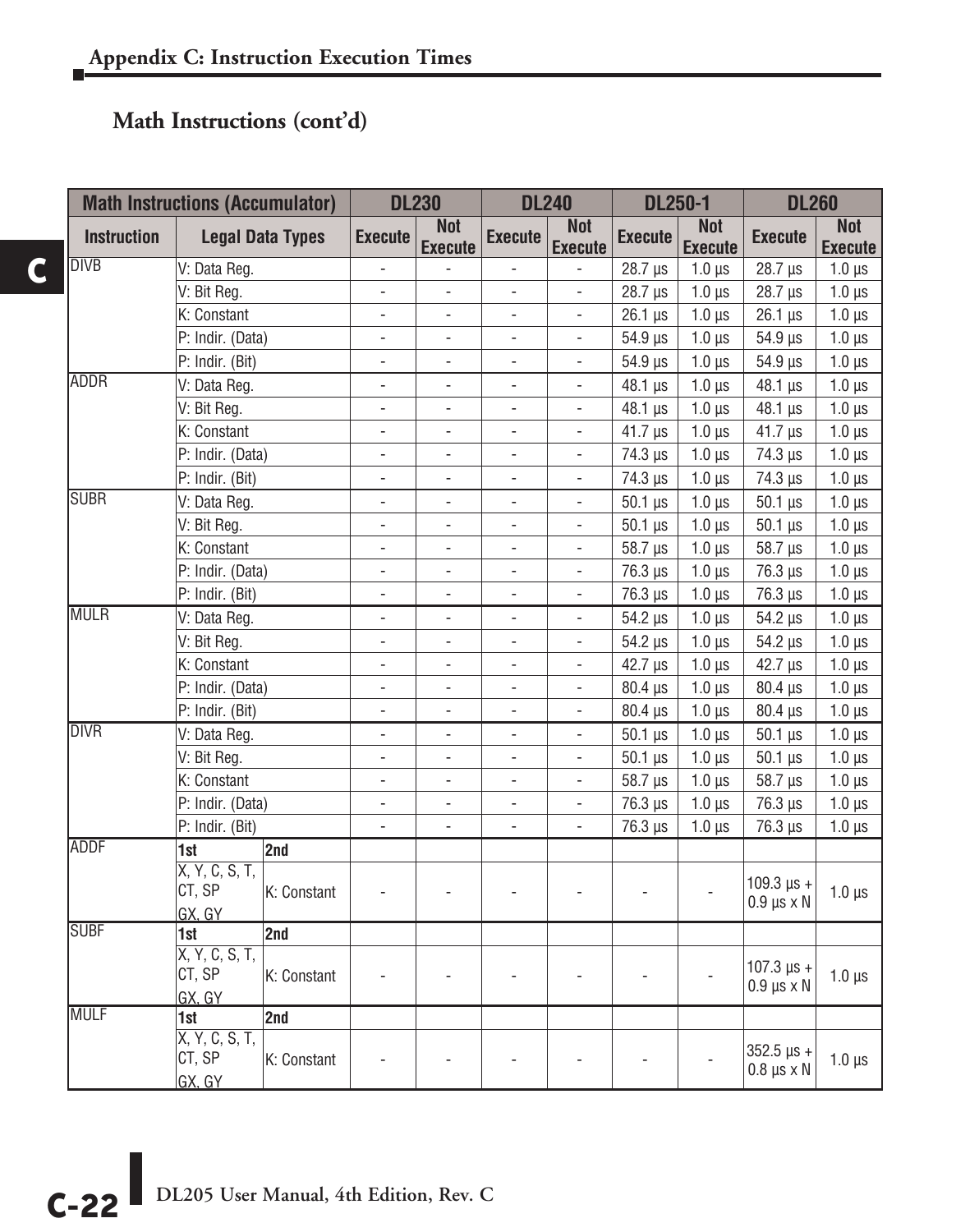#### **Math Instructions (cont'd)**

|                    | <b>Math Instructions Accumulator</b> |                         |                | <b>DL230</b>                 |                          | <b>DL240</b>                 | <b>DL250-1</b> |                              | <b>DL260</b>                              |                              |
|--------------------|--------------------------------------|-------------------------|----------------|------------------------------|--------------------------|------------------------------|----------------|------------------------------|-------------------------------------------|------------------------------|
| <b>Instruction</b> |                                      | <b>Legal Data Types</b> | <b>Execute</b> | <b>Not</b><br><b>Execute</b> | <b>Execute</b>           | <b>Not</b><br><b>Execute</b> | <b>Execute</b> | <b>Not</b><br><b>Execute</b> | <b>Execute</b>                            | <b>Not</b><br><b>Execute</b> |
| <b>IDIVF</b>       | 1st                                  | 2nd                     |                |                              |                          |                              |                |                              |                                           |                              |
|                    | X, Y, G, S, T,<br>CT, SP<br>GX, GY   | K: Constant             |                |                              |                          |                              |                |                              | $477.3 \,\mu s +$<br>$0.8 \mu s \times N$ | $1.0 \,\mu s$                |
| <b>ADDS</b>        | None                                 |                         | ٠              | ٠                            | $\overline{\phantom{0}}$ | ٠                            |                |                              | $99.5 \,\mu s$                            | $1.0 \mu s$                  |
| <b>SUBS</b>        | None                                 |                         | ٠              | ٠                            | $\blacksquare$           | ٠                            | ٠              | ٠                            | $97.5 \,\mu s$                            | $1.0 \mu s$                  |
| <b>MULS</b>        | None                                 |                         |                | ٠                            | $\overline{a}$           | ٠                            | ٠              |                              | $342.5 \,\mu s$                           | $1.0 \,\mu s$                |
| <b>DIVS</b>        | None                                 |                         |                | ٠                            | ٠                        | ٠                            | ٠              | ٠                            | $467.3 \,\mu s$                           | $1.0 \,\mu s$                |
| ADDBS              | None                                 |                         | ٠              | ٠                            | $\overline{\phantom{0}}$ | ٠                            | ٠              |                              | $24.3 \,\mu s$                            | $1.0 \mu s$                  |
| <b>SUBBS</b>       | None                                 |                         | ٠              | ٠                            | $\overline{\phantom{0}}$ | ٠                            | ٠              | ٠                            | $23.7 \,\mu s$                            | $1.0 \,\mu s$                |
| <b>MULBS</b>       | None                                 |                         | ٠              | ٠                            | $\overline{a}$           | ٠                            | ٠              |                              | $11.7 \,\mu s$                            | $1.0 \,\mu s$                |
| <b>IDIVBS</b>      | None                                 |                         |                |                              |                          |                              | ٠              |                              | 29.7 µs                                   | $1.0 \mu s$                  |
| <b>SQRTR</b>       | None                                 |                         | ٠              | ۰                            | $\overline{\phantom{a}}$ | ۰                            | ۰              | ۰                            | $87.9 \,\mu s$                            | $1.0 \mu s$                  |
| <b>I</b> SINR      | None                                 |                         |                | $\qquad \qquad \blacksquare$ | $\overline{\phantom{0}}$ | ٠                            | ٠              |                              | $226.8 \text{ }\mu\text{s}$               | $1.0 \mu s$                  |
| <b>COSR</b>        | None                                 |                         | ۰              | ۰                            | $\overline{\phantom{0}}$ | ۰                            | ۰              | ٠                            | $213.1 \,\mu s$                           | $1.0 \mu s$                  |
| <b>TANR</b>        | None                                 |                         |                | ٠                            |                          |                              |                | ٠                            | $285.5 \,\mu s$                           | $1.0 \mu s$                  |
| <b>ASINR</b>       | None                                 |                         |                | ٠                            |                          |                              |                |                              | 489.8 us                                  | $1.0 \mu s$                  |
| ACOSR              | None                                 |                         |                |                              |                          |                              |                |                              | $508.3 \text{ }\mu\text{s}$               | $1.0 \mu s$                  |
| <b>ATANR</b>       | None                                 |                         |                |                              |                          |                              |                |                              | $317.1 \,\mu s$                           | $1.0 \mu s$                  |

### **Differential Instructions**

|                    | <b>Differential Instructions</b> |                | <b>DL230</b>                 |                | <b>DL240</b>                 | <b>DL250-1</b> |                              |                | <b>DL260</b>                 |
|--------------------|----------------------------------|----------------|------------------------------|----------------|------------------------------|----------------|------------------------------|----------------|------------------------------|
| <b>Instruction</b> | <b>Legal Data Types</b>          | <b>Execute</b> | <b>Not</b><br><b>Execute</b> | <b>Execute</b> | <b>Not</b><br><b>Execute</b> | <b>Execute</b> | <b>Not</b><br><b>Execute</b> | <b>Execute</b> | <b>Not</b><br><b>Execute</b> |
| PD                 | X, Y, C                          | $13.5 \,\mu s$ | $13.5 \,\mu s$               | $15.9$ $\mu$ s | $14.6 \,\mu s$               | $14.4 \,\mu s$ | $14.4 \,\mu s$               | $14.4 \,\mu s$ | $14.4 \,\mu s$               |
| <b>STRPD</b>       | X, Y, C, S, T, CT                |                |                              |                |                              | $5.4 \mu s$    | $5.4 \mu s$                  | $5.4 \mu s$    | $5.4 \mu s$                  |
| <b>STRND</b>       | X, Y, C, S, T, CT                |                |                              |                |                              | $7.3 \mu s$    | $7.3 \mu s$                  | $7.3 \mu s$    | $7.3 \mu s$                  |
| ORPD               | X, Y, C, S, T, C                 |                | ۰                            |                |                              | $6.8 \mu s$    | $5.2 \mu s$                  | $6.8 \mu s$    | $5.2 \mu s$                  |
| ORND               | <b>X. Y. C. S. T. CT</b>         | ۰              | ۰                            |                |                              | $7.1$ us       | $4.9 \text{ }\mu\text{s}$    | $7.1 \mu s$    | $4.9 \text{ }\mu\text{s}$    |
| <b>ANDPD</b>       | X, Y, C, S, T, C                 |                |                              |                |                              | $6.8 \mu s$    | $5.2 \mu s$                  | $6.8 \mu s$    | $5.2 \mu s$                  |
| ANDND              | X, Y, C, S, T, C                 |                |                              |                |                              | $7.1 \mu s$    | $4.9$ $\mu$ s                | $7.1 \mu s$    | $4.9$ $\mu$ s                |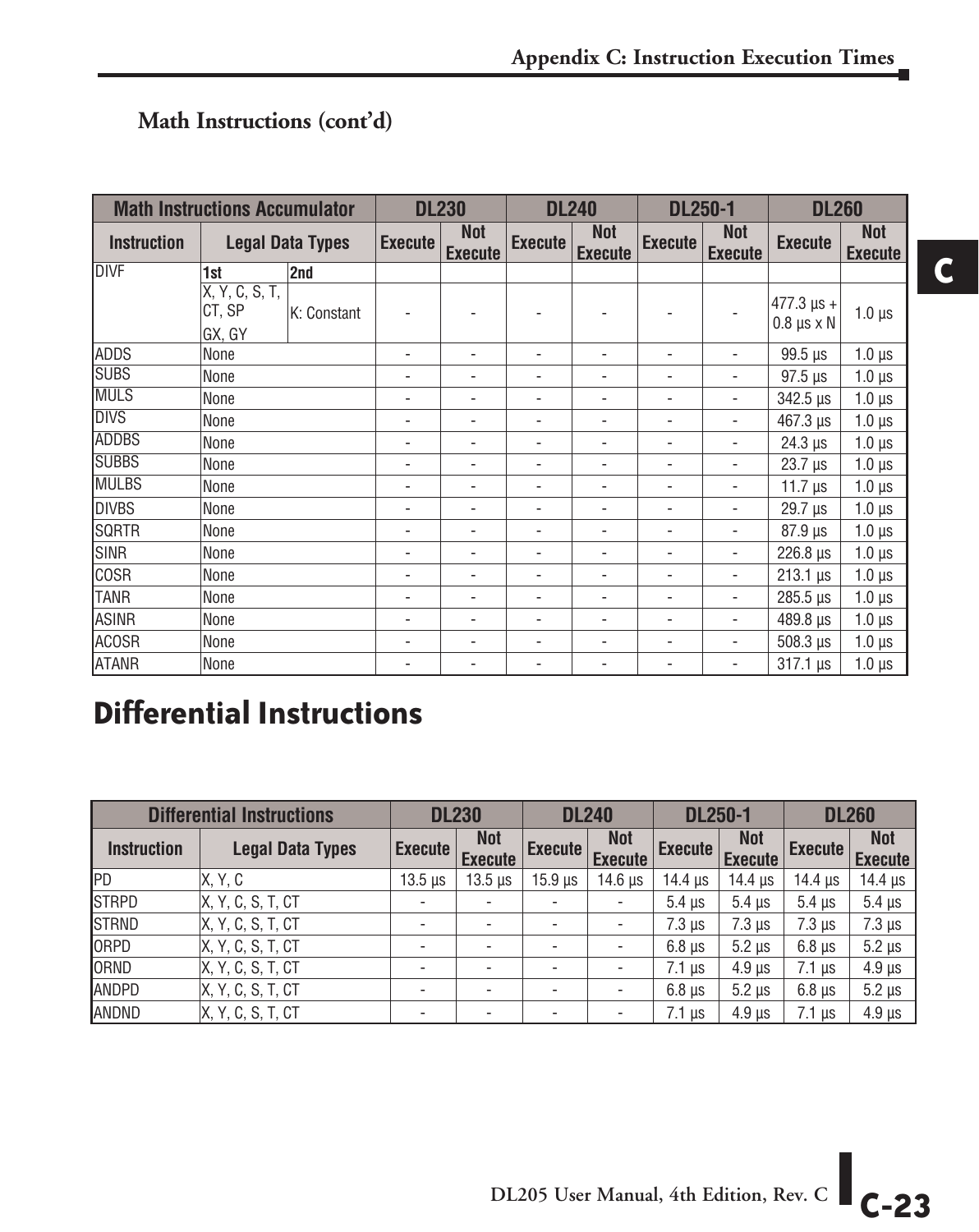### **Bit Instructions**

**C**

|                    | <b>Bit Instructions (Accumulator)</b> | <b>DL230</b>                                   |                              |                                              | <b>DL240</b>                 | <b>DL250-1</b>                                                                        |                              | <b>DL260</b>                                          |                              |
|--------------------|---------------------------------------|------------------------------------------------|------------------------------|----------------------------------------------|------------------------------|---------------------------------------------------------------------------------------|------------------------------|-------------------------------------------------------|------------------------------|
| <b>Instruction</b> | <b>Legal Data Types</b>               | <b>Execute</b>                                 | <b>Not</b><br><b>Execute</b> | <b>Execute</b>                               | <b>Not</b><br><b>Execute</b> | <b>Execute</b>                                                                        | <b>Not</b><br><b>Execute</b> | <b>Execute</b>                                        | <b>Not</b><br><b>Execute</b> |
| <b>SUM</b>         | None                                  |                                                |                              | $\overline{a}$                               |                              | $\overline{a}$                                                                        |                              | $6.7 \,\mu s$                                         | $1.0 \mu s$                  |
| <b>SHFR</b>        | V: Data Reg. (N bits)                 | $44 \mu s +$<br>14.6 $\mu$ s<br>x N            | $10.4 \,\mu s$               | $35 \mu s +$<br>$6 \mu s \times N$           | $8.4 \mu s$                  | 12.1 $\mu s +$<br>$0.1 \,\mu s \times N$                                              | $0.9 \,\mu s$                | $12.1 \,\mu s +$<br>$0.1 \mu s \times N$              | $0.9 \,\mu s$                |
|                    | V: Bit Reg (N bits)                   | $\overline{243}$ $\mu s +$<br>14.6 $\mu$ s x N | $8.4 \,\mu s$                | $110 \mu s +$<br>$6 \mu s \times N$          | $8.4 \,\mu s$                | $12.1 \,\mu s +$<br>$0.1 \mu s \times N$                                              | $0.9 \,\mu s$                | $\frac{12.1}{12.1}$ $\mu s +$<br>$0.1 \mu s \times N$ | $0.9 \,\mu s$                |
|                    | K: Constant (N bits)                  | $34 \mu s +$<br>$14.6 \mu s \times N$          | $8.4 \mu s$                  | $35 \mu s +$<br>$6 \mu s \times N$           | $8.4 \,\mathrm{\mu s}$       | $8.4 \,\mu s +$<br>$0.1 \mu s \times N$                                               | $0.9 \,\mu s$                | $8.4 \,\mu s +$<br>$0.1 \mu s \times N$               | $0.9 \,\mu s$                |
| <b>SHFL</b>        | V: Data Reg. (N bits)                 | $44 \mu s +$<br>14.6 $\mu$ s x N               | $10.4 \,\mu s$               | $33 \mu s +$<br>$6 \mu s \times N$           | $8.4 \mu s$                  | $\frac{12.1 \text{ }\mu\text{s}}{12.1 \text{ }\mu\text{s}} +$<br>$0.1 \mu s \times N$ | $0.9$ $\mu$ s                | $12.1 \,\mu s +$<br>$0.1 \mu s \times N$              | $0.9 \,\mu s$                |
|                    | V: Bit Reg (N bits)                   | $243 \mu s +$<br>14.6 $\mu$ s x N              | $8.4 \,\mu s$                | $\frac{107}{107}$ µs +<br>$6 \mu s \times N$ | $8.4 \,\mu s$                | $\frac{12.1 \text{ }\mu\text{s}}{}$ +<br>$0.1 \times N$                               | $0.9 \,\mu s$                | $\frac{12.1}{12.1}$ $\mu s +$<br>$0.1 \mu s \times N$ | $0.9 \,\mu s$                |
|                    | K: Constant (N bits)                  | $34 \mu s +$<br>$14.6 \mu s \times N$          | $8.4 \,\mu s$                | $33 \mu s +$<br>$6 \mu s \times N$           | $8.4 \,\mu s$                | $8.4 \,\mu s +$<br>$0.1 \mu s \times N$                                               | $0.9 \,\mu s$                | $8.4 \,\mu s +$<br>$0.1 \mu s \times N$               | $0.9 \,\mu s$                |
|                    | V: Data Reg. (N bits)                 | $\overline{\phantom{a}}$                       | $\overline{\phantom{a}}$     | ٠                                            | $\overline{\phantom{a}}$     | $\overline{\phantom{a}}$                                                              | $\overline{\phantom{a}}$     | 16.4 $\mu$ s                                          | $1.0 \mu s$                  |
| <b>ROTR</b>        | V: Bit Reg (N bits)                   | $\overline{\phantom{a}}$                       | $\blacksquare$               | ÷.                                           | $\overline{\phantom{0}}$     | $\blacksquare$                                                                        | $\overline{\phantom{a}}$     | $16.4 \,\mu s$                                        | $1.0 \mu s$                  |
|                    | K: Constant (N bits)                  | $\blacksquare$                                 | $\overline{\phantom{a}}$     | $\blacksquare$                               | $\blacksquare$               | $\blacksquare$                                                                        | $\overline{\phantom{0}}$     | $12.9 \,\mu s$                                        | $1.0 \mu s$                  |
|                    | V: Data Reg. (N bits)                 | ÷,                                             | $\overline{\phantom{a}}$     | $\blacksquare$                               | $\overline{\phantom{0}}$     | $\blacksquare$                                                                        | ÷,                           | $16.4 \,\mu s$                                        | $1.0 \,\mu s$                |
| <b>ROTL</b>        | V: Bit Reg (N bits)                   | ÷,                                             | $\overline{\phantom{a}}$     | ٠                                            | $\blacksquare$               | $\blacksquare$                                                                        | $\overline{\phantom{a}}$     | $16.4 \,\mu s$                                        | $1.0 \,\mu s$                |
|                    | K: Constant (N bits)                  | $\overline{\phantom{a}}$                       | $\overline{\phantom{a}}$     |                                              | $\overline{\phantom{a}}$     | $\blacksquare$                                                                        | $\overline{\phantom{a}}$     | $12.7 \,\mu s$                                        | $1.0 \mu s$                  |
| <b>ENCO</b>        | None                                  | $62 \mu s$                                     | $7.2 \,\mu s$                | $98 \mu s$                                   | $8.4 \mu s$                  | $33.9 \,\mu s$                                                                        | $0.9 \ \mu s$                | $33.9 \,\mu s$                                        | $0.9 \,\mu s$                |
| <b>DECO</b>        | None                                  | 34 µs                                          | $7.2 \mu s$                  | $28 \mu s$                                   | $8.4 \,\mu s$                | $5.7 \,\mu s$                                                                         | $1.0 \mu s$                  | $5.7 \mu s$                                           | $1.0 \,\mu s$                |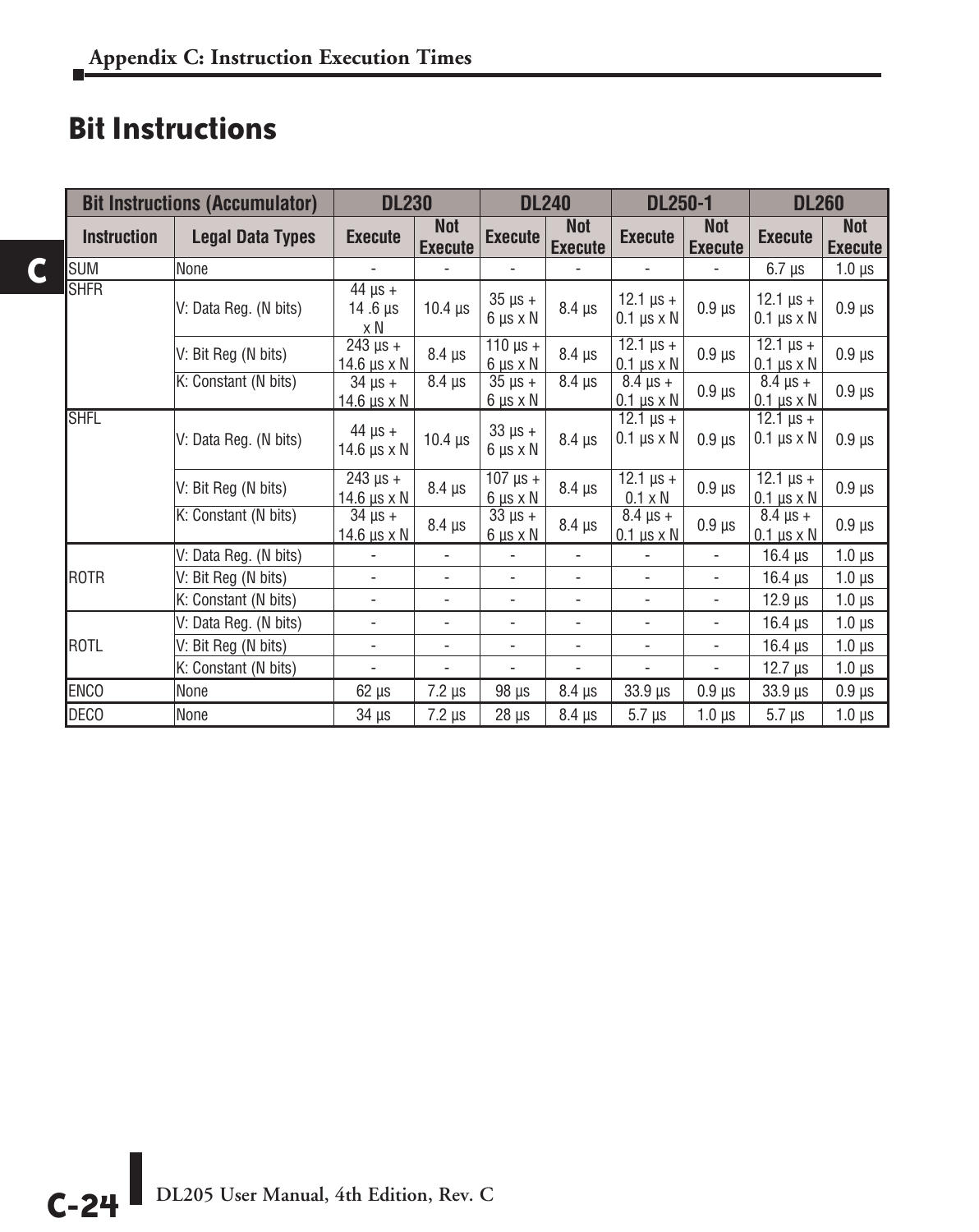|                    | <b>Number Conversion Instructions</b><br>(Accumulator) | <b>DL230</b>   |                              | <b>DL240</b>              |                              | <b>DL250-1</b>            |                              | <b>DL260</b>    |                              |
|--------------------|--------------------------------------------------------|----------------|------------------------------|---------------------------|------------------------------|---------------------------|------------------------------|-----------------|------------------------------|
| <b>Instruction</b> | <b>Legal Data Types</b>                                | <b>Execute</b> | <b>Not</b><br><b>Execute</b> | <b>Execute</b>            | <b>Not</b><br><b>Execute</b> | <b>Execute</b>            | <b>Not</b><br><b>Execute</b> | <b>Execute</b>  | <b>Not</b><br><b>Execute</b> |
| Ibin               | None                                                   | 359 µs         | $7.2 \mu s$                  | $267$ $\mu$ s             | $8.4 \mu s$                  | $100.2$ $\mu$ s           | $0.9$ $\mu$ s                | $100.2 \,\mu s$ | $0.9$ $\mu$ s                |
| <b>BCD</b>         | None                                                   | $403$ $\mu$ s  | $7.2 \mu s$                  | 383 µs                    | $8.4 \mu s$                  | 95.2 us                   | $0.9$ us                     | 95.2 us         | $0.9$ $\mu$ s                |
| <b>IINV</b>        | None                                                   | $27 \mu s$     | $5.0 \,\mathrm{\mu s}$       | $12 \mu s$                | $8.4 \mu s$                  | $2.5 \text{ }\mu\text{s}$ | $1.0 \mu s$                  | $2.5 \,\mu s$   | $1.0 \mu s$                  |
| <b>BCDPL</b>       | None                                                   | 296 us         | $7.2 \mu s$                  | $69$ $\mu$ s              | 8.4 us                       | $75.6 \,\mu s$            | 1.0 <sub>us</sub>            | 75.6 us         | $1.0 \,\mu s$                |
| <b>ATH</b>         | V                                                      |                |                              |                           | $\overline{\phantom{a}}$     |                           | $\overline{\phantom{a}}$     | $25.4 \,\mu s$  | $1.0 \mu s$                  |
| <b>HTA</b>         | V                                                      |                |                              | ٠                         | $\overline{\phantom{a}}$     | ٠                         | $\overline{\phantom{a}}$     | $25.4 \,\mu s$  | $1.0 \mu s$                  |
| <b>GRAY</b>        | None                                                   |                | $\overline{\phantom{a}}$     | $227 \text{ }\mu\text{s}$ | $9.0 \mu s$                  | 110.8 $\mu$ s             | $1.0 \mu s$                  | $110.8$ $\mu$ s | $1.0 \mu s$                  |
| <b>SFLDGT</b>      | None                                                   |                |                              | 258 us                    | $9.0$ us                     | $23.1 \,\mu s$            | $1.0 \mu s$                  | $23.1 \,\mu s$  | $1.0 \mu s$                  |
| <b>BTOR</b>        | None                                                   |                |                              | ٠                         | ٠                            | $18.6 \,\mu s$            | $1.0 \mu s$                  | $18.6 \,\mu s$  | $1.0 \mu s$                  |
| <b>RTOB</b>        | None                                                   |                |                              | ۰                         | $\overline{\phantom{a}}$     | $8.6 \text{ }\mu\text{s}$ | $1.0 \mu s$                  | $8.6 \mu s$     | $1.0 \mu s$                  |
| <b>RADR</b>        | None                                                   | ۰              | ٠                            | ٠                         | $\overline{\phantom{a}}$     | ٠                         | $\overline{\phantom{a}}$     | $51.4 \,\mu s$  | $1.0 \,\mu s$                |
| DEGR               | None                                                   |                |                              | ٠                         | ٠                            |                           | ۰                            | $81.5 \,\mu s$  | $1.0 \mu s$                  |

#### **Number Conversion Instructions**

### **Table Instructions**

|                    | <b>Table Instructions</b> |                | <b>DL230</b>                 |                | <b>DL240</b>                 | <b>DL250-1</b> |                              | <b>DL260</b>                               |                              |
|--------------------|---------------------------|----------------|------------------------------|----------------|------------------------------|----------------|------------------------------|--------------------------------------------|------------------------------|
| <b>Instruction</b> | <b>Legal Data Types</b>   | <b>Execute</b> | <b>Not</b><br><b>Execute</b> | <b>Execute</b> | <b>Not</b><br><b>Execute</b> | <b>Execute</b> | <b>Not</b><br><b>Execute</b> | <b>Execute</b>                             | <b>Not</b><br><b>Execute</b> |
| FILL               | V: Data Reg.              |                |                              |                |                              |                |                              | $29.4 \,\mu s +$                           | $1.0 \mu s$                  |
|                    | V: Bit Reg.               |                |                              |                |                              |                | ٠                            | $8.0 \,\mu s \times N$                     |                              |
|                    | K: Constant               |                |                              |                |                              |                |                              | $26.2 \,\mu s +$<br>$8.0 \,\mu s \times N$ | $1.0 \mu s$                  |
|                    | P: Indir. (Data)          | ٠              | ٠                            | ٠              | $\overline{\phantom{0}}$     | ۰              |                              | $\overline{55.1}$ µs +                     | $1.0 \mu s$                  |
|                    | P: Indir. (Bit)           |                |                              | ۰              | ٠                            |                |                              | $8.0 \,\mu s \times N$                     |                              |
|                    | V: Data Reg. (N bits)     | ٠              |                              | ۰              |                              |                |                              | $66.8 \text{ }\mu\text{s}$                 | $1.0 \mu s$                  |
| <b>FIND</b>        | V: Bit Reg. (N bits)      | ٠              | -                            | ۰              | $\overline{\phantom{0}}$     | ۰              | ٠                            | $66.8 \text{ }\mu\text{s}$                 | $1.0 \mu s$                  |
|                    | K: Constant (N bits)      | ٠              |                              |                |                              |                |                              | $64.0 \text{ }\mu\text{s}$                 | $1.0 \mu s$                  |
|                    | V: Data Reg. (N bits)     | ۰              |                              |                |                              |                |                              | $66.1 \,\mu s$                             | $1.0 \mu s$                  |
| <b>IFDGT</b>       | V: Bit Reg. (N bits)      |                |                              |                |                              |                |                              | $66.1 \,\mu s$                             | $1.0 \mu s$                  |
|                    | K: Constant (N bits)      | ٠              | -                            | ۰              | ٠                            | ۰              | ٠                            | $55.2 \mu s$                               | $1.0 \mu s$                  |
|                    | V: Data Reg. (N bits)     |                |                              |                |                              |                |                              | $210.8$ $\mu$ s                            | $1.0 \mu s$                  |
|                    | V: Bit Reg. (N bits)      | ۰              |                              | ۰              | ٠                            |                |                              | $210.8$ $\mu$ s                            | $1.0 \mu s$                  |
| <b>FINDB</b>       | P: Indir. (Data)          |                |                              |                |                              |                |                              | $237.0 \text{ }\mu\text{s}$                | $1.0 \mu s$                  |
|                    | P: Indir. (Bit)           |                |                              |                |                              |                |                              | $237.0 \,\mu s$                            | $1.0 \mu s$                  |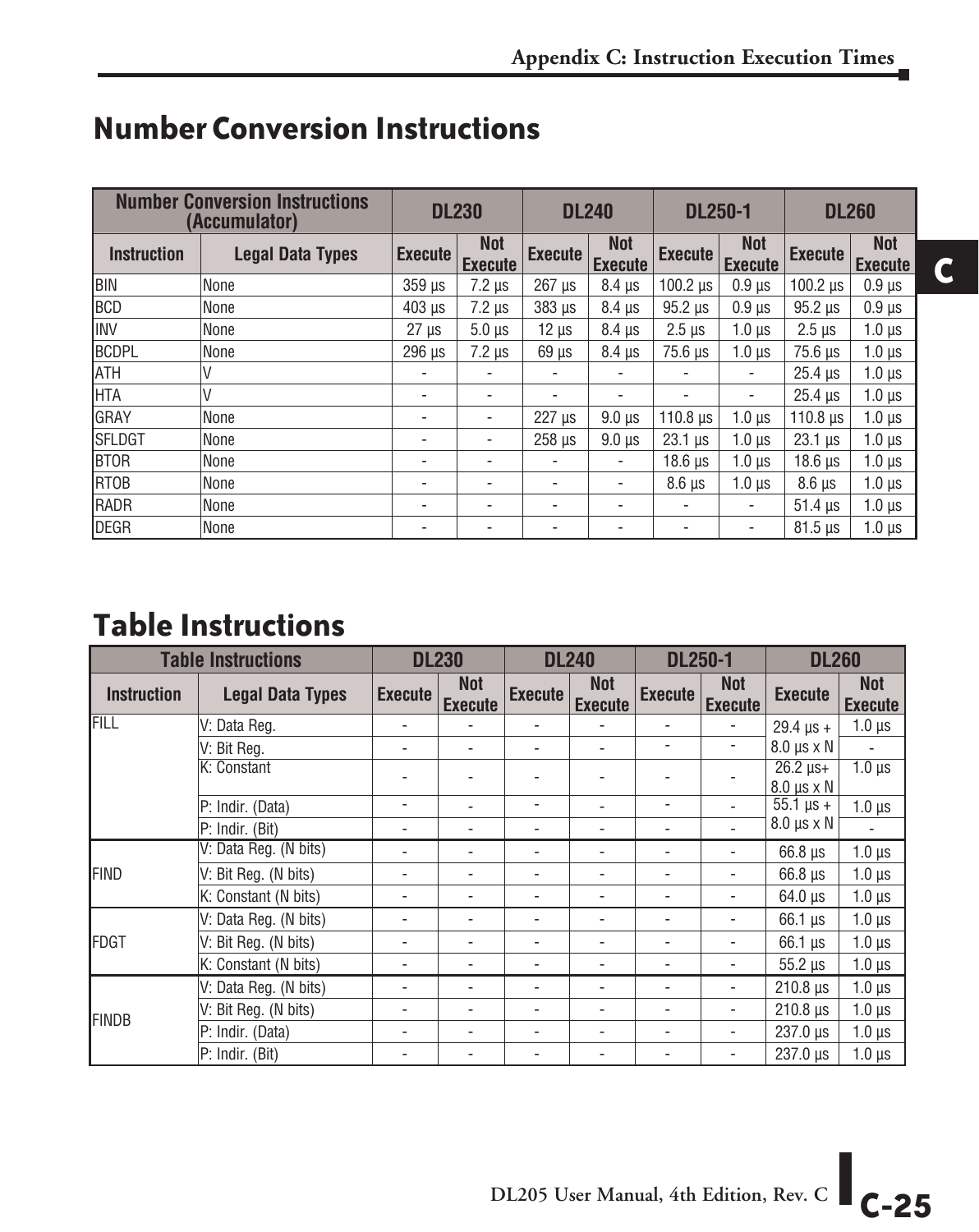#### **Table Instructions (cont'd)**

**C**

|                         | <b>Table Instructions</b>                          | <b>DL230</b>                            |                              | <b>DL240</b>                                     |                              | <b>DL250-1</b>                             |                              | <b>DL260</b>                               |                              |
|-------------------------|----------------------------------------------------|-----------------------------------------|------------------------------|--------------------------------------------------|------------------------------|--------------------------------------------|------------------------------|--------------------------------------------|------------------------------|
| <b>Instruction</b>      | <b>Legal Data Types</b>                            | <b>Execute</b>                          | <b>Not</b><br><b>Execute</b> | <b>Execute</b>                                   | <b>Not</b><br><b>Execute</b> | <b>Execute</b>                             | <b>Not</b><br><b>Execute</b> | <b>Execute</b>                             | <b>Not</b><br><b>Execute</b> |
| <b>MOV</b>              | Move V: data reg. to V:<br>data reg                | $450 \,\mu s +$<br>$17 \mu s \times N$  | $6.2 \mu s$                  | $586$ $\mu$ s +<br>$8 \mu s \times N$            | $8.4 \mu s$                  | $60.2 \,\mu s +$<br>$9.5 \,\mu s \times N$ | $0.9 \mu s$                  | $60.2 \,\mu s +$<br>$9.5 \,\mu s \times N$ | $0.9 \,\mu s$                |
|                         | Move V: bit reg. to V:<br>data reg.                | $430 \mu s +$<br>$244 \mu s$<br>x N     | $6.2 \mu s$                  | $629 \text{ }\mu\text{s} +$<br>114.7 $\mu$ s x N | $8.4 \,\mu s$                |                                            |                              |                                            |                              |
|                         | Move V: data reg to V:<br>bit reg.                 | $460 \,\mu s +$<br>$215 \,\mu s$<br>x N | $6.2 \mu s$                  | $569 \,\mu s +$<br>94.4 µs x N                   | $8.4 \,\mu s$                |                                            |                              |                                            |                              |
|                         | Move V: bit reg. to V:bit<br>req. $N = #$ of words | $490 \mu s +$<br>448 µs<br>$\times N$   | $6.2 \mu s$                  | $693 \text{ }\mu\text{s} +$<br>198 $\mu$ s x N   | $8.4 \,\mu s$                |                                            |                              |                                            |                              |
| <b>TTD</b>              | V: Data Reg.                                       | $\overline{a}$                          | $\overline{a}$               |                                                  | $\overline{a}$               |                                            | ÷,                           | $66.9 \,\mu s$                             | $1.0 \mu s$                  |
|                         | V: Bit Reg.                                        |                                         |                              |                                                  |                              |                                            |                              | $66.9 \,\mu s$                             | $1.0 \mu s$                  |
| <b>RFB</b>              | V: Data Reg.                                       | L.                                      |                              |                                                  |                              |                                            |                              | $66.8 \,\mu s$                             | $1.0 \mu s$                  |
|                         | V: Bit Reg.                                        |                                         |                              |                                                  |                              |                                            |                              | 66.8 µs                                    | $1.0 \mu s$                  |
| $\overline{\text{STT}}$ | V: Data Reg.                                       |                                         |                              |                                                  |                              |                                            |                              | $67.8 \,\mu s$                             | $1.0 \mu s$                  |
|                         | V: Bit Reg.                                        |                                         |                              |                                                  |                              |                                            |                              | $67.8 \,\mu s$                             | $1.0 \mu s$                  |
|                         | K: Constant                                        |                                         |                              |                                                  |                              |                                            |                              | $65.0 \,\mu s$                             | $1.0 \mu s$                  |
| <b>RFT</b>              | V: Data Reg.                                       |                                         |                              |                                                  |                              |                                            |                              | $51.1 \,\mu s$                             | $1.0 \mu s$                  |
|                         | V: Bit Reg.                                        |                                         |                              |                                                  |                              |                                            |                              | $51.1 \,\mu s$                             | $1.0 \mu s$                  |
| <b>ATT</b>              | V: Data Reg.                                       |                                         |                              |                                                  |                              |                                            |                              | $53.5 \,\mu s$                             | $1.0 \mu s$                  |
|                         | V: Bit Reg.                                        |                                         |                              |                                                  |                              |                                            |                              | $53.5 \,\mu s$                             | $1.0 \mu s$                  |
|                         | K: Constant                                        |                                         |                              |                                                  |                              |                                            |                              | $50.8$ $\mu$ s                             | $1.0 \ \mu s$                |
| <b>TSHFL</b>            | V: Data Reg.                                       |                                         |                              |                                                  |                              |                                            |                              | 134.0 µs                                   | $1.0 \mu s$                  |
|                         | V: Bit Reg.                                        |                                         |                              |                                                  |                              |                                            |                              | 134.0 µs                                   | $1.0 \mu s$                  |
| <b>TSHFR</b>            | V: Data Reg.                                       |                                         | $\overline{a}$               |                                                  |                              |                                            |                              | 133.9 µs                                   | $1.0 \mu s$                  |
|                         | V: Bit Reg.                                        |                                         |                              |                                                  |                              |                                            |                              | 133.9 µs                                   | $1.0 \mu s$                  |
| <b>ANDMOV</b>           | V: Data Reg.                                       |                                         |                              |                                                  |                              |                                            |                              | $80.2 \,\mu s$                             | $1.0 \mu s$                  |
|                         | V: Bit Reg.                                        |                                         |                              |                                                  |                              |                                            |                              | 80.2 µs                                    | $1.0 \ \mu s$                |
| <b>ORMOV</b>            | V: Data Reg.                                       |                                         | $\overline{a}$               |                                                  | $\overline{a}$               | $\overline{a}$                             |                              | $80.4 \,\mu s$                             | $1.0 \mu s$                  |
|                         | V: Bit Reg.                                        |                                         |                              |                                                  |                              |                                            |                              | $80.4 \,\mu s$                             | $1.0 \mu s$                  |
| <b>XORMOV</b>           | V: Data Reg.                                       | ÷,                                      | L,                           | $\overline{a}$                                   | ÷,                           |                                            |                              | $80.4 \,\mu s$                             | $1.0 \mu s$                  |
|                         | V: Bit Reg.                                        |                                         |                              |                                                  |                              |                                            |                              | $80.4 \,\mu s$                             | $1.0 \mu s$                  |
| <b>SWAP</b>             | V: Data Reg.                                       |                                         | $\overline{a}$               |                                                  |                              |                                            |                              | 84.1 µs                                    | $1.0 \mu s$                  |
|                         | V: Bit Reg.                                        |                                         |                              |                                                  |                              |                                            |                              | 84.1 µs                                    | $1.0 \mu s$                  |
|                         | V: Data Reg. (N bits)                              |                                         |                              |                                                  |                              |                                            |                              | $59.5 \,\mu s$                             | $1.0 \mu s$                  |
| <b>SETBIT</b>           | V: Bit Reg. (N bits)                               |                                         |                              |                                                  |                              |                                            |                              | $59.5 \,\mu s$                             | $1.0 \mu s$                  |
|                         | V: Data Reg. (N bits)                              |                                         |                              |                                                  |                              |                                            |                              | $59.5 \,\mu s$                             | $1.0 \mu s$                  |
| <b>RSTBIT</b>           | V: Bit Reg. (N bits)                               |                                         |                              |                                                  |                              |                                            |                              | 59.5 µs                                    | $1.0 \mu s$                  |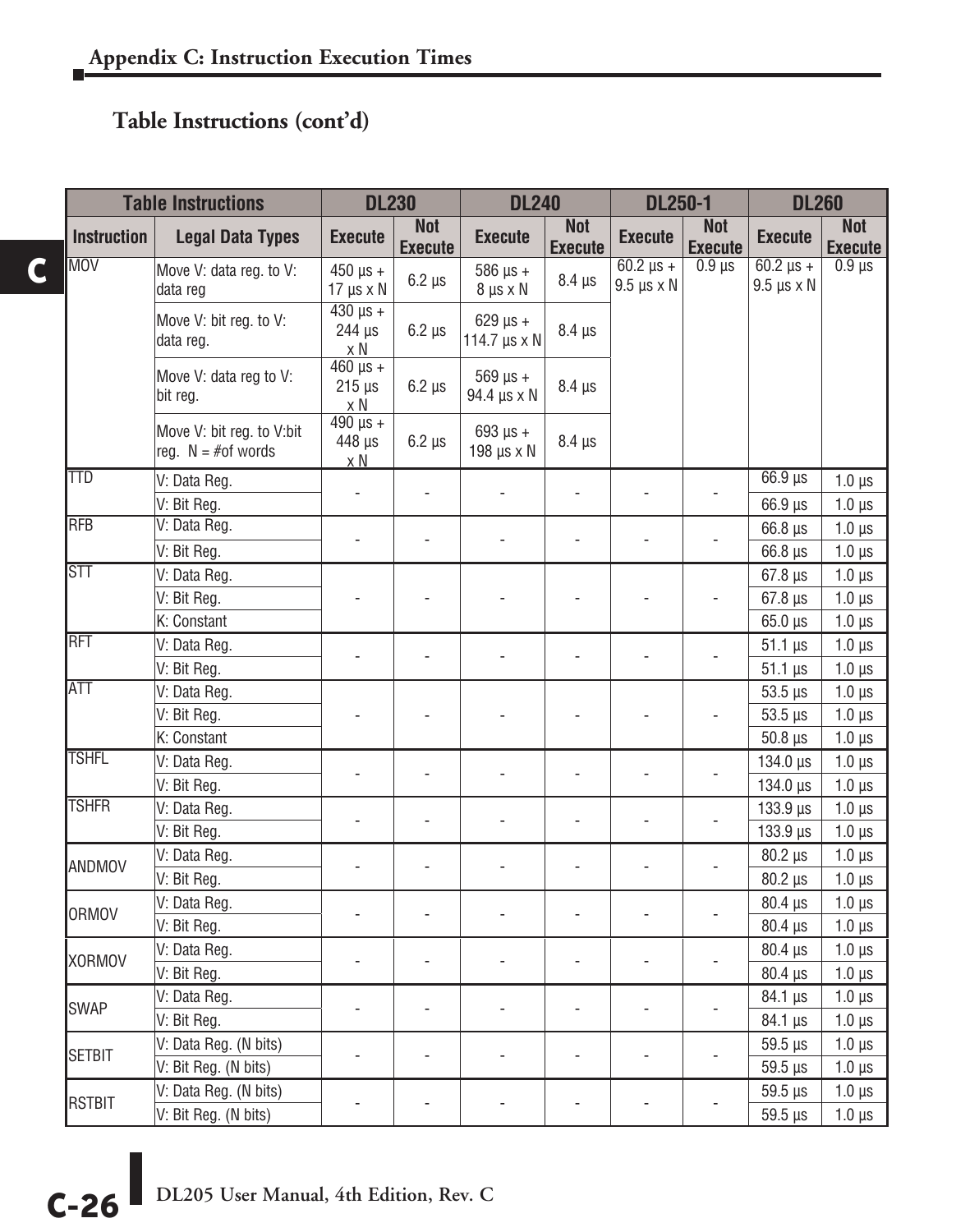#### **Table Instructions (cont'd)**

|                    | <b>Table Instructions</b>                              | <b>DL230</b>                                      |                              | <b>DL240</b>                                |                              | <b>DL250-1</b>                                |                              | <b>DL260</b>                                         |                              |
|--------------------|--------------------------------------------------------|---------------------------------------------------|------------------------------|---------------------------------------------|------------------------------|-----------------------------------------------|------------------------------|------------------------------------------------------|------------------------------|
| <b>Instruction</b> | <b>Legal Data Types</b>                                | <b>Execute</b>                                    | <b>Not</b><br><b>Execute</b> | <b>Execute</b>                              | <b>Not</b><br><b>Execute</b> | <b>Execute</b>                                | <b>Not</b><br><b>Execute</b> | <b>Execute</b>                                       | <b>Not</b><br><b>Execute</b> |
| <b>MOVMC</b>       | Move V: Data Reg. to<br>EEPROM                         |                                                   | $\overline{\phantom{0}}$     | $\overline{3}56 \mu s +$<br>7689 µs<br>хN   | $8.4 \mu s$                  | ٠                                             | $\overline{\phantom{a}}$     | $33.5 \,\mu s +$<br>10.4 $\mu$ s x N                 | $0.9$ $\mu$ s                |
|                    | Move V: Bit Reg. to<br>EEPROM                          |                                                   | $\overline{\phantom{0}}$     | $\overline{392}$ $\mu s +$<br>7843 µs<br>хN | $8.4 \mu s$                  | ۰                                             | $\overline{\phantom{a}}$     | $33.5 \,\mu s +$<br>10.4 $\text{us} \times \text{N}$ | $0.9$ $\mu$ s                |
|                    | Move from EEPROM to V:<br> Data Reg.                   | $250 \text{ }\mu\text{s} +$<br>$201 \mu s$<br>x N | $6.2 \mu s$                  | $520 \,\mu s +$<br>181 $\mu$ s x N          | $8.4 \mu s$                  | $\overline{50}$ $\mu$ s +<br>$15 \mu s$<br>хN | $1.2 \mu s$                  | $33.5 \,\mu s +$<br>10.4 $\mu$ s x N                 | $0.9 \,\mu s$                |
|                    | Move from EEPROM to V:<br>Bit Reg.<br>$N = #$ of words |                                                   |                              | $565 \,\mu s +$<br>344 µs x N               | $8.4 \mu s$                  | $50 \mu s +$<br>$15 \mu s$<br>хN              | $1.2 \mu s$                  | $33.5 \,\mu s +$<br>10.4 $\mu$ s x N                 | $0.9 \mu s$                  |
| <b>LDLBL</b>       | ΙK                                                     | $58 \mu s$                                        | $8.4 \mu s$                  | $56 \mu s$                                  | $8.4 \mu s$                  | $7.4 \mu s$                                   | $1.5 \,\mathrm{\mu s}$       | $6.4 \mu s$                                          | $1.3 \mu s$                  |

### **CPU Control Instructions**

|                    | <b>CPU Control Instructions</b> | <b>DL230</b>    |                              | <b>DL240</b>   |                              | <b>DL250-1</b> |                              | <b>DL260</b>    |                              |
|--------------------|---------------------------------|-----------------|------------------------------|----------------|------------------------------|----------------|------------------------------|-----------------|------------------------------|
| <b>Instruction</b> | <b>Legal Data Types</b>         | <b>Execute</b>  | <b>Not</b><br><b>Execute</b> | <b>Execute</b> | <b>Not</b><br><b>Execute</b> | <b>Execute</b> | <b>Not</b><br><b>Execute</b> | <b>Execute</b>  | <b>Not</b><br><b>Execute</b> |
| <b>NOP</b>         | None                            | 0 <sub>µs</sub> | $0 \mu s$                    | $0 \mu s$      | $0 \mu s$                    | $0.5$ us       | $0.5$ us                     | $0.5$ us        | $0.5$ $\mu$ s                |
| END                | None                            | $27 \mu s$      | $27 \text{ }\mu\text{s}$     | 16 µs          | 16 us                        | $12.8 \,\mu s$ | 0 µs                         | $12.8 \,\mu s$  | $0 \mu s$                    |
| <b>STOP</b>        | None                            | 16 µs           | 5 <sub>µs</sub>              | 15 us          | 7.4 us                       | 0 µs           | $0.9$ us                     | 0 <sub>µs</sub> | $0.9$ $\mu$ s                |
| <b>RSTWT</b>       | None                            |                 |                              | 19 us          | 8.4 us                       | 4.7 us         | 0.9 <sub>µs</sub>            | $4.7 \mu s$     | $0.9$ $\mu$ s                |

### **Program Control Instructions**

|                    | <b>Program Control Instructions</b> |                | <b>DL230</b>                                      |                                                        | <b>DL240</b>                                         | <b>DL250-1</b>         |                              |                      | <b>DL260</b>                 |
|--------------------|-------------------------------------|----------------|---------------------------------------------------|--------------------------------------------------------|------------------------------------------------------|------------------------|------------------------------|----------------------|------------------------------|
| <b>Instruction</b> | <b>Legal Data Types</b>             | <b>Execute</b> | <b>Not</b><br><b>Execute</b>                      | <b>Execute</b>                                         | <b>Not</b><br><b>Execute</b>                         | <b>Execute</b>         | <b>Not</b><br><b>Execute</b> | <b>Execute</b>       | <b>Not</b><br><b>Execute</b> |
| GOTO               | ΙK                                  |                | $\overline{\phantom{a}}$                          | $14 \mu s$                                             | $8.4 \mu s$                                          | $5.1 \,\mu s$          | $4.8 \mu s$                  | $5.1 \,\mu s$        | $4.8 \mu s$                  |
| <b>LBL</b>         | ΙK                                  |                |                                                   | $0.6$ $\mu$ s                                          | 0.6 <sub>µs</sub>                                    | $5.7 \,\mathrm{u}$ s   | $0.0 \mu s$                  | $5.7 \,\mathrm{u}$ s | $0.0 \mu s$                  |
| FOR                | IV. K                               |                | $\overline{\phantom{a}}$                          | $32 \mu s$                                             | $16.4 \,\mu s$                                       | $85.8 \,\mu s$         | $5.8 \mu s$                  | $85.8 \,\mu s$       | $5.8 \,\mu s$                |
| NEXT               | None                                |                | $\overline{\phantom{a}}$                          | $19 \mu s$                                             | $0 \mu s$                                            | $10.2 \mu s$           | $0.0 \mu s$                  | $10.2 \mu s$         | $0.0 \mu s$                  |
| <b>GTS</b>         | ΙK                                  |                |                                                   | $37 \mu s$                                             | 11.4 $\mu$ s                                         | $10.9$ $\mu$ s         | $5.5 \,\mu s$                | $10.9$ $\mu$ s       | $5.5 \,\mu s$                |
| SBR                | ΙK                                  |                | $\overline{\phantom{a}}$                          | $0.6$ $\mu$ s                                          | $0 \mu s$                                            | $0.5 \,\mathrm{\mu s}$ | $0.0 \mu s$                  | $0.5$ us             | $0.0 \mu s$                  |
| <b>RT</b>          | None                                |                | ۰                                                 | 35 <sub>us</sub>                                       | $0 \mu s$                                            | $9.9$ us               | $0.0$ us                     | $9.9 \,\mu s$        | $0.0 \mu s$                  |
| RTC                | None                                |                |                                                   |                                                        | $\overline{\phantom{a}}$                             |                        | $\overline{\phantom{a}}$     | $11.4$ us            | $5.9 \,\mu s$                |
| MLS                | $K(1-7)$                            | $12 \mu s$     | $12 \mu s$                                        | $11.5 \,\mu s$                                         | $11.5 \,\mu s$                                       | $3.7 \mu s$            | $3.7 \mu s$                  | $3.7 \mu s$          | $3.7 \mu s$                  |
| <b>MLR</b>         | $K(0-7)$<br>$N=1$ to $7$            | $13 \mu s +$   | $13 \mu s +$<br>2.4 $\mu$ s x N   2.4 $\mu$ s x N | $12.7 \text{ }\mu\text{s}$ +<br>$2.3 \,\mu s \times N$ | $12.7 \text{ }\mu\text{s} +$<br>$2.3 \mu s \times n$ | $3.5 \,\mu s$          | $3.5 \,\mu s$                | $3.5 \,\mu s$        | $3.5 \,\mu s$                |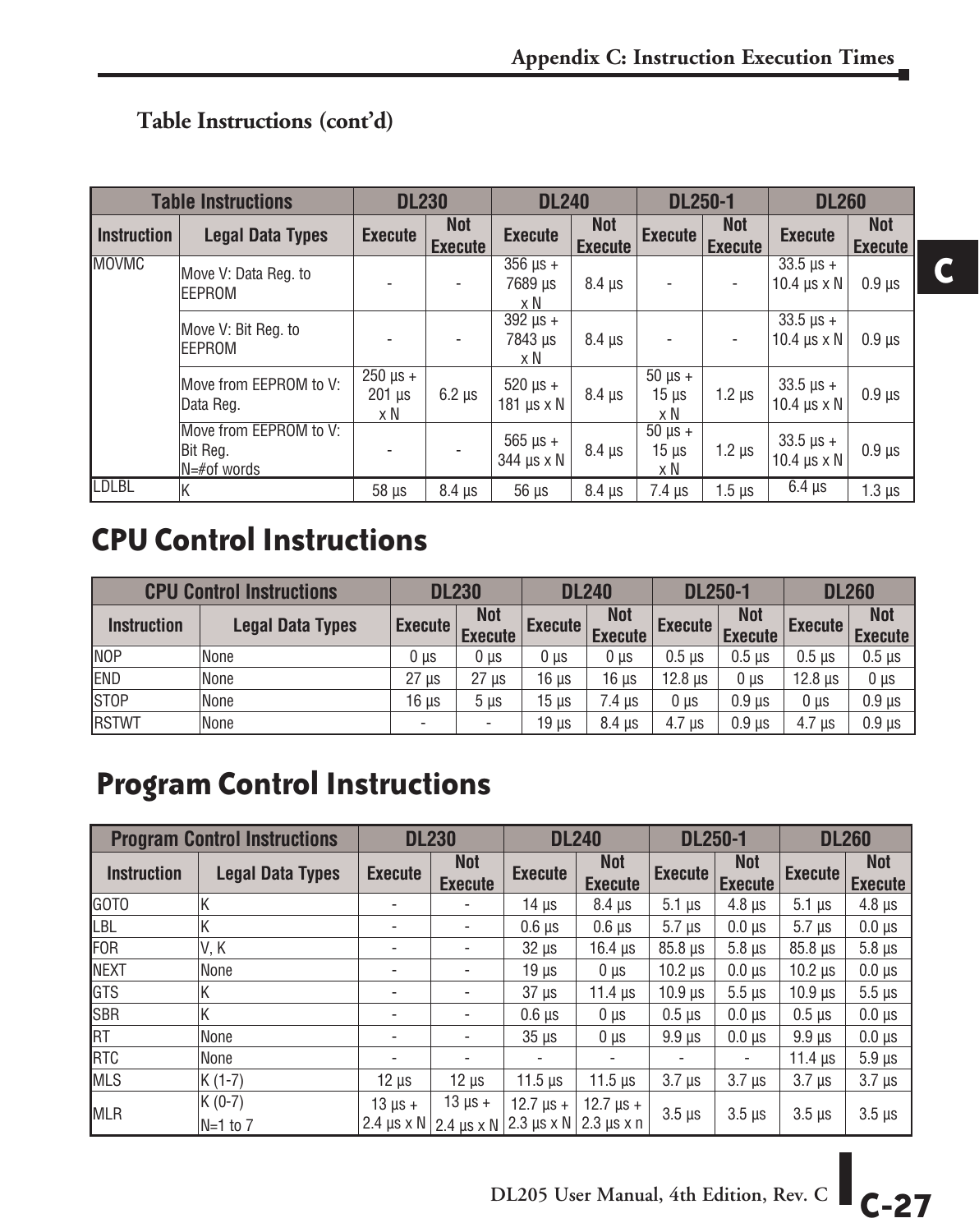### **Interrupt Instructions**

**C**

|                    | <b>Interrupt Instructions</b> | <b>DL230</b>    |                              | <b>DL240</b>               |                              | <b>DL250-1</b> |                              | <b>DL260</b>         |                              |
|--------------------|-------------------------------|-----------------|------------------------------|----------------------------|------------------------------|----------------|------------------------------|----------------------|------------------------------|
| <b>Instruction</b> | <b>Legal Data Types</b>       | <b>Execute</b>  | <b>Not</b><br><b>Execute</b> | <b>Execute</b>             | <b>Not</b><br><b>Execute</b> | <b>Execute</b> | <b>Not</b><br><b>Execute</b> | <b>Execute</b>       | <b>Not</b><br><b>Execute</b> |
| -Jeni              | None                          | $9 \mu s$       | $5 \mu s$                    | $10.5 \text{ }\mu\text{s}$ | $8.4 \mu s$                  | $5.0 \mu s$    | $1.0 \,\mu s$                | $5.0 \,\mu s$        | 1.0 µs                       |
| Idisi              | None                          | 8 us            | $5 \mu s$                    | 11 <sub>us</sub>           | $8.4 \mu s$                  | $5.7 \mu s$    | $0.9$ $\mu$ s                | $5.7 \,\mathrm{u}$ s | $0.9$ $\mu$ s                |
| <b>I</b> INT       | 10                            | 0 <sub>us</sub> | 0 <sub>µs</sub>              | $0 \mu s$                  | 0 <sub>µs</sub>              | $0 \mu s$      | $0 \mu s$                    | $0 \mu s$            | $0 \mu s$                    |
| <b>I</b> IRT       | None                          | 1.6 µs          | $0 \mu s$                    | $8 \mu s$                  | 0 <sub>µs</sub>              | .3 µs          | 0 <sub>µ</sub>               | $1.3 \mu s$          | $0 \mu s$                    |
| IIRTC              | None                          |                 | $\overline{\phantom{a}}$     |                            |                              |                | $\overline{\phantom{a}}$     | $0.5$ $\mu$ s        | $0 \mu s$                    |

### **Network Instructions**

|                    | <b>Network Instructions</b> |                | <b>DL230</b>          |                | <b>DL240</b>                 | <b>DL250-1</b>              |                              |                             | <b>DL260</b>          |
|--------------------|-----------------------------|----------------|-----------------------|----------------|------------------------------|-----------------------------|------------------------------|-----------------------------|-----------------------|
| <b>Instruction</b> | <b>Legal Data Types</b>     | <b>Execute</b> | Not<br><b>Execute</b> | <b>Execute</b> | <b>Not</b><br><b>Execute</b> | <b>Execute</b>              | <b>Not</b><br><b>Execute</b> | <b>Execute</b>              | Not<br><b>Execute</b> |
| <b>RX</b>          | X, Y, C, T, CT, SP, S       |                |                       | TBD            | TBD                          | $251.3 \,\mu s$             | $1.1 \mu s$                  | $251.3 \,\mu s$             | 1.1 $\mu$ s           |
|                    | V: Data Reg.                |                |                       |                |                              | $251.3 \,\mu s$             | $1.1 \mu s$                  | $251.3 \,\mu s$             | 1.1 $\mu$ s           |
|                    | V: Bit Reg.                 |                |                       |                |                              | $251.3 \,\mu s$             | 1.1 $\mu$ s                  | $251.3 \,\mu s$             | 1.1 $\mu$ s           |
|                    | P: Indir. (Data)            |                |                       |                |                              | $270.3 \text{ }\mu\text{s}$ | 1.9 <sub>µs</sub>            | $270.3 \text{ }\mu\text{s}$ | $1.9 \,\mu s$         |
|                    | $P: Indir.$ (Bit)           |                |                       |                |                              | $270.3 \text{ }\mu\text{s}$ | 1.9 <sub>µs</sub>            | $270.3 \text{ }\mu\text{s}$ | $1.9 \,\mu s$         |
| <b>WX</b>          | X, Y, C, T, CT, SP, S       |                |                       | TBD            | TBD                          | $252.0 \text{ }\mu\text{s}$ | $2.7 \mu s$                  | $252.0 \text{ }\mu\text{s}$ | $2.7 \,\mu s$         |
|                    | V: Data Reg.                |                |                       |                |                              | $252.0 \text{ }\mu\text{s}$ | $2.7$ us                     | $252.0 \text{ }\mu\text{s}$ | $2.7 \mu s$           |
|                    | V: Bit Reg.                 |                |                       |                |                              | $252.0 \,\mu s$             | $2.7$ us                     | $252.0 \text{ }\mu\text{s}$ | $2.7 \,\mu s$         |
|                    | P: Indir. (Data)            |                |                       |                |                              | $271.3 \,\mu s$             | $3.4$ us                     | $271.3 \,\mu s$             | $3.4 \mu s$           |
|                    | $P: Indir.$ (Bit)           |                |                       |                |                              | $271.3 \,\mu s$             | $3.4$ us                     | $271.3 \,\mu s$             | $3.4 \mu s$           |

## **Intelligent I/O Instructions**

|                    | <b>Intelligent I/O Instructions</b> | <b>DL230</b>   |                              | <b>DL240</b> |                              | <b>DL250-1</b>             |                              | <b>DL260</b>    |                              |
|--------------------|-------------------------------------|----------------|------------------------------|--------------|------------------------------|----------------------------|------------------------------|-----------------|------------------------------|
| <b>Instruction</b> | <b>Legal Data Types</b>             | <b>Execute</b> | <b>Not</b><br><b>Execute</b> | Execute      | <b>Not</b><br><b>Execute</b> | Execute                    | <b>Not</b><br><b>Execute</b> | <b>Execute</b>  | <b>Not</b><br><b>Execute</b> |
| <b>RD</b>          | IV: Data Reg.                       | TBD            | TBD                          | TBD          | TBD                          | 385.7 us                   | $1.2$ us                     | 385.7 us        | $1.2 \mu s$                  |
|                    | V: Bit Reg.                         |                |                              |              |                              | 385.7 us                   | $1.2$ us                     | $385.7 \,\mu s$ | $1.2 \mu s$                  |
| <b>WT</b>          | V: Data Reg.                        | TBD            | TBD                          | TBD          | TBD                          | 385.6 us                   | $1.2$ us                     | 385.6 us        | $1.2 \mu s$                  |
|                    | V: Bit Reg.                         |                |                              |              |                              | $385.6 \,\mathrm{\upmu s}$ | $1.2$ us                     | $385.6 \,\mu s$ | $1.2 \mu s$                  |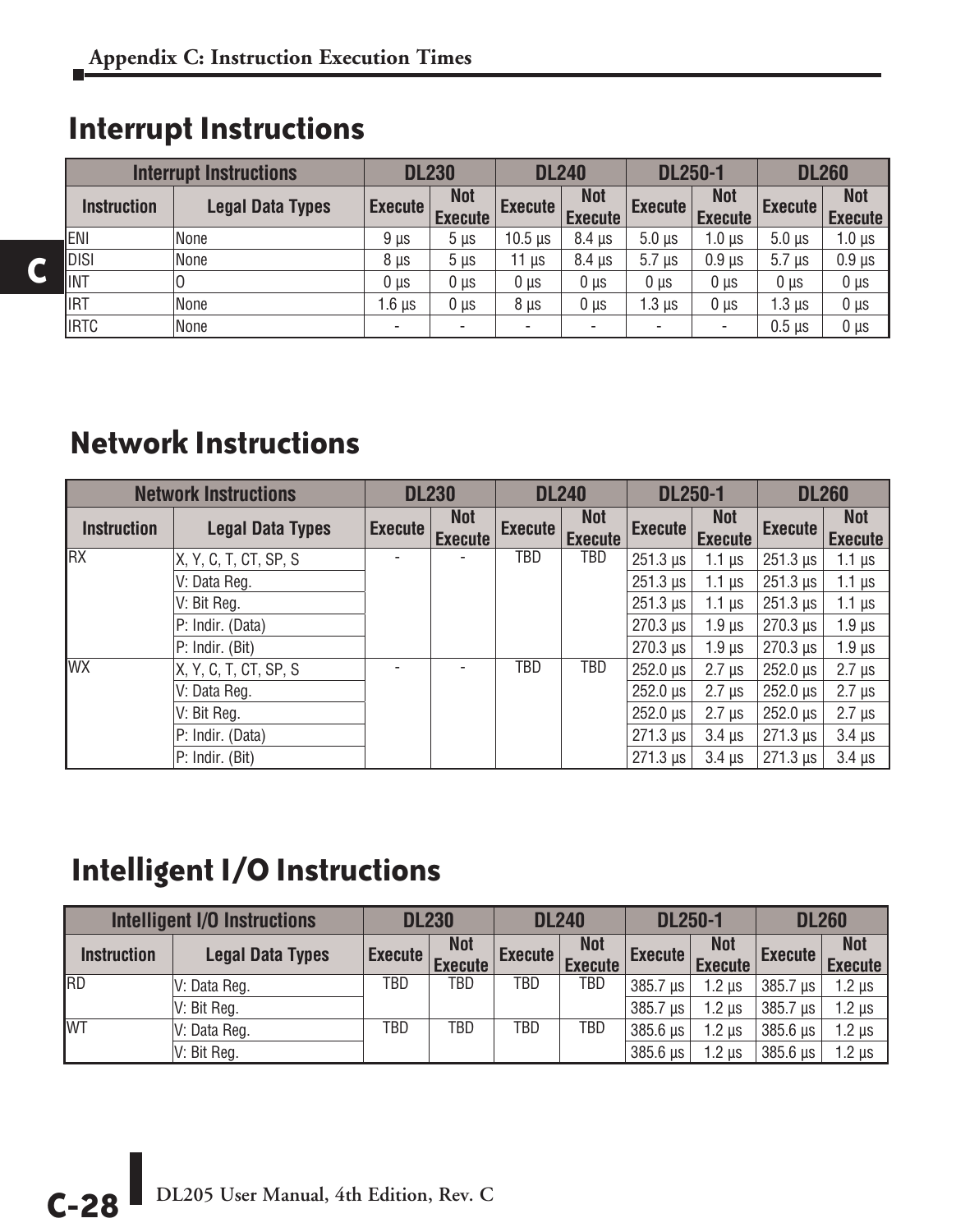| <b>Message Instructions</b> |                         | <b>DL230</b>    |                              | <b>DL240</b>   |                              | <b>DL250-1</b>             |                              | <b>DL260</b>   |                              |
|-----------------------------|-------------------------|-----------------|------------------------------|----------------|------------------------------|----------------------------|------------------------------|----------------|------------------------------|
| <b>Instruction</b>          | <b>Legal Data Types</b> | <b>Execute</b>  | <b>Not</b><br><b>Execute</b> | <b>Execute</b> | <b>Not</b><br><b>Execute</b> | <b>Execute</b>             | <b>Not</b><br><b>Execute</b> | <b>Execute</b> | <b>Not</b><br><b>Execute</b> |
| <b>IFAULT</b>               | V: Data Reg.            | $171 \mu s$     | $8.4 \mu s$                  | 23176 us       | $8.4 \mu s$                  | 84.9 µs                    | $1.1 \mu s$                  | $84.9 \,\mu s$ | 1.1 $\mu$ s                  |
|                             | V: Bit Reg.             | 253 us          | 8.4 us                       | 23206 us       | $8.4 \mu s$                  | 84.9 µs                    | 1.1 $\mu$ s                  | $84.9 \,\mu s$ | 1.1 $\mu$ s                  |
|                             | K: Constant             | 2798 us         | 8.4 us                       | 29108 us       | 8.4 us                       | $80.8$ $\mu$ s             | $1.2 \mu s$                  | $80.8 \,\mu s$ | $1.2 \mu s$                  |
| <b>I</b> DLBL               | ΙK                      | $0 \mu s$       | $0 \mu s$                    | $0 \mu s$      | $0 \mu s$                    | $0 \mu s$                  | $0 \mu s$                    | $0 \mu s$      | $0 \mu s$                    |
| INCON                       | К                       | 0 <sub>us</sub> | $0 \mu s$                    | $0 \mu s$      | $0 \mu s$                    | $0 \mu s$                  | $0 \mu s$                    | $0 \mu s$      | $0 \mu s$                    |
| <b>ACON</b>                 | К                       | $0 \mu s$       | $0 \mu s$                    | $0 \mu s$      | $0 \mu s$                    | $0 \mu s$                  | $0 \mu s$                    | $0 \mu s$      | $0 \mu s$                    |
| PRINT                       | Text Data               |                 |                              |                |                              | $36.3 \text{ }\mu\text{s}$ | 1.1 $\mu$ s                  | $36.3 \,\mu s$ | 1.1 µs                       |

### **Message Instructions**

#### **RLL***PLUS* **Instructions**

| <b>RLLPLUS Instructions</b> |                         | <b>DL230</b>                            |                              | <b>DL240</b>                                           |                              | <b>DL250-1</b> |                              | <b>DL260</b>   |                              |
|-----------------------------|-------------------------|-----------------------------------------|------------------------------|--------------------------------------------------------|------------------------------|----------------|------------------------------|----------------|------------------------------|
| <b>Instruction</b>          | <b>Legal Data Types</b> | <b>Execute</b>                          | <b>Not</b><br><b>Execute</b> | <b>Execute</b>                                         | <b>Not</b><br><b>Execute</b> | <b>Execute</b> | <b>Not</b><br><b>Execute</b> | <b>Execute</b> | <b>Not</b><br><b>Execute</b> |
| ISG                         | lS                      | $31 \mu s$                              | $32 \mu s$                   | $28 \mu s$                                             | $27 \mu s$                   | $20.9$ $\mu$ s | $9.2 \mu s$                  | $20.9$ $\mu$ s | $9.2 \mu s$                  |
| $\overline{\text{SG}}$      | lS                      | $31 \mu s$                              | $32 \mu s$                   | $28 \mu s$                                             | $27 \mu s$                   | $20.9$ $\mu s$ | $9.2 \mu s$                  | $20.9$ $\mu$ s | $9.2 \mu s$                  |
| <b>JMP</b>                  | lS                      | $14 \mu s$                              | $8 \mu s$                    | $14.3 \,\mu s$                                         | $8.4 \mu s$                  | $20.9$ $\mu s$ | $3.7 \mu s$                  | $20.9$ $\mu$ s | $3.7 \mu s$                  |
| <b>NJMP</b>                 | ls                      | $14 \mu s$                              | $8 \mu s$                    | $13.3 \,\mu s$                                         | $8.4 \mu s$                  | $21.0 \,\mu s$ | $4.0 \mu s$                  | $21.0 \,\mu s$ | $4.0 \mu s$                  |
| <b>CV</b>                   | ls                      | $43 \mu s$                              | $27 \mu s$                   | $20 \mu s$                                             | $20 \mu s$                   | $12.1 \,\mu s$ | $12.1 \,\mu s$               | $12.1 \,\mu s$ | $12.1 \,\mu s$               |
| <b>ICVJMP</b>               | S(N stages, 1 to 16)    | $33 \mu s +$<br>$14.5 \,\mu s \times N$ | $23 \mu s$                   | $22.9 \text{ }\mu\text{s} +$<br>$6.1 \,\mu s \times N$ | $10 \mu s$                   | $11.0 \,\mu s$ | $11.0 \,\mu s$               | $11.0 \,\mu s$ | $11.0 \,\mu s$               |
| <b>BCALL</b>                | IC                      | $18 \mu s$                              | $17 \mu s$                   | $17 \mu s$                                             | $18 \mu s$                   | $22.1 \,\mu s$ | $22.6 \,\mu s$               | $22.1 \,\mu s$ | $22.6 \,\mu s$               |
| BLK                         | IC                      | $32 \mu s$                              | $30 \mu s$                   | $17 \mu s$                                             | $13 \mu s$                   | $17.1 \,\mu s$ | $14.6 \,\mu s$               | $17.1 \,\mu s$ | $14.6 \,\mu s$               |
| BEND                        | None                    | 17 <sub>us</sub>                        | 17 <sub>us</sub>             | 9 <sub>µs</sub>                                        | $9 \mu s$                    | $8.7 \mu s$    | $0.0 \mu s$                  | $8.7 \,\mu s$  | $0.0 \mu s$                  |

### **DRUM Instructions**

| <b>Drum Instructions</b> |                         | <b>DL230</b>   |                              | <b>DL240</b>   |                              | <b>DL250-1</b>     |                                                               | <b>DL260</b>               |                              |
|--------------------------|-------------------------|----------------|------------------------------|----------------|------------------------------|--------------------|---------------------------------------------------------------|----------------------------|------------------------------|
| <b>Instruction</b>       | <b>Legal Data Types</b> | <b>Execute</b> | <b>Not</b><br><b>Execute</b> | <b>Execute</b> | <b>Not</b><br><b>Execute</b> | Execute            | <b>Not</b><br><b>Execute</b>                                  | Execute                    | <b>Not</b><br><b>Execute</b> |
| <b>DRUM</b>              | СT                      |                |                              |                |                              | $265.2$ us         | 48.8 us                                                       | $265.2$ µs                 | $48.8 \,\mu s$               |
| EDRUM                    | СT                      |                |                              |                |                              | $189.5$ us $\vert$ | 78.0 us                                                       | $189.5 \,\mathrm{\upmu s}$ | 78.0 µs                      |
| <b>MDRMD</b>             | СT                      |                |                              |                |                              |                    | 411.3 $\mu$ s   216.4 $\mu$ s   411.3 $\mu$ s   216.4 $\mu$ s |                            |                              |
| <b>IMDRMW</b>            | СT                      |                |                              |                |                              |                    | 378.6 us   147.0 us   378.6 us   147.0 us                     |                            |                              |